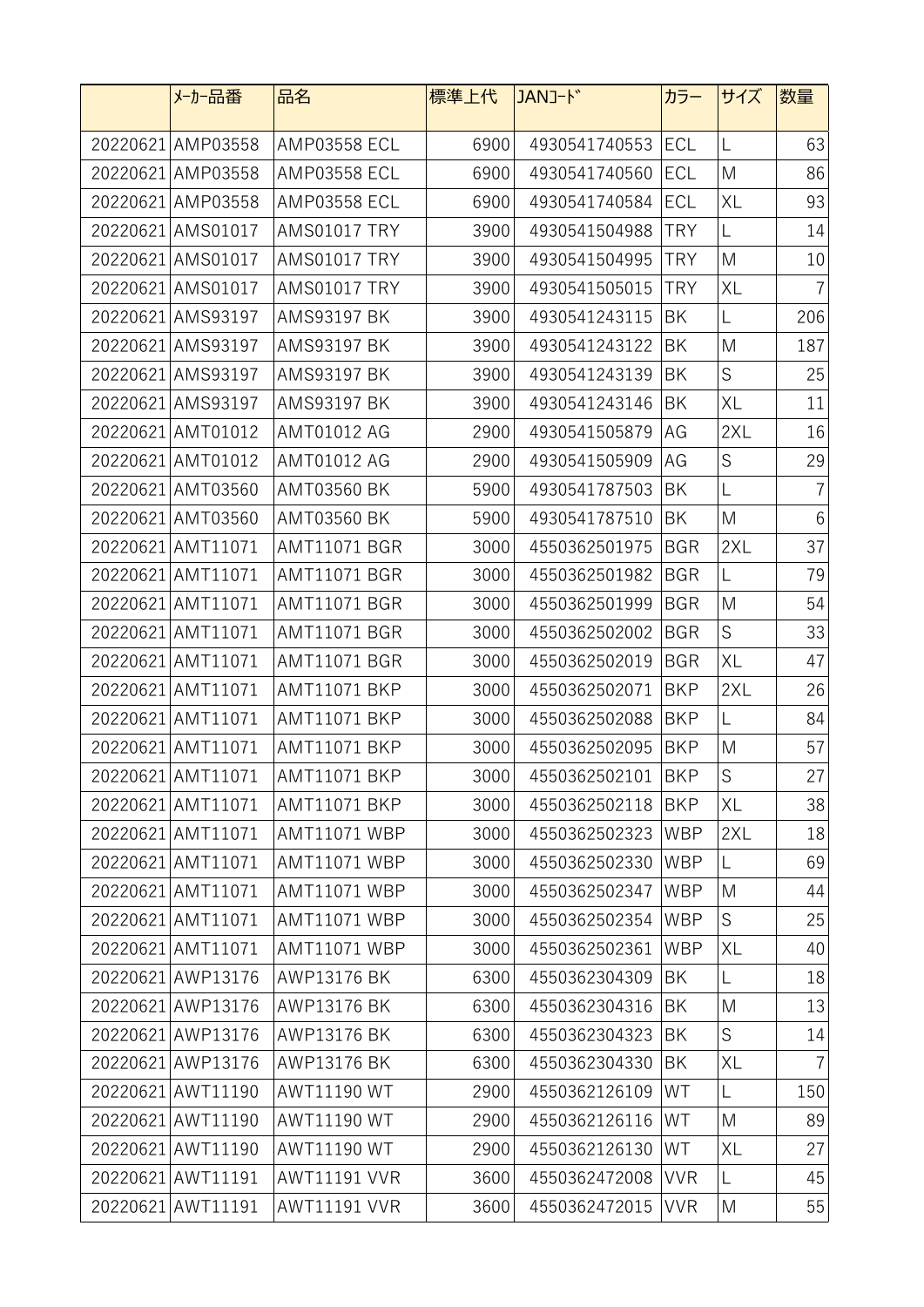|               | メーカー品番            | 品名                  | 標準上代 | JANJ-ド            | カラー             | サイズ         | 数量             |
|---------------|-------------------|---------------------|------|-------------------|-----------------|-------------|----------------|
|               | 20220621 AWT11191 | <b>AWT11191 VVR</b> | 3600 | 4550362472022     | <b>VVR</b>      | S           | $\overline{7}$ |
|               | 20220621 AWT11191 | <b>AWT11191 VVR</b> | 3600 | 4550362472039     | <b>VVR</b>      | XL          | 10             |
| 20220621 CT30 |                   | CT30CA2 D           | 5900 | 4550362373053     | CA <sub>2</sub> | 25.5        | 8              |
| 20220621 CT30 |                   | CT30CA2 D           | 5900 | 4550362373121     | CA <sub>2</sub> | 29          | 11             |
| 20220621 CT30 |                   | CT30CB2 D           | 5900 | 4550362373169     | CB <sub>2</sub> | 23.5        | $\overline{7}$ |
| 20220621 CT30 |                   | CT30CB2 D           | 5900 | 4550362373190     | CB <sub>2</sub> | 25          | 10             |
| 20220621 CT30 |                   | CT30CB2 D           | 5900 | 4550362373244     | CB <sub>2</sub> | 27.5        | 8              |
| 20220621 CT30 |                   | CT30CB2 D           | 5900 | 4550362373268     | CB <sub>2</sub> | 28.5        | 6              |
| 20220621 CT30 |                   | CT30MA2 D           | 6900 | 4550362456305     | MA <sub>2</sub> | 28.5        | $6\,$          |
|               | 20220621 EMA9030  | <b>EMA9030 WK</b>   | 1600 | 4930541815862     | WK              | M           | 45             |
|               | 20220621 EMA9031  | EMA9031 AKB         | 1900 | 4930541815893     | AKB             | L           | 11             |
|               | 20220621 EMA9031  | EMA9031 AKB         | 1900 | 4930541815909     | AKB             | M           | 63             |
|               | 20220621 EMS9027  | EMS9027 BAK         | 2900 | 4930541815961     | <b>BAK</b>      | S           | 14             |
|               | 20220621 EMS9027  | EMS9027 BKW         | 2900 | 4930541816005     | <b>BKW</b>      | M           | $9\,$          |
|               | 20220621 EMS9027  | EMS9027 BKW         | 2900 | 4930541816012     | <b>BKW</b>      | $\mathsf S$ | 20             |
|               | 20220621 EMS9027  | EMS9027 NTR         | 2900 | 4550362092947     | <b>NTR</b>      | 2XL         | 9              |
|               | 20220621 EMS9028  | EMS9028 BKW         | 3300 | 4550362093098     | <b>BKW</b>      | 2XL         | 10             |
|               | 20220621 EMS9028  | EMS9028 BKW         | 3300 | 4550362093111     | <b>BKW</b>      | M           | 13             |
|               | 20220621 EMS9028  | EMS9028 BKW         | 3300 | 4550362093135     | <b>BKW</b>      | XL          | 14             |
|               | 20220621 EMT9002  | <b>EMT9002 WT</b>   | 4900 | 4550362083754     | WT              | 2XL         | $\overline{7}$ |
|               | 20220621 EMT9003  | <b>EMT9003 NV</b>   | 5600 | 4550362093760     | <b>NV</b>       | M           | $\overline{7}$ |
|               | 20220621 EMT9003  | <b>EMT9003 NV</b>   | 5600 | 4550362093777     | <b>NV</b>       | S           | 12             |
|               | 20220621 EMT9003  | <b>EMT9003 WT</b>   | 5600 | 4550362093890 WT  |                 | 2XL         | $8\,$          |
|               | 20220621 EMT9004  | EMT9004 HIL         | 4600 | 4930541816067     | <b>HIL</b>      | S           | 32             |
|               | 20220621 EMT9006  | EMT9006 AKK         | 4300 | 4550362087646     | <b>AKK</b>      | 2XL         | 14             |
|               | 20220621 EMT9006  | EMT9006 AKK         | 4300 | 4550362087653     | <b>AKK</b>      | L           | 13             |
|               | 20220621 EMT9006  | EMT9006 TRY         | 4300 | 4550362087929     | <b>TRY</b>      | $\mathsf S$ | 19             |
|               | 20220621 EMT9006  | <b>EMT9006 WT</b>   | 4300 | 4550362087967     | WT              | M           | $6\,$          |
|               | 20220621 EMT9006  | <b>EMT9006 WT</b>   | 4300 | 4550362087974     | WT              | $\mathsf S$ | 14             |
|               | 20220621 EMT9007  | EMT9007 GNM         | 4900 | 4550362094248 GNM |                 | 2XL         | $\overline{7}$ |
|               | 20220621 EMT9007  | EMT9007 GNM         | 4900 | 4550362094255     | GNM             | L           | 18             |
|               | 20220621 EMT9007  | EMT9007 GNM         | 4900 | 4550362094262     | GNM             | M           | 8              |
|               | 20220621 EMT9007  | EMT9007 GNM         | 4900 | 4550362094279     | GNM             | S           | $\overline{7}$ |
|               | 20220621 EMT9007  | EMT9007 GNM         | 4900 | 4550362094286     | GNM             | XL          | $9\,$          |
|               | 20220621 EMT9010  | EMT9010 BKW         | 4300 | 4930541816388     | <b>BKW</b>      | M           | $\overline{9}$ |
|               | 20220621 EMT9010  | EMT9010 BKW         | 4300 | 4930541816395     | <b>BKW</b>      | S           | 17             |
|               | 20220621 EMT9010  | EMT9010 NHR         | 4300 | 4930541816432     | <b>NHR</b>      | M           | 29             |
|               | 20220621 EMT9010  | EMT9010 NHR         | 4300 | 4930541816449     | <b>NHR</b>      | S           | 29             |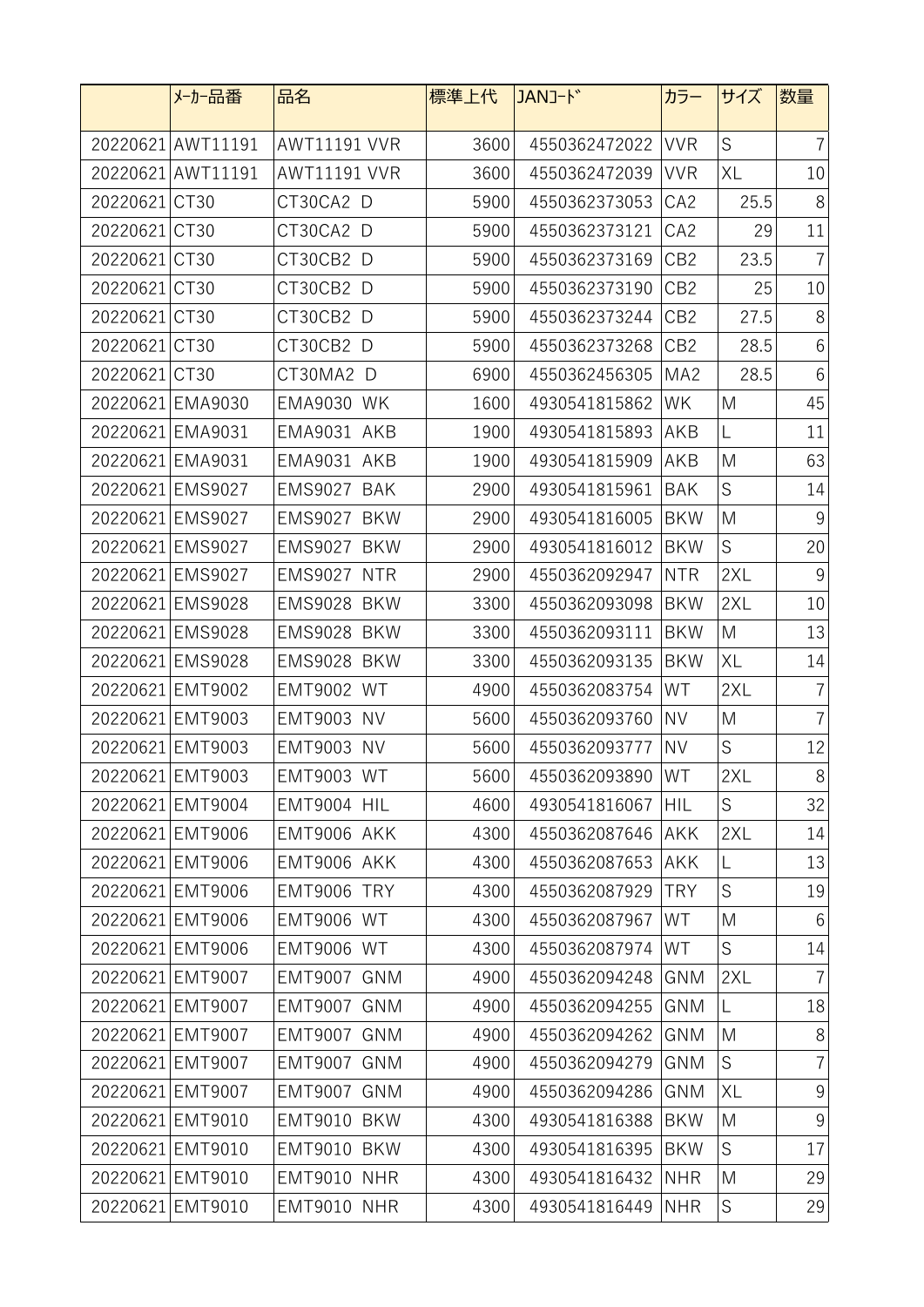|                   | メーカー品番            | 品名                 | 標準上代 | JANJ-ド        | カラー            | サイズ         | 数量              |
|-------------------|-------------------|--------------------|------|---------------|----------------|-------------|-----------------|
|                   | 20220621 EMT9018  | EMT9018 AKK        | 3900 | 4930541816494 | <b>AKK</b>     | $\mathsf S$ | 12              |
|                   | 20220621 EMT9114  | <b>EMT9114 WT</b>  | 2900 | 4930541816616 | WT             | 2XL         | 16              |
|                   | 20220621 EMT9114  | <b>EMT9114 WT</b>  | 2900 | 4930541816623 | WT             | L           | 69              |
|                   | 20220621 EMT9114  | <b>EMT9114 WT</b>  | 2900 | 4930541816630 | WT             | M           | 38              |
|                   | 20220621 EMT9114  | EMT9114 WT         | 2900 | 4930541816647 | WT             | S           | 10              |
| 20220621          | <b>EMT9114</b>    | <b>EMT9114 WT</b>  | 2900 | 4930541816654 | WT             | XL          | 30              |
| 20220621   IT313F |                   | IT313FPN W         | 4500 | 4550362234781 | PN             | 12          | 51              |
| 20220621 IV57F    |                   | IV57FSB W          | 4900 | 4550362413346 | <b>SB</b>      | 14          | 12              |
| 20220621 IV57F    |                   | IV57FSB W          | 4900 | 4550362413360 | <b>SB</b>      | 15          | 8               |
| 20220621 IV57F    |                   | IV57FSB W          | 4900 | 4550362413377 | <b>SB</b>      | 15.5        | $9\,$           |
| 20220621 IV57F    |                   | IV57FSB W          | 4900 | 4550362413391 | <b>SB</b>      | 16.5        | $\overline{9}$  |
| 20220621 IV57F    |                   | IV57FSD W          | 4900 | 4550362413414 | <b>SD</b>      | 14          | 10              |
| 20220621 IV57F    |                   | IV57FSD W          | 4900 | 4550362413421 | <b>SD</b>      | 14.5        | 12              |
| 20220621 IV57F    |                   | IV57FSD W          | 4900 | 4550362413445 | <b>SD</b>      | 15.5        | $\overline{7}$  |
| 20220621 IV57F    |                   | IV57FSD W          | 4900 | 4550362413469 | <b>SD</b>      | 16.5        | $6\phantom{.}6$ |
| 20220621 IV57F    |                   | IV57FSE W          | 4900 | 4550362413483 | <b>SE</b>      | 14          | $6\,$           |
| 20220621   IV57F  |                   | IV57FSE W          | 4900 | 4550362413513 | <b>SE</b>      | 15.5        | 12              |
| 20220621 IV57F    |                   | IV57FSE W          | 4900 | 4550362413520 | <b>SE</b>      | 16          | 8               |
| 20220621 IV57F    |                   | IV57FSE W          | 4900 | 4550362413537 | <b>SE</b>      | 16.5        | 9               |
|                   | 20220621 JABR2663 | JABR2663 BON       | 3300 | 4550362457517 | <b>BON</b>     | <b>OSZ</b>  | 23              |
|                   | 20220621 JABR2669 | JABR2669 BK        | 3000 | 4550362457562 | BK             | <b>OSZ</b>  | 65              |
|                   | 20220621 JABR2669 | JABR2669 ECL       | 3000 | 4550362457579 | <b>ECL</b>     | <b>OSZ</b>  | 63              |
|                   | 20220621 JABR2670 | JABR2670 BK        | 3600 | 4550362457593 | <b>BK</b>      | 0SZ         | 89              |
|                   | 20220621 JABR2670 | JABR2670 ECL       | 3600 | 4550362457609 | <b>ECL</b>     | <b>OSZ</b>  | 72              |
|                   | 20220621 JABR2671 | JABR2671 ECL       | 3900 | 4550362457630 | ECL            | <b>OSZ</b>  | 19              |
|                   | 20220621 JACL2656 | JACL2656 HMP       | 4500 | 4550362457784 | <b>HMP</b>     | <b>OSZ</b>  | 15              |
|                   | 20220621 JACR2665 | JACR2665 BK        | 3300 | 4550362457845 | BK             | <b>OSZ</b>  | 425             |
|                   | 20220621 JACR2665 | JACR2665 WT        | 3300 | 4550362457852 | WT             | <b>OSZ</b>  | 395             |
|                   | 20220621 JAOK7136 | <b>JAOK7136 OR</b> | 600  | 4549842102771 | 0R             | L           |                 |
|                   | 20220621 JAOK7136 | <b>JAOK7136 OR</b> | 600  | 4549842102788 | 0R             | M           | 18              |
|                   | 20220621 JAOK7136 | <b>JAOK7136 OR</b> | 600  | 4549842102795 | 0 <sub>R</sub> | S           | 11              |
|                   | 20220621 JAOK7136 | <b>JAOK7136 OR</b> | 600  | 4549842102801 | 0 <sub>R</sub> | XL          | 44              |
|                   | 20220621 JASF0513 | JASF0513 BK        | 2300 | 4930541811499 | BK             | S           | 10              |
|                   | 20220621 JASF0513 | JASF0513 NV        | 2300 | 4930541811512 | <b>NV</b>      | M           | 55              |
|                   | 20220621 JASF0513 | JASF0513 NV        | 2300 | 4930541811529 | <b>NV</b>      | S           | 29              |
|                   | 20220621 JASF0513 | JASF0513 WT        | 2300 | 4930541811543 | WT             | M           | 26              |
|                   | 20220621 JASF0513 | JASF0513 WT        | 2300 | 4930541811611 | WT             | S           | 6               |
|                   | 20220621 JASF7388 | JASF7388 WDG       | 1600 | 4549842208688 | <b>WDG</b>     | $\mathsf S$ | 229             |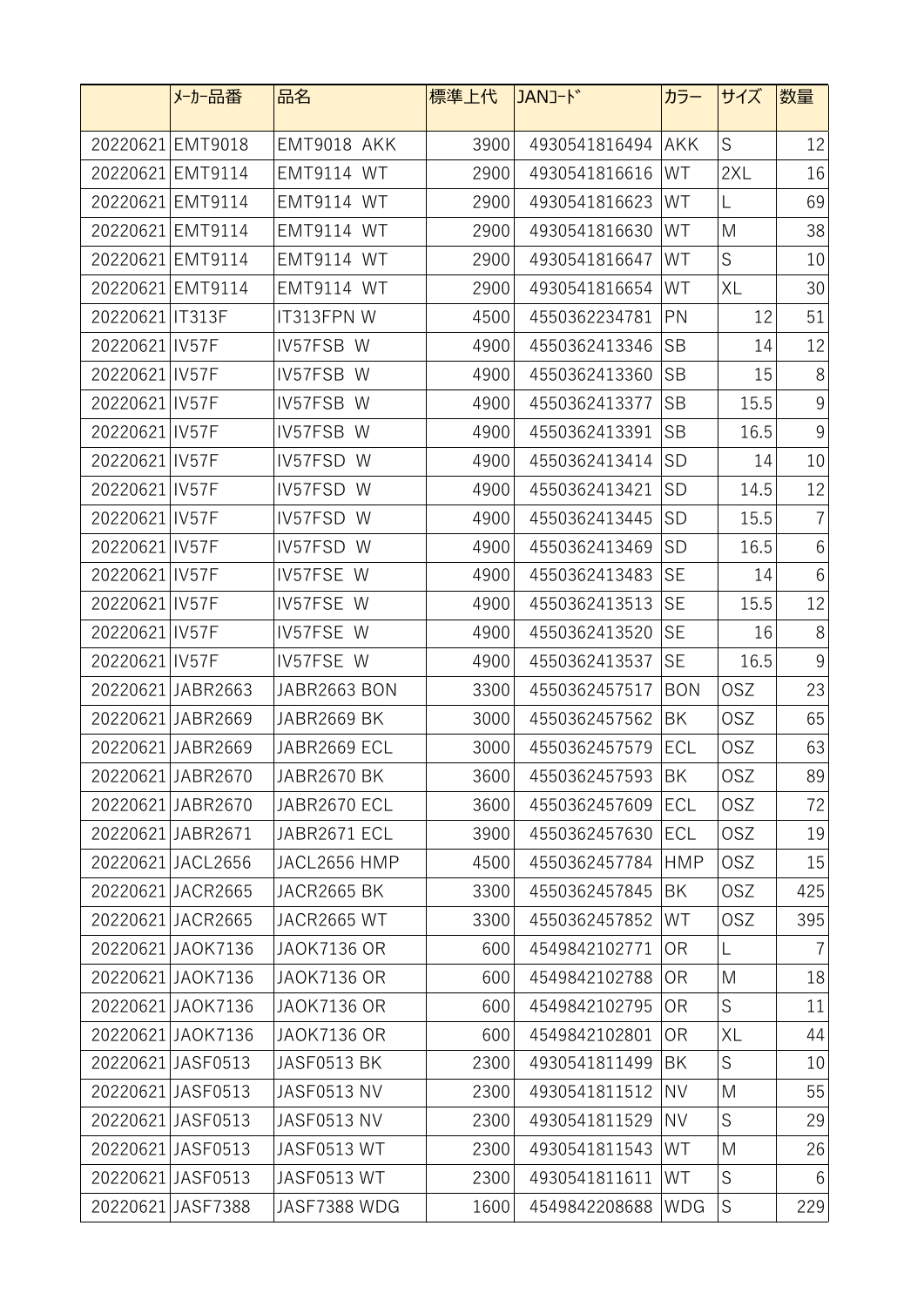|                   | メーカー品番            | 品名                  | 標準上代 | JANJ-ド        | カラー            | サイズ | 数量  |
|-------------------|-------------------|---------------------|------|---------------|----------------|-----|-----|
|                   | 20220621 JASF7388 | JASF7388 WDG        | 1600 | 4549842208701 | <b>WDG</b>     | XS  | 273 |
|                   | 20220621 JASL0646 | JASL0646 BK         | 600  | 4930541531830 | BK             | M   | 74  |
|                   | 20220621 JASL0646 | JASL0646 VVO        | 600  | 4550362458019 | <b>VVO</b>     | L   | 44  |
|                   | 20220621 JASL7793 | <b>JASL7793 AS7</b> | 1000 | 4930541008301 | AS7            | L   | 208 |
|                   | 20220621 JASL8222 | JASL8222 WT         | 600  | 4930541008424 | WT             | XL  | 16  |
|                   | 20220621 JASR2664 | JASR2664 BKW        | 2000 | 4550362458484 | <b>BKW</b>     | L   | 8   |
|                   | 20220621 JASR2664 | JASR2664 BKW        | 2000 | 4550362458491 | <b>BKW</b>     | M   | 34  |
|                   | 20220621 JASR2664 | JASR2664 ECW        | 2000 | 4550362458514 | ECW            | L   | 14  |
|                   | 20220621 JASR2664 | JASR2664 ECW        | 2000 | 4550362458521 | <b>ECW</b>     | M   | 40  |
|                   | 20220621JJPF7385  | JJPF7385 AO         | 3900 | 4549842219455 | AO             | 120 | 15  |
|                   | 20220621JJPF7385  | JJPF7385 AO         | 3900 | 4549842219462 | AO             | 130 | 42  |
|                   | 20220621JJPF7385  | JJPF7385 AO         | 3900 | 4549842219479 | AO             | 140 | 43  |
|                   | 20220621JJPF7385  | JJPF7385 AO         | 3900 | 4549842219486 | AO             | 150 | 49  |
|                   | 20220621JJPF7385  | JJPF7385 AO         | 3900 | 4549842219493 | A <sub>O</sub> | 160 | 43  |
|                   | 20220621JJPF7385  | JJPF7385 BLU        | 3900 | 4549842219554 | <b>BLU</b>     | 120 | 50  |
| 20220621JJPF7385  |                   | JJPF7385 BLU        | 3900 | 4549842219561 | <b>BLU</b>     | 130 | 126 |
| 20220621 JJPF7385 |                   | JJPF7385 BLU        | 3900 | 4549842219578 | <b>BLU</b>     | 140 | 115 |
| 20220621JJPF7385  |                   | JJPF7385 BLU        | 3900 | 4549842219585 | <b>BLU</b>     | 150 | 99  |
| 20220621JJPF7385  |                   | JJPF7385 BLU        | 3900 | 4549842219592 | <b>BLU</b>     | 160 | 105 |
| 20220621 JJPF7385 |                   | JJPF7385 BRC        | 3900 | 4549842219608 | <b>BRC</b>     | 120 | 28  |
| 20220621 JJPF7385 |                   | JJPF7385 BRC        | 3900 | 4549842219615 | <b>BRC</b>     | 130 | 44  |
| 20220621JJPF7385  |                   | JJPF7385 BRC        | 3900 | 4549842219622 | <b>BRC</b>     | 140 | 23  |
|                   | 20220621JJPF7385  | JJPF7385 BRC        | 3900 | 4549842219639 | <b>BRC</b>     | 150 | 48  |
|                   | 20220621 JJPF7385 | JJPF7385 BRC        | 3900 | 4549842219646 | <b>BRC</b>     | 160 | 17  |
|                   | 20220621 JJPF7385 | JJPF7385 CR         | 3900 | 4549842219653 | <b>CR</b>      | 120 | 133 |
|                   | 20220621 JJPF7385 | JJPF7385 CR         | 3900 | 4549842219660 | <b>CR</b>      | 130 | 267 |
|                   | 20220621JJPF7385  | JJPF7385 CR         | 3900 | 4549842219677 | <b>CR</b>      | 140 | 240 |
|                   | 20220621 JJPF7385 | JJPF7385 CR         | 3900 | 4549842219684 | <b>CR</b>      | 150 | 206 |
| 20220621 JJPF7385 |                   | JJPF7385 CR         | 3900 | 4549842219691 | <b>CR</b>      | 160 | 183 |
|                   | 20220621JJPF7385  | JJPF7385 DGN        | 3900 | 4549842219707 | <b>DGN</b>     | 120 | 62  |
|                   | 20220621JJPF7385  | JJPF7385 DGN        | 3900 | 4549842219714 | <b>DGN</b>     | 130 | 76  |
|                   | 20220621 JJPF7385 | JJPF7385 DGN        | 3900 | 4549842219721 | <b>DGN</b>     | 140 | 64  |
|                   | 20220621 JJPF7385 | JJPF7385 DGN        | 3900 | 4549842219738 | <b>DGN</b>     | 150 | 41  |
|                   | 20220621 JJPF7385 | JJPF7385 DGN        | 3900 | 4549842219745 | <b>DGN</b>     | 160 | 56  |
|                   | 20220621JJPF7385  | JJPF7385 EGL        | 3900 | 4549842219752 | EGL            | 120 | 17  |
|                   | 20220621 JJPF7385 | JJPF7385 EGL        | 3900 | 4549842219769 | EGL            | 130 | 40  |
|                   | 20220621 JJPF7385 | JJPF7385 EGL        | 3900 | 4549842219776 | EGL            | 140 | 34  |
|                   | 20220621 JJPF7385 | JJPF7385 EGL        | 3900 | 4549842219783 | EGL            | 150 | 38  |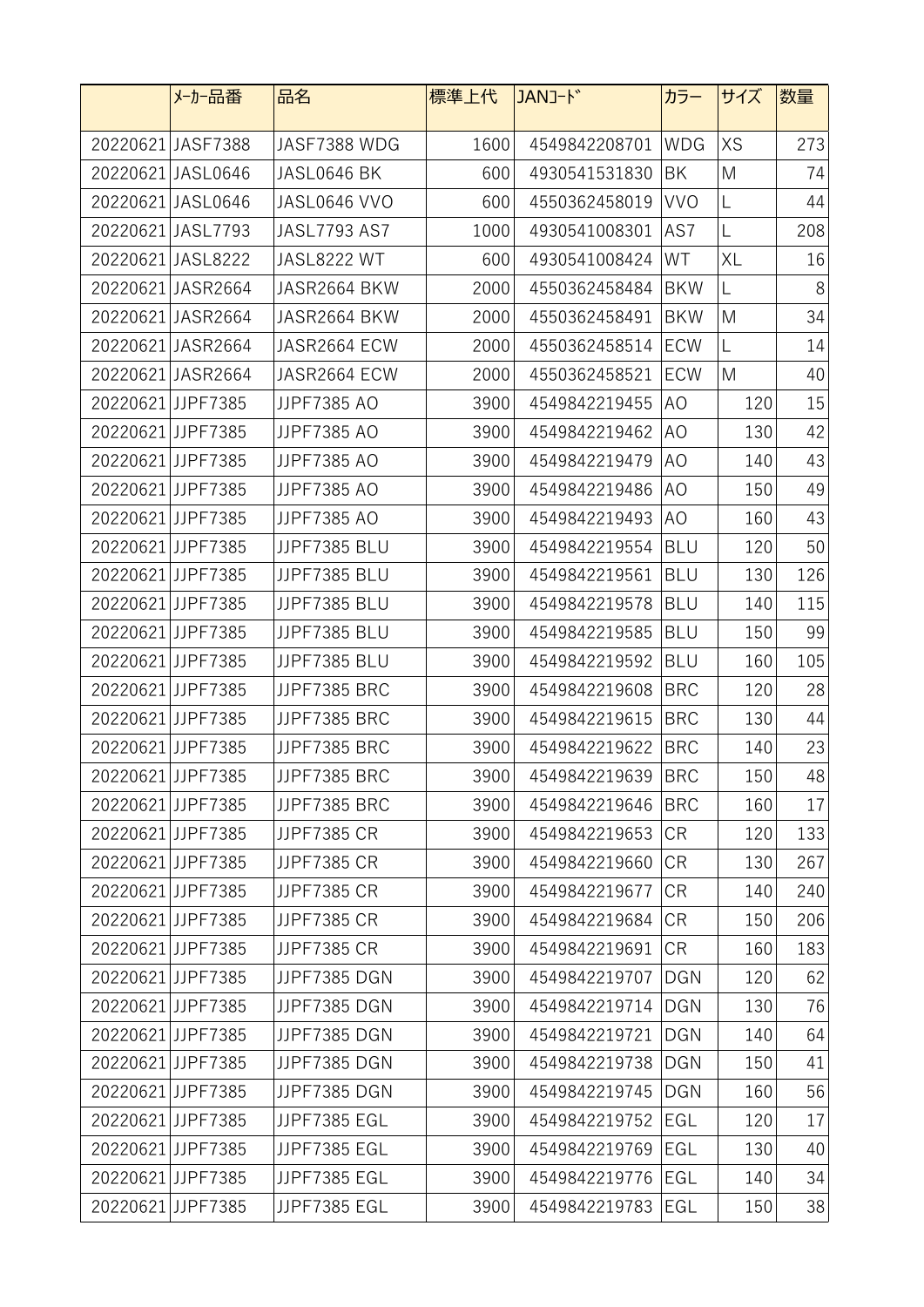|                   | メーカー品番            | 品名                  | 標準上代 | JANJ-ド            | カラー        | サイズ | 数量  |
|-------------------|-------------------|---------------------|------|-------------------|------------|-----|-----|
|                   | 20220621 JJPF7385 | JJPF7385 EGL        | 3900 | 4549842219790     | EGL        | 160 | 34  |
| 20220621 JJPF7385 |                   | JJPF7385 GLD        | 3900 | 4549842219806     | GLD        | 120 | 14  |
|                   | 20220621 JJPF7385 | JJPF7385 GLD        | 3900 | 4549842219813     | GLD        | 130 | 44  |
| 20220621 JJPF7385 |                   | JJPF7385 GLD        | 3900 | 4549842219820     | GLD        | 140 | 42  |
| 20220621 JJPF7385 |                   | JJPF7385 GLD        | 3900 | 4549842219837     | GLD        | 150 | 36  |
| 20220621JJPF7385  |                   | JJPF7385 GLD        | 3900 | 4549842219844     | GLD        | 160 | 37  |
| 20220621 JJPF7385 |                   | JJPF7385 GRN        | 3900 | 4549842219851     | GRN        | 120 | 121 |
| 20220621 JJPF7385 |                   | JJPF7385 GRN        | 3900 | 4549842219868     | GRN        | 130 | 277 |
| 20220621 JJPF7385 |                   | JJPF7385 GRN        | 3900 | 4549842219875     | GRN        | 140 | 280 |
| 20220621 JJPF7385 |                   | JJPF7385 GRN        | 3900 | 4549842219882     | GRN        | 150 | 256 |
| 20220621 JJPF7385 |                   | JJPF7385 GRN        | 3900 | 4549842219899     | GRN        | 160 | 260 |
| 20220621JJPF7385  |                   | JJPF7385 GRY        | 3900 | 4549842219905     | GRY        | 120 | 57  |
| 20220621JJPF7385  |                   | JJPF7385 GRY        | 3900 | 4549842219912     | GRY        | 130 | 134 |
| 20220621JJPF7385  |                   | JJPF7385 GRY        | 3900 | 4549842219929     | GRY        | 140 | 128 |
| 20220621 JJPF7385 |                   | JJPF7385 GRY        | 3900 | 4549842219936     | GRY        | 150 | 109 |
| 20220621 JJPF7385 |                   | JJPF7385 GRY        | 3900 | 4549842219943     | GRY        | 160 | 103 |
| 20220621 JJPF7385 |                   | JJPF7385 HIL        | 3900 | 4549842219950     | <b>HIL</b> | 120 | 30  |
| 20220621 JJPF7385 |                   | JJPF7385 HIL        | 3900 | 4549842219967     | HIL        | 130 | 41  |
| 20220621JJPF7385  |                   | JJPF7385 HIL        | 3900 | 4549842219974     | HIL        | 140 | 42  |
| 20220621 JJPF7385 |                   | JJPF7385 HIL        | 3900 | 4549842219981     | HIL        | 150 | 39  |
| 20220621JJPF7385  |                   | JJPF7385 HIL        | 3900 | 4549842219998     | HIL        | 160 | 32  |
| 20220621JJPF7385  |                   | JJPF7385 NV         | 3900 | 4549842220000     | <b>NV</b>  | 120 | 12  |
| 20220621 JJPF7385 |                   | JJPF7385 ORG        | 3900 | 4549842220055 ORG |            | 120 | 51  |
| 20220621JJPF7385  |                   | JJPF7385 ORG        | 3900 | 4549842220062     | ORG        | 130 | 127 |
|                   | 20220621 JJPF7385 | JJPF7385 ORG        | 3900 | 4549842220079     | ORG        | 140 | 124 |
|                   | 20220621JJPF7385  | JJPF7385 ORG        | 3900 | 4549842220086     | <b>ORG</b> | 150 | 115 |
|                   | 20220621JJPF7385  | JJPF7385 ORG        | 3900 | 4549842220093     | <b>ORG</b> | 160 | 110 |
|                   | 20220621 JJPF7385 | <b>JJPF7385 PIN</b> | 3900 | 4549842220109     | PIN        | 120 | 129 |
| 20220621 JJPF7385 |                   | <b>JJPF7385 PIN</b> | 3900 | 4549842220116     | PIN        | 130 | 286 |
| 20220621 JJPF7385 |                   | <b>JJPF7385 PIN</b> | 3900 | 4549842220123     | PIN        | 140 | 278 |
| 20220621 JJPF7385 |                   | <b>JJPF7385 PIN</b> | 3900 | 4549842220130     | PIN        | 150 | 237 |
| 20220621JJPF7385  |                   | <b>JJPF7385 PIN</b> | 3900 | 4549842220147     | PIN        | 160 | 226 |
|                   | 20220621 JJPF7385 | JJPF7385 PRP        | 3900 | 4549842220154     | <b>PRP</b> | 120 | 124 |
| 20220621 JJPF7385 |                   | JJPF7385 PRP        | 3900 | 4549842220161     | <b>PRP</b> | 130 | 286 |
|                   | 20220621 JJPF7385 | JJPF7385 PRP        | 3900 | 4549842220178     | <b>PRP</b> | 140 | 278 |
|                   | 20220621 JJPF7385 | JJPF7385 PRP        | 3900 | 4549842220185     | <b>PRP</b> | 150 | 247 |
|                   | 20220621 JJPF7385 | JJPF7385 PRP        | 3900 | 4549842220192     | <b>PRP</b> | 160 | 225 |
|                   | 20220621 JJPF7385 | JJPF7385 RED        | 3900 | 4549842220208     | <b>RED</b> | 120 | 48  |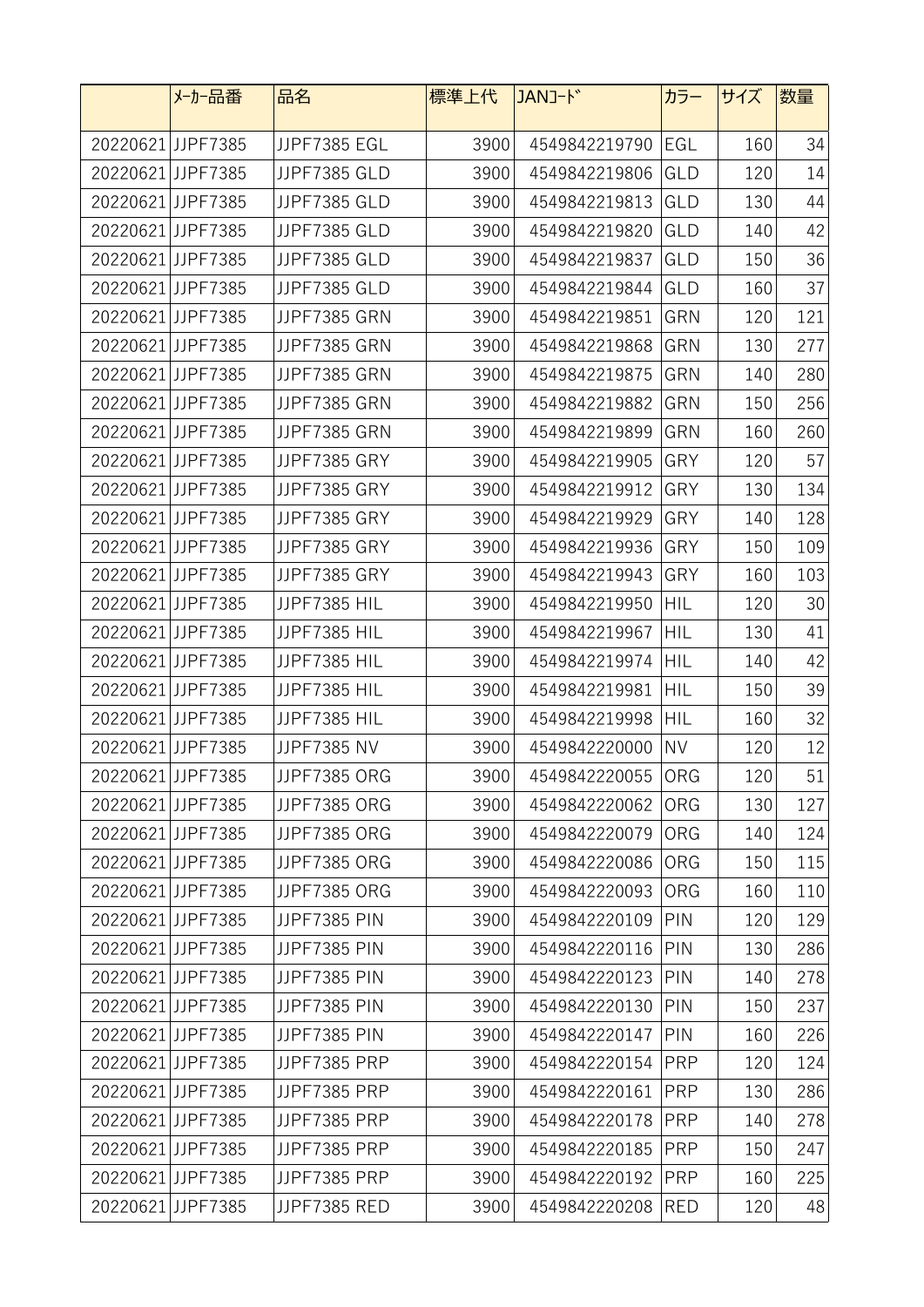|                   | メーカー品番            | 品名           | 標準上代 | JANJ-ド        | カラー        | サイズ | 数量  |
|-------------------|-------------------|--------------|------|---------------|------------|-----|-----|
|                   | 20220621JJPF7385  | JJPF7385 RED | 3900 | 4549842220215 | <b>RED</b> | 130 | 101 |
|                   | 20220621 JJPF7385 | JJPF7385 RED | 3900 | 4549842220222 | <b>RED</b> | 140 | 51  |
|                   | 20220621 JJPF7385 | JJPF7385 RED | 3900 | 4549842220239 | <b>RED</b> | 150 | 29  |
| 20220621 JJPF7385 |                   | JJPF7385 RED | 3900 | 4549842220246 | <b>RED</b> | 160 | 39  |
| 20220621 JJPF7385 |                   | JJPF7385 RYB | 3900 | 4549842220253 | <b>RYB</b> | 120 | 41  |
| 20220621JJPF7385  |                   | JJPF7385 RYB | 3900 | 4549842220260 | <b>RYB</b> | 130 | 86  |
| 20220621 JJPF7385 |                   | JJPF7385 RYB | 3900 | 4549842220277 | <b>RYB</b> | 140 | 26  |
| 20220621 JJPF7385 |                   | JJPF7385 RYB | 3900 | 4549842220284 | <b>RYB</b> | 150 | 13  |
| 20220621 JJPF7385 |                   | JJPF7385 RYB | 3900 | 4549842220291 | <b>RYB</b> | 160 | 99  |
| 20220621 JJPF7385 |                   | JJPF7385 SAX | 3900 | 4549842220307 | <b>SAX</b> | 120 | 55  |
| 20220621 JJPF7385 |                   | JJPF7385 SAX | 3900 | 4549842220314 | SAX        | 130 | 124 |
|                   | 20220621JJPF7385  | JJPF7385 SAX | 3900 | 4549842220321 | SAX        | 140 | 122 |
|                   | 20220621JJPF7385  | JJPF7385 SAX | 3900 | 4549842220338 | <b>SAX</b> | 150 | 117 |
| 20220621JJPF7385  |                   | JJPF7385 SAX | 3900 | 4549842220345 | SAX        | 160 | 119 |
|                   | 20220621JJPF7385  | JJPF7385 WT  | 3900 | 4549842220352 | WT         | 120 | 45  |
| 20220621 JJPF7385 |                   | JJPF7385 WT  | 3900 | 4549842220369 | WT         | 130 | 85  |
| 20220621 JJPF7385 |                   | JJPF7385 WT  | 3900 | 4549842220376 | WT         | 140 | 21  |
| 20220621 JJPF7385 |                   | JJPF7385 YLW | 3900 | 4549842220406 | <b>YLW</b> | 120 | 60  |
| 20220621JJPF7385  |                   | JJPF7385 YLW | 3900 | 4549842220413 | <b>YLW</b> | 130 | 138 |
| 20220621 JJPF7385 |                   | JJPF7385 YLW | 3900 | 4549842220420 | <b>YLW</b> | 140 | 126 |
| 20220621JJPF7385  |                   | JJPF7385 YLW | 3900 | 4549842220437 | <b>YLW</b> | 150 | 108 |
| 20220621 JJPF7385 |                   | JJPF7385 YLW | 3900 | 4549842220444 | <b>YLW</b> | 160 | 82  |
|                   | 20220621JJPF7386  | JJPF7386 AO  | 2900 | 4549842220451 | AO         | 120 | 17  |
|                   | 20220621JJPF7386  | JJPF7386 AO  | 2900 | 4549842220468 | AO         | 130 | 39  |
|                   | 20220621 JJPF7386 | JJPF7386 AO  | 2900 | 4549842220475 | AO         | 140 | 42  |
|                   | 20220621JJPF7386  | JJPF7386 AO  | 2900 | 4549842220482 | AO         | 150 | 37  |
|                   | 20220621JJPF7386  | JJPF7386 AO  | 2900 | 4549842220499 | AO         | 160 | 39  |
|                   | 20220621 JJPF7386 | JJPF7386 BLU | 2900 | 4549842220550 | BLU        | 120 | 57  |
|                   | 20220621 JJPF7386 | JJPF7386 BLU | 2900 | 4549842220567 | <b>BLU</b> | 130 | 184 |
|                   | 20220621 JJPF7386 | JJPF7386 BLU | 2900 | 4549842220574 | BLU        | 140 | 182 |
|                   | 20220621 JJPF7386 | JJPF7386 BLU | 2900 | 4549842220581 | <b>BLU</b> | 150 | 178 |
|                   | 20220621JJPF7386  | JJPF7386 BLU | 2900 | 4549842220598 | <b>BLU</b> | 160 | 167 |
|                   | 20220621 JJPF7386 | JJPF7386 BRC | 2900 | 4549842220604 | <b>BRC</b> | 120 | 22  |
|                   | 20220621 JJPF7386 | JJPF7386 BRC | 2900 | 4549842220611 | <b>BRC</b> | 130 | 44  |
|                   | 20220621 JJPF7386 | JJPF7386 BRC | 2900 | 4549842220628 | <b>BRC</b> | 140 | 40  |
|                   | 20220621JJPF7386  | JJPF7386 BRC | 2900 | 4549842220635 | <b>BRC</b> | 150 | 39  |
|                   | 20220621 JJPF7386 | JJPF7386 BRC | 2900 | 4549842220642 | <b>BRC</b> | 160 | 28  |
|                   | 20220621 JJPF7386 | JJPF7386 CR  | 2900 | 4549842220659 | CR         | 120 | 133 |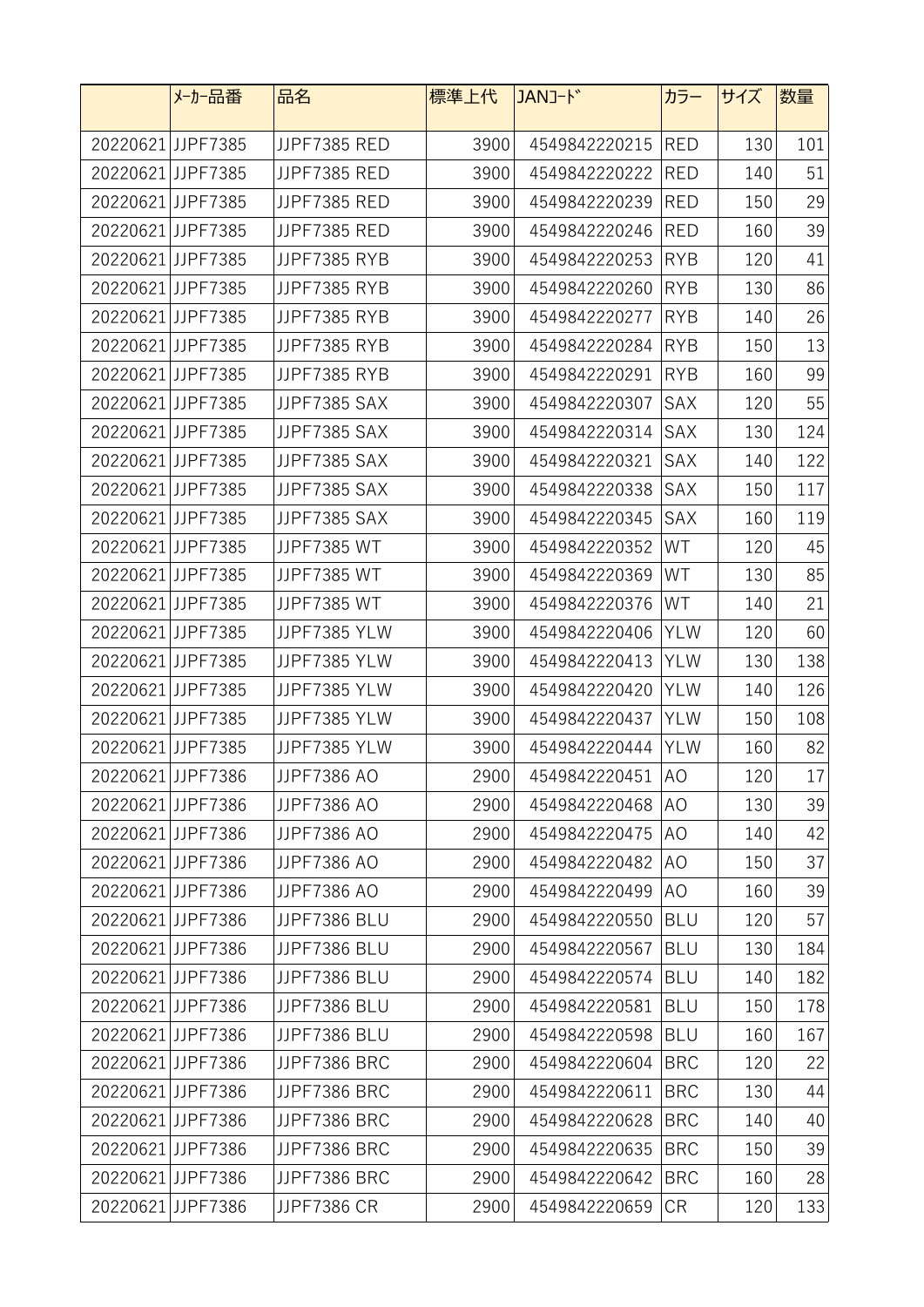|                   | メーカー品番            | 品名                  | 標準上代 | JANJ-ド            | カラー        | サイズ | 数量  |
|-------------------|-------------------|---------------------|------|-------------------|------------|-----|-----|
|                   | 20220621 JJPF7386 | JJPF7386 CR         | 2900 | 4549842220666     | <b>CR</b>  | 130 | 261 |
|                   | 20220621JJPF7386  | JJPF7386 CR         | 2900 | 4549842220673     | <b>CR</b>  | 140 | 245 |
|                   | 20220621 JJPF7386 | <b>JJPF7386 CR</b>  | 2900 | 4549842220680     | <b>CR</b>  | 150 | 178 |
| 20220621 JJPF7386 |                   | JJPF7386 CR         | 2900 | 4549842220697     | <b>CR</b>  | 160 | 178 |
| 20220621 JJPF7386 |                   | JJPF7386 DGN        | 2900 | 4549842220703     | <b>DGN</b> | 120 | 60  |
| 20220621 JJPF7386 |                   | JJPF7386 DGN        | 2900 | 4549842220710     | <b>DGN</b> | 130 | 126 |
| 20220621 JJPF7386 |                   | JJPF7386 DGN        | 2900 | 4549842220727     | <b>DGN</b> | 140 | 121 |
| 20220621 JJPF7386 |                   | JJPF7386 DGN        | 2900 | 4549842220734     | <b>DGN</b> | 150 | 122 |
| 20220621 JJPF7386 |                   | JJPF7386 DGN        | 2900 | 4549842220741     | <b>DGN</b> | 160 | 122 |
| 20220621JJPF7386  |                   | JJPF7386 EGL        | 2900 | 4549842220758     | EGL        | 120 | 32  |
| 20220621JJPF7386  |                   | JJPF7386 EGL        | 2900 | 4549842220765     | EGL        | 130 | 46  |
| 20220621JJPF7386  |                   | JJPF7386 EGL        | 2900 | 4549842220772     | EGL        | 140 | 31  |
| 20220621JJPF7386  |                   | JJPF7386 EGL        | 2900 | 4549842220789     | EGL        | 150 | 32  |
| 20220621JJPF7386  |                   | JJPF7386 EGL        | 2900 | 4549842220796     | EGL        | 160 | 29  |
|                   | 20220621JJPF7386  | JJPF7386 GLD        | 2900 | 4549842220802     | GLD        | 120 | 26  |
| 20220621 JJPF7386 |                   | JJPF7386 GLD        | 2900 | 4549842220819     | GLD        | 130 | 43  |
| 20220621 JJPF7386 |                   | JJPF7386 GLD        | 2900 | 4549842220826     | GLD        | 140 | 42  |
| 20220621 JJPF7386 |                   | JJPF7386 GLD        | 2900 | 4549842220833     | GLD        | 150 | 42  |
| 20220621JJPF7386  |                   | JJPF7386 GLD        | 2900 | 4549842220840     | GLD        | 160 | 44  |
| 20220621 JJPF7386 |                   | JJPF7386 GRN        | 2900 | 4549842220857     | GRN        | 120 | 123 |
| 20220621 JJPF7386 |                   | JJPF7386 GRN        | 2900 | 4549842220864     | GRN        | 130 | 268 |
| 20220621JJPF7386  |                   | JJPF7386 GRN        | 2900 | 4549842220871     | GRN        | 140 | 269 |
|                   | 20220621JJPF7386  | JJPF7386 GRN        | 2900 | 4549842220888 GRN |            | 150 | 267 |
|                   | 20220621JJPF7386  | JJPF7386 GRN        | 2900 | 4549842220895     | GRN        | 160 | 272 |
|                   | 20220621 JJPF7386 | JJPF7386 GRY        | 2900 | 4549842220901     | GRY        | 120 | 55  |
|                   | 20220621 JJPF7386 | JJPF7386 GRY        | 2900 | 4549842220918     | GRY        | 130 | 129 |
|                   | 20220621JJPF7386  | JJPF7386 GRY        | 2900 | 4549842220925     | GRY        | 140 | 123 |
|                   | 20220621 JJPF7386 | JJPF7386 GRY        | 2900 | 4549842220932     | GRY        | 150 | 122 |
| 20220621JJPF7386  |                   | JJPF7386 GRY        | 2900 | 4549842220949     | GRY        | 160 | 119 |
|                   | 20220621 JJPF7386 | JJPF7386 HIL        | 2900 | 4549842220956     | <b>HIL</b> | 120 | 29  |
| 20220621JJPF7386  |                   | JJPF7386 HIL        | 2900 | 4549842220963     | <b>HIL</b> | 130 | 41  |
|                   | 20220621 JJPF7386 | JJPF7386 HIL        | 2900 | 4549842220970     | <b>HIL</b> | 140 | 47  |
|                   | 20220621 JJPF7386 | JJPF7386 HIL        | 2900 | 4549842220987     | <b>HIL</b> | 150 | 32  |
|                   | 20220621 JJPF7386 | JJPF7386 HIL        | 2900 | 4549842220994     | HIL        | 160 | 44  |
|                   | 20220621 JJPF7386 | JJPF7386 NV         | 2900 | 4549842221007     | <b>NV</b>  | 120 | 20  |
|                   | 20220621 JJPF7386 | JJPF7386 ORG        | 2900 | 4549842221052     | ORG        | 120 | 55  |
|                   | 20220621 JJPF7386 | JJPF7386 ORG        | 2900 | 4549842221069     | ORG        | 130 | 131 |
|                   | 20220621 JJPF7386 | <b>JJPF7386 ORG</b> | 2900 | 4549842221076     | ORG        | 140 | 126 |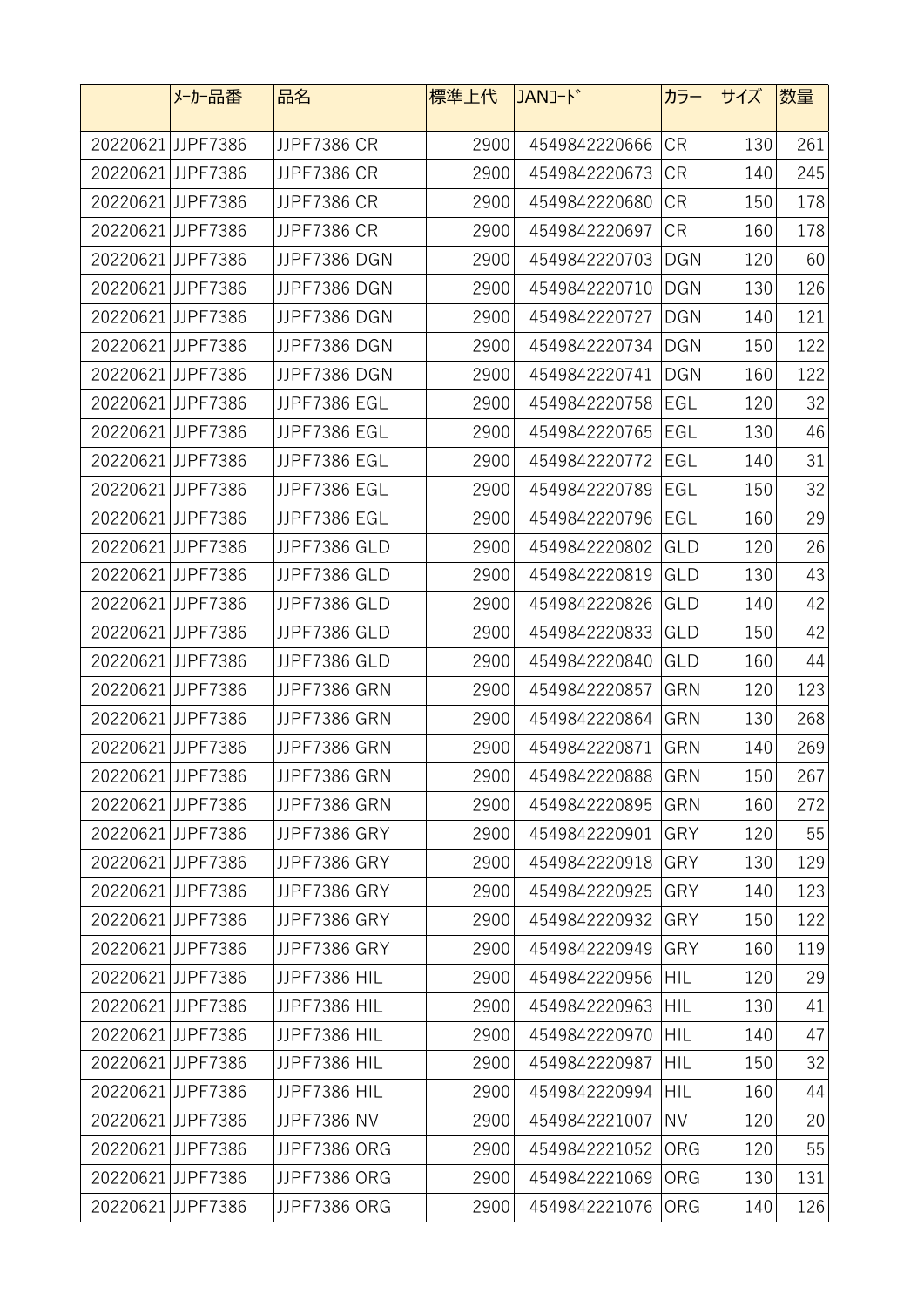|                   | メーカー品番            | 品名                  | 標準上代 | JANJ-ド        | カラー        | サイズ | 数量  |
|-------------------|-------------------|---------------------|------|---------------|------------|-----|-----|
|                   | 20220621 JJPF7386 | JJPF7386 ORG        | 2900 | 4549842221083 | <b>ORG</b> | 150 | 124 |
|                   | 20220621JJPF7386  | JJPF7386 ORG        | 2900 | 4549842221090 | ORG        | 160 | 126 |
| 20220621 JJPF7386 |                   | <b>JJPF7386 PIN</b> | 2900 | 4549842221106 | PIN        | 120 | 127 |
| 20220621 JJPF7386 |                   | <b>JJPF7386 PIN</b> | 2900 | 4549842221113 | PIN        | 130 | 279 |
| 20220621 JJPF7386 |                   | <b>JJPF7386 PIN</b> | 2900 | 4549842221120 | PIN        | 140 | 271 |
| 20220621JJPF7386  |                   | <b>JJPF7386 PIN</b> | 2900 | 4549842221137 | PIN        | 150 | 276 |
| 20220621JJPF7386  |                   | <b>JJPF7386 PIN</b> | 2900 | 4549842221144 | PIN        | 160 | 258 |
| 20220621 JJPF7386 |                   | JJPF7386 PRP        | 2900 | 4549842221151 | <b>PRP</b> | 120 | 132 |
| 20220621 JJPF7386 |                   | JJPF7386 PRP        | 2900 | 4549842221168 | <b>PRP</b> | 130 | 273 |
| 20220621JJPF7386  |                   | JJPF7386 PRP        | 2900 | 4549842221175 | <b>PRP</b> | 140 | 257 |
| 20220621JJPF7386  |                   | JJPF7386 PRP        | 2900 | 4549842221182 | <b>PRP</b> | 150 | 266 |
| 20220621JJPF7386  |                   | JJPF7386 PRP        | 2900 | 4549842221199 | <b>PRP</b> | 160 | 273 |
| 20220621JJPF7386  |                   | JJPF7386 RED        | 2900 | 4549842221205 | <b>RED</b> | 120 | 46  |
| 20220621JJPF7386  |                   | JJPF7386 RED        | 2900 | 4549842221212 | <b>RED</b> | 130 | 112 |
|                   | 20220621JJPF7386  | JJPF7386 RED        | 2900 | 4549842221229 | <b>RED</b> | 140 | 97  |
| 20220621 JJPF7386 |                   | JJPF7386 RED        | 2900 | 4549842221236 | <b>RED</b> | 150 | 62  |
| 20220621 JJPF7386 |                   | JJPF7386 RED        | 2900 | 4549842221243 | <b>RED</b> | 160 | 44  |
| 20220621JJPF7386  |                   | JJPF7386 RYB        | 2900 | 4549842221250 | <b>RYB</b> | 120 | 45  |
| 20220621JJPF7386  |                   | JJPF7386 RYB        | 2900 | 4549842221267 | <b>RYB</b> | 130 | 91  |
| 20220621 JJPF7386 |                   | JJPF7386 RYB        | 2900 | 4549842221274 | <b>RYB</b> | 140 | 63  |
| 20220621 JJPF7386 |                   | JJPF7386 RYB        | 2900 | 4549842221281 | <b>RYB</b> | 150 | 64  |
| 20220621JJPF7386  |                   | JJPF7386 RYB        | 2900 | 4549842221298 | <b>RYB</b> | 160 | 50  |
|                   | 20220621JJPF7386  | JJPF7386 SAX        | 2900 | 4549842221304 | SAX        | 120 | 55  |
|                   | 20220621 JJPF7386 | JJPF7386 SAX        | 2900 | 4549842221311 | SAX        | 130 | 135 |
|                   | 20220621 JJPF7386 | JJPF7386 SAX        | 2900 | 4549842221328 | SAX        | 140 | 128 |
|                   | 20220621 JJPF7386 | JJPF7386 SAX        | 2900 | 4549842221335 | SAX        | 150 | 121 |
|                   | 20220621JJPF7386  | JJPF7386 SAX        | 2900 | 4549842221342 | <b>SAX</b> | 160 | 111 |
|                   | 20220621 JJPF7386 | JJPF7386 WT         | 2900 | 4549842221359 | WT         | 120 | 27  |
| 20220621JJPF7386  |                   | JJPF7386 YLW        | 2900 | 4549842221403 | <b>YLW</b> | 120 | 54  |
|                   | 20220621 JJPF7386 | JJPF7386 YLW        | 2900 | 4549842221410 | <b>YLW</b> | 130 | 129 |
| 20220621JJPF7386  |                   | JJPF7386 YLW        | 2900 | 4549842221427 | <b>YLW</b> | 140 | 126 |
|                   | 20220621 JJPF7386 | JJPF7386 YLW        | 2900 | 4549842221434 | <b>YLW</b> | 150 | 123 |
|                   | 20220621 JJPF7386 | JJPF7386 YLW        | 2900 | 4549842221441 | <b>YLW</b> | 160 | 121 |
| 20220621 JJSF0491 |                   | <b>JJSF0491 CR</b>  | 2700 | 4930541846378 | <b>CR</b>  | 130 | 14  |
| 20220621JJSF0491  |                   | <b>JJSF0491 CR</b>  | 2700 | 4930541846385 | <b>CR</b>  | 140 | 20  |
| 20220621JJSF0491  |                   | <b>JJSF0491 CR</b>  | 2700 | 4930541846392 | <b>CR</b>  | 150 | 45  |
| 20220621JJSF0491  |                   | <b>JJSF0491 CR</b>  | 2700 | 4930541846408 | <b>CR</b>  | 160 | 54  |
| 20220621 JJSF0491 |                   | JJSF0491 DGN        | 2700 | 4930541838359 | <b>DGN</b> | 130 | 36  |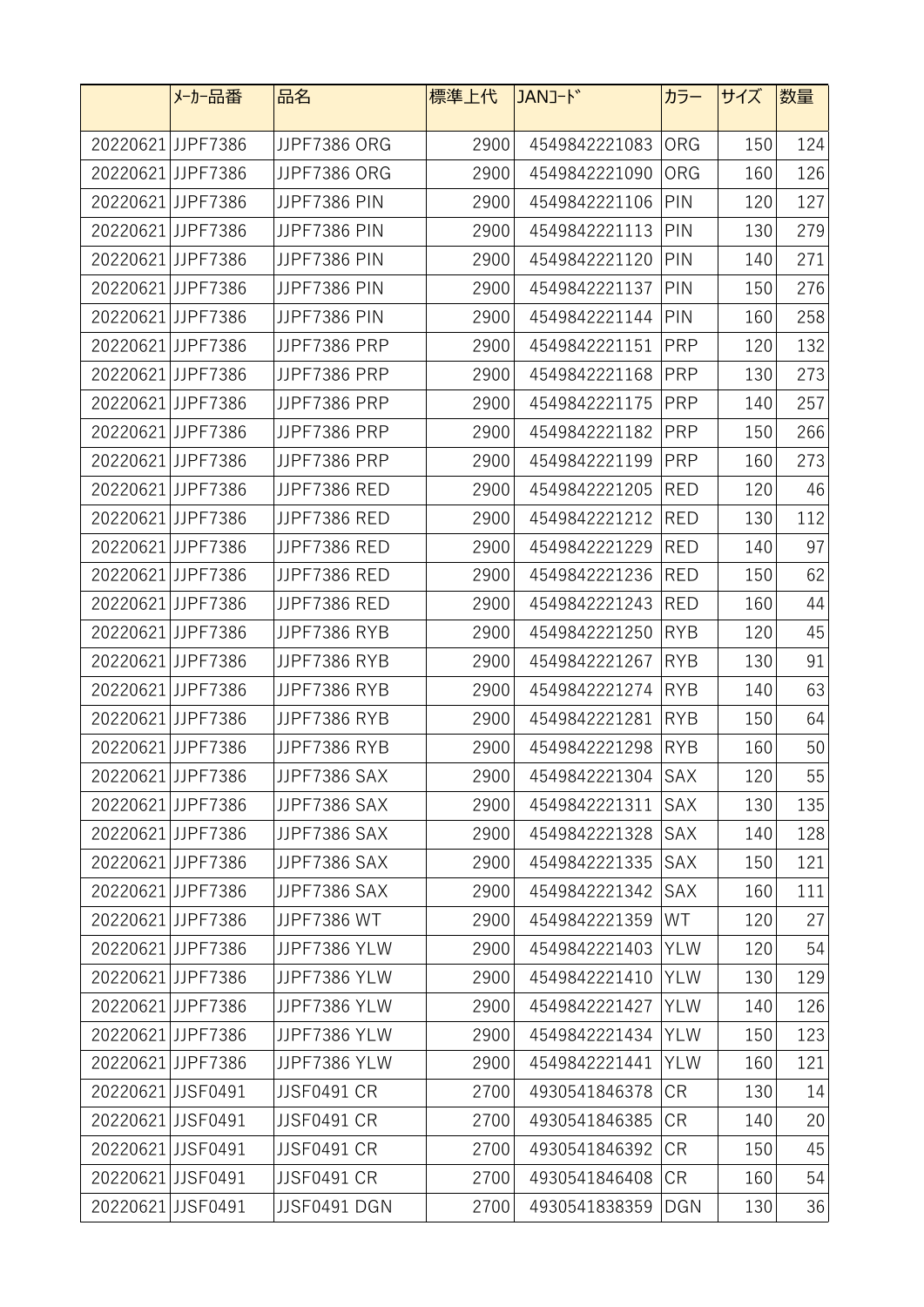|                   | メーカー品番            | 品名                 | 標準上代 | JANJ-ド        | カラー        | サイズ | 数量              |
|-------------------|-------------------|--------------------|------|---------------|------------|-----|-----------------|
| 20220621JJSF0491  |                   | JJSF0491 DGN       | 2700 | 4930541838366 | <b>DGN</b> | 140 | 45              |
| 20220621 JJSF0491 |                   | JJSF0491 DGN       | 2700 | 4930541838373 | <b>DGN</b> | 150 | 55              |
| 20220621 JJSF0491 |                   | JJSF0491 DGN       | 2700 | 4930541838380 | <b>DGN</b> | 160 | 35              |
| 20220621JJTF0487  |                   | <b>JJTF0487 CR</b> | 2300 | 4930541846439 | CR         | 150 | 80              |
| 20220621 JJTF0487 |                   | JJTF0487 CR        | 2300 | 4930541846446 | <b>CR</b>  | 160 | 97              |
| 20220621JJTF0487  |                   | JJTF0487 SAX       | 2300 | 4930541838960 | SAX        | 130 | 17              |
| 20220621JJTF0487  |                   | JJTF0487 SAX       | 2300 | 4930541838977 | SAX        | 140 | 28              |
| 20220621JJTF0487  |                   | JJTF0487 SAX       | 2300 | 4930541838984 | SAX        | 150 | 9               |
| 20220621JJTF0487  |                   | JJTF0487 SAX       | 2300 | 4930541838991 | SAX        | 160 | 35              |
| 20220621JJTF0489  |                   | JJTF0489 RBK       | 2700 | 4930541839172 | <b>RBK</b> | 130 | 143             |
| 20220621JJTF0489  |                   | JJTF0489 RBT       | 2700 | 4550362079344 | <b>RBT</b> | 130 | 24              |
| 20220621JJTF0489  |                   | JJTF0489 RBT       | 2700 | 4550362079368 | <b>RBT</b> | 150 | 18              |
| 20220621JJTF0489  |                   | JJTF0489 WBL       | 2700 | 4930541839523 | WBL        | 160 | 8               |
| 20220621 JJTF7384 |                   | <b>JJTF7384 AO</b> | 3300 | 4549842221458 | AO         | 120 | 14              |
| 20220621 JJTF7384 |                   | JJTF7384 AO        | 3300 | 4549842221465 | AO.        | 130 | 26              |
| 20220621JJTF7384  |                   | JJTF7384 AO        | 3300 | 4549842221472 | AO         | 140 | 27              |
| 20220621 JJTF7384 |                   | JJTF7384 AO        | 3300 | 4549842221489 | AO         | 150 | 21              |
| 20220621JJTF7384  |                   | JJTF7384 AO        | 3300 | 4549842221496 | AO         | 160 | 20              |
| 20220621JJTF7384  |                   | <b>JJTF7384 BK</b> | 3300 | 4549842221540 | BK         | 160 | 17              |
| 20220621 JJTF7384 |                   | JJTF7384 BLU       | 3300 | 4549842221557 | <b>BLU</b> | 120 | 9               |
| 20220621 JJTF7384 |                   | JJTF7384 BLU       | 3300 | 4549842221564 | <b>BLU</b> | 130 | $8\,$           |
| 20220621JJTF7384  |                   | JJTF7384 BRC       | 3300 | 4549842221601 | <b>BRC</b> | 120 | 10              |
| 20220621JJTF7384  |                   | JJTF7384 BRC       | 3300 | 4549842221625 | <b>BRC</b> | 140 | 19              |
| 20220621JJTF7384  |                   | JJTF7384 CR        | 3300 | 4549842221656 | CR         | 120 | 31              |
|                   | 20220621JJTF7384  | JJTF7384 CR        | 3300 | 4549842221663 | <b>CR</b>  | 130 | 22              |
|                   | 20220621JJTF7384  | JJTF7384 DGN       | 3300 | 4549842221700 | <b>DGN</b> | 120 | 32              |
| 20220621JJTF7384  |                   | JJTF7384 DGN       | 3300 | 4549842221717 | <b>DGN</b> | 130 | 28              |
|                   | 20220621 JJTF7384 | JJTF7384 DGN       | 3300 | 4549842221724 | DGN        | 140 | 69              |
| 20220621JJTF7384  |                   | JJTF7384 DGN       | 3300 | 4549842221731 | <b>DGN</b> | 150 | 9               |
| 20220621 JJTF7384 |                   | JJTF7384 DGN       | 3300 | 4549842221748 | <b>DGN</b> | 160 | 17              |
| 20220621JJTF7384  |                   | JJTF7384 EGL       | 3300 | 4549842221762 | EGL        | 130 | 17              |
| 20220621 JJTF7384 |                   | JJTF7384 EGL       | 3300 | 4549842221779 | EGL        | 140 | 6               |
| 20220621 JJTF7384 |                   | JJTF7384 GLD       | 3300 | 4549842221809 | GLD        | 120 | 20              |
|                   | 20220621 JJTF7384 | JJTF7384 GLD       | 3300 | 4549842221816 | GLD        | 130 | 13              |
|                   | 20220621JJTF7384  | JJTF7384 GLD       | 3300 | 4549842221823 | GLD        | 140 | 19              |
| 20220621JJTF7384  |                   | JJTF7384 GLD       | 3300 | 4549842221830 | GLD        | 150 | $6\phantom{.}6$ |
|                   | 20220621JJTF7384  | JJTF7384 GRN       | 3300 | 4549842221854 | GRN        | 120 | 32              |
| 20220621JJTF7384  |                   | JJTF7384 GRN       | 3300 | 4549842221861 | GRN        | 130 | 25              |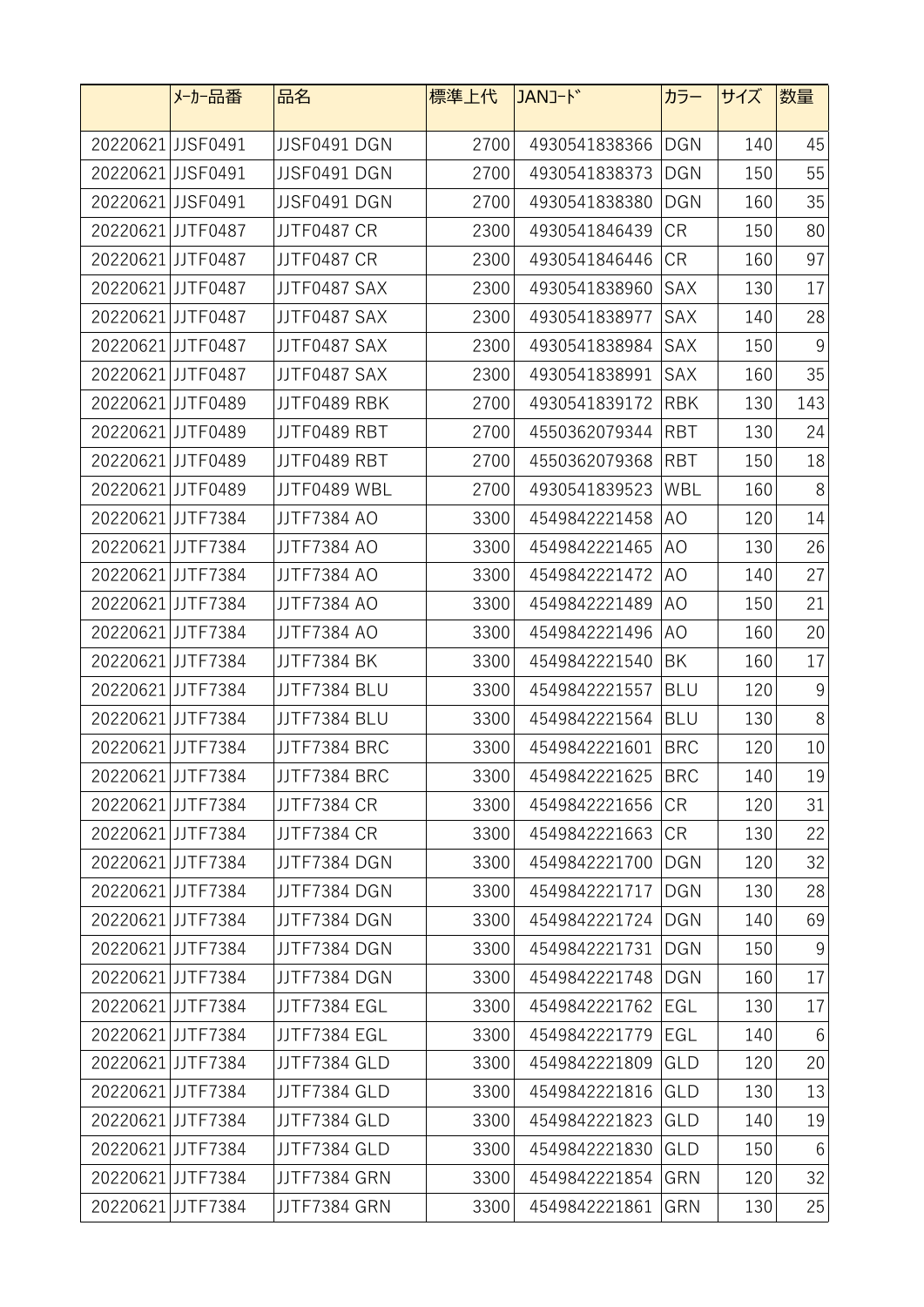|                   | メーカー品番            | 品名                 | 標準上代 | JANJ-ド        | カラー        | サイズ         | 数量              |
|-------------------|-------------------|--------------------|------|---------------|------------|-------------|-----------------|
|                   | 20220621JJTF7384  | JJTF7384 GRN       | 3300 | 4549842221878 | GRN        | 140         | 51              |
| 20220621 JJTF7384 |                   | JJTF7384 GRN       | 3300 | 4549842221892 | GRN        | 160         | 8               |
|                   | 20220621JJTF7384  | JJTF7384 GRY       | 3300 | 4549842221908 | GRY        | 120         | 42              |
| 20220621 JJTF7384 |                   | JJTF7384 GRY       | 3300 | 4549842221915 | GRY        | 130         | 54              |
| 20220621 JJTF7384 |                   | JJTF7384 GRY       | 3300 | 4549842221922 | GRY        | 140         | 74              |
| 20220621 JJTF7384 |                   | JJTF7384 GRY       | 3300 | 4549842221939 | GRY        | 150         | 19              |
| 20220621JJTF7384  |                   | JJTF7384 GRY       | 3300 | 4549842221946 | GRY        | 160         | 22              |
|                   | 20220621JJTF7384  | JJTF7384 HIL       | 3300 | 4549842221953 | <b>HIL</b> | 120         | 18              |
| 20220621JJTF7384  |                   | JJTF7384 HIL       | 3300 | 4549842221960 | <b>HIL</b> | 130         | 22              |
| 20220621JJTF7384  |                   | JJTF7384 HIL       | 3300 | 4549842221977 | HIL        | 140         | 16              |
|                   | 20220621JJTF7384  | JJTF7384 HIL       | 3300 | 4549842221984 | <b>HIL</b> | 150         | 53              |
| 20220621JJTF7384  |                   | JJTF7384 HIL       | 3300 | 4549842221991 | <b>HIL</b> | 160         | 26              |
| 20220621JJTF7384  |                   | <b>JJTF7384 NV</b> | 3300 | 4549842222004 | <b>NV</b>  | 120         | $\overline{7}$  |
|                   | 20220621JJTF7384  | <b>JJTF7384 NV</b> | 3300 | 4549842222011 | <b>NV</b>  | 130         | 17              |
| 20220621 JJTF7384 |                   | JJTF7384 ORG       | 3300 | 4549842222059 | ORG        | 120         | 34              |
| 20220621 JJTF7384 |                   | JJTF7384 ORG       | 3300 | 4549842222066 | ORG        | 130         | 34              |
|                   | 20220621 JJTF7384 | JJTF7384 ORG       | 3300 | 4549842222073 | ORG        | 140         | 21              |
| 20220621 JJTF7384 |                   | JJTF7384 PIN       | 3300 | 4549842222103 | PIN        | 120         | 17              |
| 20220621JJTF7384  |                   | JJTF7384 PIN       | 3300 | 4549842222110 | PIN        | 130         | 19              |
| 20220621JJTF7384  |                   | JJTF7384 PIN       | 3300 | 4549842222134 | PIN        | 150         | 22              |
| 20220621JJTF7384  |                   | JJTF7384 PIN       | 3300 | 4549842222141 | PIN        | 160         | 10              |
| 20220621JJTF7384  |                   | JJTF7384 PRP       | 3300 | 4549842222158 | <b>PRP</b> | 120         | 34              |
| 20220621JJTF7384  |                   | JJTF7384 PRP       | 3300 | 4549842222165 | PRP        | 130         | 59              |
| 20220621 JJTF7384 |                   | JJTF7384 PRP       | 3300 | 4549842222172 | PRP        | 140         | 36              |
|                   | 20220621JJTF7384  | JJTF7384 PRP       | 3300 | 4549842222189 | PRP        | 150         | 45              |
|                   | 20220621JJTF7384  | JJTF7384 RED       | 3300 | 4549842222240 | RED        | 160         | 11              |
|                   | 20220621JJTF7384  | JJTF7384 SAX       | 3300 | 4549842222301 | <b>SAX</b> | 120         | 44              |
|                   | 20220621JJTF7384  | JJTF7384 SAX       | 3300 | 4549842222318 | <b>SAX</b> | 130         | 89              |
|                   | 20220621 JJTF7384 | JJTF7384 SAX       | 3300 | 4549842222325 | <b>SAX</b> | 140         | 59              |
|                   | 20220621 JJTF7384 | JJTF7384 SAX       | 3300 | 4549842222349 | <b>SAX</b> | 160         | 46              |
|                   | 20220621 JJTF7384 | JJTF7384 YLW       | 3300 | 4549842222400 | <b>YLW</b> | 120         | $6\phantom{.}6$ |
|                   | 20220621JJTF7384  | JJTF7384 YLW       | 3300 | 4549842222417 | <b>YLW</b> | 130         | 31              |
| 20220621 JJTF7384 |                   | JJTF7384 YLW       | 3300 | 4549842222431 | <b>YLW</b> | 150         | $\overline{7}$  |
|                   | 20220621 JJTF7384 | JJTF7384 YLW       | 3300 | 4549842222448 | <b>YLW</b> | 160         | 42              |
|                   | 20220621 JMJF1421 | <b>JMJF1421 BK</b> | 9900 | 4550362084928 | BK         | S           | 26              |
|                   | 20220621 JMJF1421 | <b>JMJF1421 NV</b> | 9900 | 4550362084966 | <b>NV</b>  | L           | 11              |
|                   | 20220621 JMJF1421 | <b>JMJF1421 NV</b> | 9900 | 4550362084973 | <b>NV</b>  | M           | 145             |
|                   | 20220621 JMJF1421 | <b>JMJF1421 NV</b> | 9900 | 4550362084980 | <b>NV</b>  | $\mathsf S$ | 64              |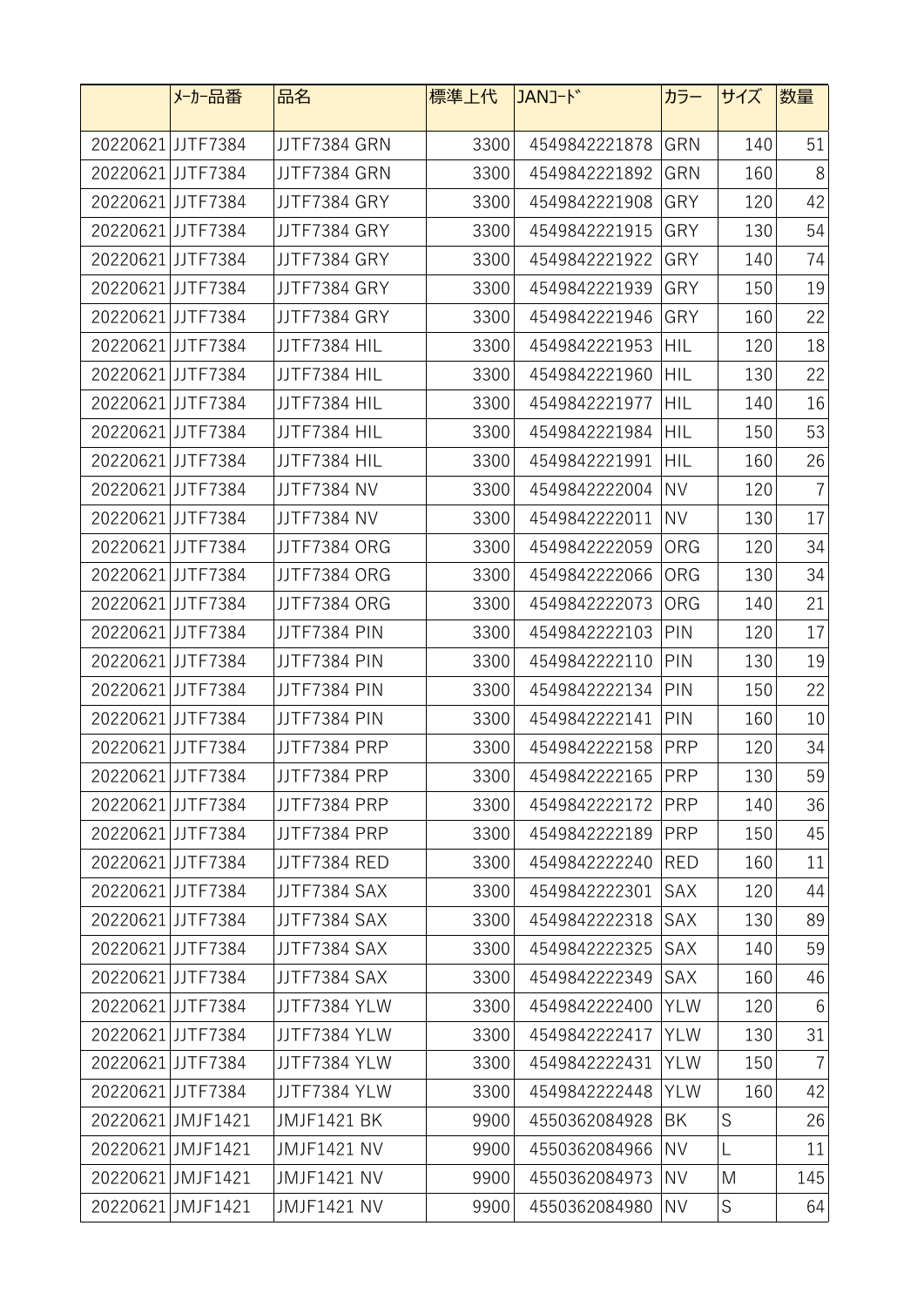| メーカー品番            | 品名                 | 標準上代  | JANコード           | カラー        | サイズ         | 数量              |
|-------------------|--------------------|-------|------------------|------------|-------------|-----------------|
| 20220621 JMJF1421 | <b>JMJF1421 NV</b> | 9900  | 4550362084997    | <b>NV</b>  | XL          | 10              |
| 20220621 JMJF1423 | <b>JMJF1423 BK</b> | 15800 | 4550362085000    | BK         | 2XL         | 45              |
| 20220621 JMJF1423 | <b>JMJF1423 BK</b> | 15800 | 4550362085024    | BK         | L           | 44              |
| 20220621 JMJF1423 | <b>JMJF1423 BK</b> | 15800 | 4550362085031    | BK         | M           | 111             |
| 20220621 JMJF1423 | <b>JMJF1423 BK</b> | 15800 | 4550362085048    | BK         | $\mathsf S$ | 14              |
| 20220621 JMJF1423 | <b>JMJF1423 NV</b> | 15800 | 4550362085062    | <b>NV</b>  | 2XL         | 26              |
| 20220621 JMJF1423 | <b>JMJF1423 NV</b> | 15800 | 4550362085086    | <b>NV</b>  | L           | 25              |
| 20220621 JMJF1423 | <b>JMJF1423 NV</b> | 15800 | 4550362085093    | <b>NV</b>  | M           | 83              |
| 20220621 JMJF1423 | <b>JMJF1423 NV</b> | 15800 | 4550362085109    | <b>NV</b>  | S           | 20              |
| 20220621 JMJF1423 | <b>JMJF1423 NV</b> | 15800 | 4550362085116    | <b>NV</b>  | XL          | 13              |
| 20220621 JMJF1424 | <b>JMJF1424 NV</b> | 17800 | 4550362085185    | <b>NV</b>  | 2XL         | 9               |
| 20220621 JMJF1424 | <b>JMJF1424 NV</b> | 17800 | 4550362085208    | <b>NV</b>  | L           | 25              |
| 20220621 JMJF1424 | <b>JMJF1424 NV</b> | 17800 | 4550362085215    | <b>NV</b>  | M           | 13              |
| 20220621 JMJF1424 | <b>JMJF1424 NV</b> | 17800 | 4550362085222    | <b>NV</b>  | $\mathsf S$ | 18              |
| 20220621 JMJF1424 | <b>JMJF1424 NV</b> | 17800 | 4550362085239    | <b>NV</b>  | XL          | 35              |
| 20220621 JMJF9403 | <b>JMJF9403 NV</b> | 6900  | 4930541482507    | <b>NV</b>  | XS          | 14              |
| 20220621 JMJF9421 | <b>JMJF9421 NV</b> | 7900  | 4930541482606    | <b>NV</b>  | M           | 20              |
| 20220621 JMPF1422 | <b>JMPF1422 BK</b> | 8900  | 4550362095559    | BK         | 2XL         | 12              |
| 20220621 JMPF1422 | <b>JMPF1422 BK</b> | 8900  | 4550362095597    | BK         | S           | 17              |
| 20220621 JMPF1422 | <b>JMPF1422 NV</b> | 8900  | 4550362095610    | <b>NV</b>  | 2XL         | 20              |
| 20220621 JMPF1422 | <b>JMPF1422 NV</b> | 8900  | 4550362095634    | <b>NV</b>  | L           | 95              |
| 20220621 JMPF1422 | <b>JMPF1422 NV</b> | 8900  | 4550362095641    | <b>NV</b>  | M           | 84              |
| 20220621 JMPF1422 | <b>JMPF1422 NV</b> | 8900  | 4550362095658 NV |            | $\mathsf S$ | 50 <sub>2</sub> |
| 20220621 JMPF1422 | <b>JMPF1422 NV</b> | 8900  | 4550362095665    | <b>NV</b>  | XL          | 66              |
| 20220621 JMPF2381 | <b>JMPF2381 BK</b> | 5500  | 4550362465703    | BK         | 2XL         | 23              |
| 20220621 JMPF2381 | <b>JMPF2381 BK</b> | 5500  | 4550362465741    | BK         | L           | 24              |
| 20220621JMPF2381  | <b>JMPF2381 BK</b> | 5500  | 4550362465772    | BK         | XL          | 22              |
| 20220621 JMPF2381 | <b>JMPF2381 GR</b> | 5500  | 4550362465796    | GR         | 2XL         | $9\,$           |
| 20220621JMPF2381  | <b>JMPF2381 GR</b> | 5500  | 4550362465833    | GR         | L           | 12              |
| 20220621 JMPF7381 | <b>JMPF7381 AO</b> | 4300  | 4549842223292    | AO         | 2XL         | 35              |
| 20220621 JMPF7381 | <b>JMPF7381 AO</b> | 4300  | 4549842223315    | AO         | L           | 78              |
| 20220621 JMPF7381 | <b>JMPF7381 AO</b> | 4300  | 4549842223322    | AO         | M           | 83              |
| 20220621 JMPF7381 | <b>JMPF7381 AO</b> | 4300  | 4549842223339    | AO         | S           | 30              |
| 20220621 JMPF7381 | <b>JMPF7381 AO</b> | 4300  | 4549842223346    | AO.        | XL          | 42              |
| 20220621 JMPF7381 | JMPF7381 BLU       | 4300  | 4549842223438    | <b>BLU</b> | 2XL         | 35              |
| 20220621 JMPF7381 | JMPF7381 BLU       | 4300  | 4549842223452    | <b>BLU</b> | L           | 146             |
| 20220621 JMPF7381 | JMPF7381 BLU       | 4300  | 4549842223469    | <b>BLU</b> | M           | 37              |
| 20220621 JMPF7381 | JMPF7381 BLU       | 4300  | 4549842223476    | <b>BLU</b> | $\mathsf S$ | 46              |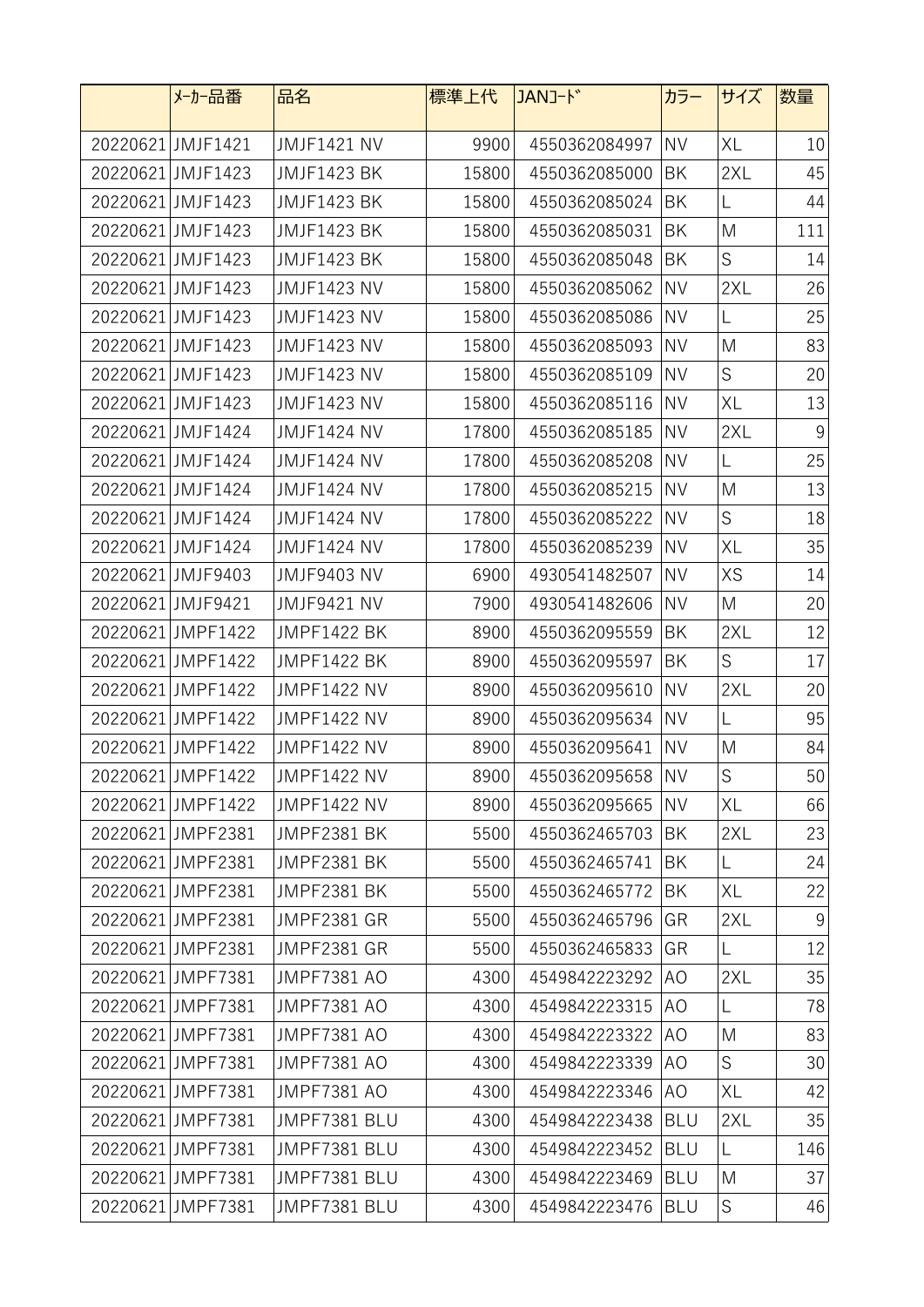| メーカー品番            | 品名                 | 標準上代 | JAN <sub>J</sub> -ド | カラー        | サイズ         | 数量 |
|-------------------|--------------------|------|---------------------|------------|-------------|----|
| 20220621 JMPF7381 | JMPF7381 BLU       | 4300 | 4549842223483       | <b>BLU</b> | XL          | 80 |
| 20220621 JMPF7381 | JMPF7381 BRC       | 4300 | 4549842223506       | <b>BRC</b> | 2XL         | 18 |
| 20220621 JMPF7381 | JMPF7381 BRC       | 4300 | 4549842223520       | <b>BRC</b> | L           | 52 |
| 20220621 JMPF7381 | JMPF7381 BRC       | 4300 | 4549842223537       | <b>BRC</b> | M           | 48 |
| 20220621 JMPF7381 | JMPF7381 BRC       | 4300 | 4549842223544       | <b>BRC</b> | $\mathsf S$ | 38 |
| 20220621 JMPF7381 | JMPF7381 BRC       | 4300 | 4549842223551       | <b>BRC</b> | XL          | 29 |
| 20220621 JMPF7381 | <b>JMPF7381 CR</b> | 4300 | 4549842223575       | <b>CR</b>  | 2XL         | 19 |
| 20220621 JMPF7381 | <b>JMPF7381 CR</b> | 4300 | 4549842223599       | <b>CR</b>  | L           | 86 |
| 20220621 JMPF7381 | <b>JMPF7381 CR</b> | 4300 | 4549842223605       | <b>CR</b>  | M           | 40 |
| 20220621 JMPF7381 | <b>JMPF7381 CR</b> | 4300 | 4549842223612       | <b>CR</b>  | S           | 8  |
| 20220621 JMPF7381 | <b>JMPF7381 CR</b> | 4300 | 4549842223629       | <b>CR</b>  | XL          | 69 |
| 20220621 JMPF7381 | JMPF7381 DGN       | 4300 | 4549842223643       | <b>DGN</b> | 2XL         | 58 |
| 20220621 JMPF7381 | JMPF7381 DGN       | 4300 | 4549842223667       | <b>DGN</b> | L           | 57 |
| 20220621 JMPF7381 | JMPF7381 DGN       | 4300 | 4549842223674       | <b>DGN</b> | M           | 16 |
| 20220621 JMPF7381 | JMPF7381 DGN       | 4300 | 4549842223681       | <b>DGN</b> | S           | 33 |
| 20220621 JMPF7381 | JMPF7381 DGN       | 4300 | 4549842223698       | <b>DGN</b> | XL          | 67 |
| 20220621 JMPF7381 | JMPF7381 EGL       | 4300 | 4549842223711       | EGL        | 2XL         | 32 |
| 20220621 JMPF7381 | JMPF7381 EGL       | 4300 | 4549842223735       | EGL        | L           | 28 |
| 20220621 JMPF7381 | JMPF7381 EGL       | 4300 | 4549842223759       | EGL        | $\mathsf S$ | 19 |
| 20220621 JMPF7381 | JMPF7381 EGL       | 4300 | 4549842223766       | EGL        | XL          | 29 |
| 20220621 JMPF7381 | JMPF7381 GLD       | 4300 | 4549842223780       | GLD        | 2XL         | 36 |
| 20220621 JMPF7381 | JMPF7381 GLD       | 4300 | 4549842223803       | <b>GLD</b> | L           | 60 |
| 20220621 JMPF7381 | JMPF7381 GLD       | 4300 | 4549842223810 GLD   |            | M           | 62 |
| 20220621 JMPF7381 | JMPF7381 GLD       | 4300 | 4549842223827       | <b>GLD</b> | $\mathsf S$ | 28 |
| 20220621 JMPF7381 | JMPF7381 GLD       | 4300 | 4549842223834 GLD   |            | XL          | 31 |
| 20220621 JMPF7381 | JMPF7381 GRN       | 4300 | 4549842223858       | <b>GRN</b> | 2XL         | 51 |
| 20220621 JMPF7381 | JMPF7381 GRN       | 4300 | 4549842223872       | GRN        | L           | 82 |
| 20220621 JMPF7381 | JMPF7381 GRN       | 4300 | 4549842223889       | <b>GRN</b> | M           | 76 |
| 20220621 JMPF7381 | JMPF7381 GRN       | 4300 | 4549842223896       | GRN        | S           | 80 |
| 20220621 JMPF7381 | JMPF7381 GRN       | 4300 | 4549842223902 GRN   |            | XL          | 84 |
| 20220621 JMPF7381 | JMPF7381 GRY       | 4300 | 4549842223926       | GRY        | 2XL         | 20 |
| 20220621 JMPF7381 | JMPF7381 GRY       | 4300 | 4549842223933       | <b>GRY</b> | 3XL         | 18 |
| 20220621 JMPF7381 | JMPF7381 GRY       | 4300 | 4549842383835       | GRY        | 4XL         | 17 |
| 20220621 JMPF7381 | JMPF7381 GRY       | 4300 | 4549842223940       | GRY        | L           | 35 |
| 20220621 JMPF7381 | JMPF7381 GRY       | 4300 | 4549842223957       | GRY        | M           | 52 |
| 20220621 JMPF7381 | JMPF7381 GRY       | 4300 | 4549842223964       | GRY        | S           | 15 |
| 20220621 JMPF7381 | JMPF7381 GRY       | 4300 | 4549842223971       | GRY        | XL          | 45 |
| 20220621 JMPF7381 | JMPF7381 HIL       | 4300 | 4549842223995       | HIL        | 2XL         | 26 |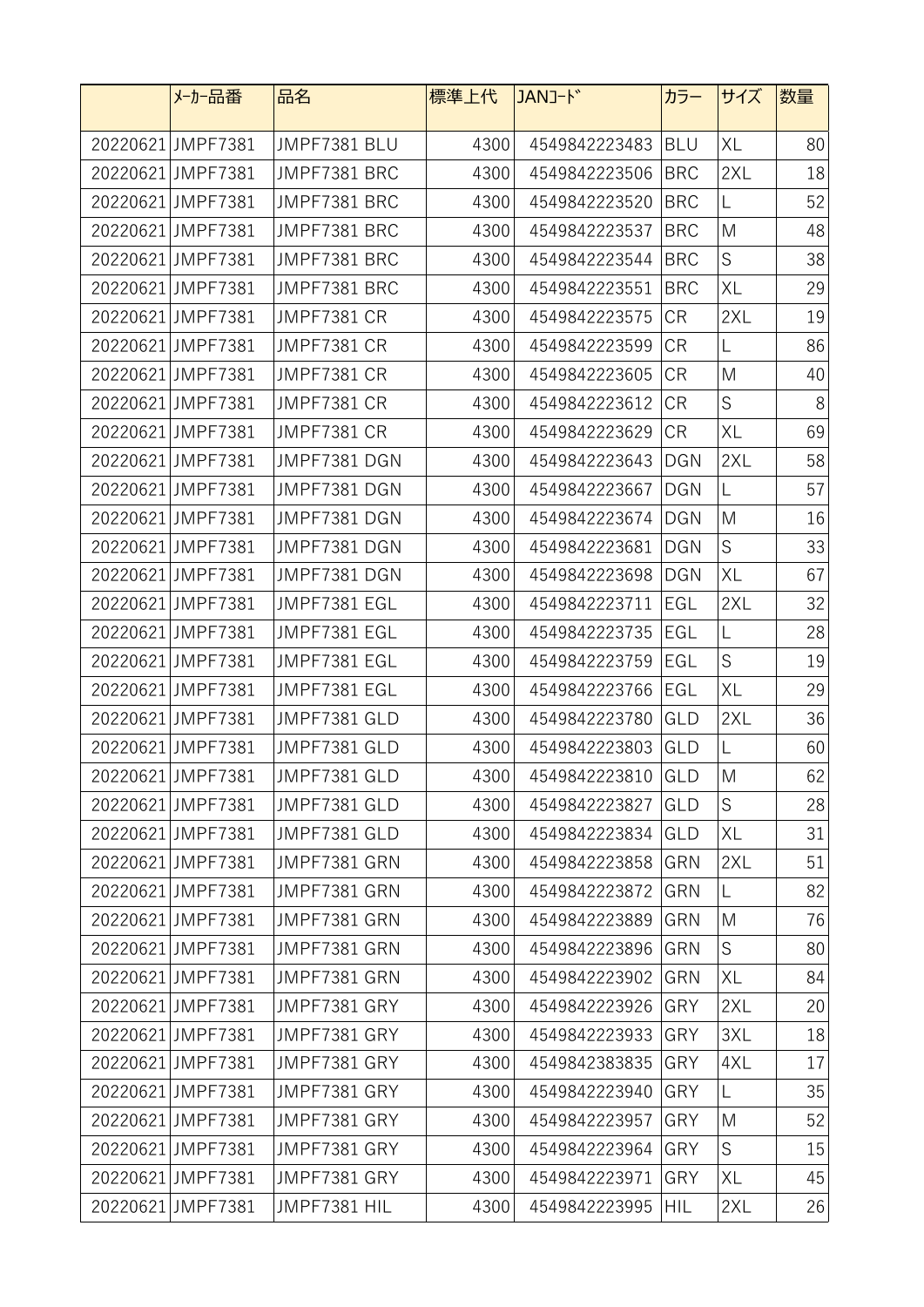| メーカー品番            | 品名                 | 標準上代 | JANJ-ド            | カラー        | サイズ         | 数量    |
|-------------------|--------------------|------|-------------------|------------|-------------|-------|
| 20220621 JMPF7381 | JMPF7381 HIL       | 4300 | 4549842224008     | <b>HIL</b> | 3XL         | 30    |
| 20220621 JMPF7381 | JMPF7381 HIL       | 4300 | 4549842383859     | <b>HIL</b> | 4XL         | 20    |
| 20220621 JMPF7381 | JMPF7381 HIL       | 4300 | 4549842383866     | HIL        | 5XL         | 13    |
| 20220621 JMPF7381 | JMPF7381 HIL       | 4300 | 4549842224015     | HIL        | L           | 35    |
| 20220621 JMPF7381 | JMPF7381 HIL       | 4300 | 4549842224022     | <b>HIL</b> | M           | 46    |
| 20220621 JMPF7381 | JMPF7381 HIL       | 4300 | 4549842224039     | <b>HIL</b> | S           | 48    |
| 20220621 JMPF7381 | JMPF7381 HIL       | 4300 | 4549842224046     | HIL        | XL          | 26    |
| 20220621 JMPF7381 | <b>JMPF7381 NV</b> | 4300 | 4549842224060     | <b>NV</b>  | 2XL         | 14    |
| 20220621 JMPF7381 | <b>JMPF7381 NV</b> | 4300 | 4549842224107     | <b>NV</b>  | S           | 9     |
| 20220621 JMPF7381 | <b>JMPF7381 NV</b> | 4300 | 4549842224114     | <b>NV</b>  | XL          | 13    |
| 20220621 JMPF7381 | JMPF7381 ORG       | 4300 | 4549842224138     | ORG        | 2XL         | 27    |
| 20220621 JMPF7381 | JMPF7381 ORG       | 4300 | 4549842224152     | <b>ORG</b> | L           | 95    |
| 20220621JMPF7381  | JMPF7381 ORG       | 4300 | 4549842224169     | ORG        | M           | 55    |
| 20220621 JMPF7381 | JMPF7381 ORG       | 4300 | 4549842224176     | ORG        | $\mathsf S$ | 35    |
| 20220621 JMPF7381 | JMPF7381 ORG       | 4300 | 4549842224183     | ORG        | XL          | 84    |
| 20220621 JMPF7381 | JMPF7381 PIN       | 4300 | 4549842224206     | PIN        | 2XL         | 18    |
| 20220621 JMPF7381 | JMPF7381 PIN       | 4300 | 4549842224220     | PIN        | L           | 89    |
| 20220621 JMPF7381 | JMPF7381 PIN       | 4300 | 4549842224237     | PIN        | M           | 49    |
| 20220621 JMPF7381 | JMPF7381 PIN       | 4300 | 4549842224244     | PIN        | S           | 22    |
| 20220621 JMPF7381 | JMPF7381 PIN       | 4300 | 4549842224251     | <b>PIN</b> | XL          | 63    |
| 20220621 JMPF7381 | JMPF7381 PRP       | 4300 | 4549842224299     | <b>PRP</b> | L           | 14    |
| 20220621 JMPF7381 | JMPF7381 PRP       | 4300 | 4549842224305     | <b>PRP</b> | M           | 23    |
| 20220621 JMPF7381 | JMPF7381 PRP       | 4300 | 4549842224312 PRP |            | $\mathsf S$ | 34    |
| 20220621 JMPF7381 | JMPF7381 PRP       | 4300 | 4549842224329     | <b>PRP</b> | XL          | 22    |
| 20220621 JMPF7381 | JMPF7381 RED       | 4300 | 4549842224343     | RED        | 2XL         | 20    |
| 20220621JMPF7381  | JMPF7381 RED       | 4300 | 4549842224367     | <b>RED</b> | L           | 10    |
| 20220621 JMPF7381 | JMPF7381 RED       | 4300 | 4549842224374     | <b>RED</b> | M           | 16    |
| 20220621 JMPF7381 | JMPF7381 RED       | 4300 | 4549842224381     | RED        | S           | 33    |
| 20220621 JMPF7381 | JMPF7381 RED       | 4300 | 4549842224398     | RED        | XL          | 27    |
| 20220621 JMPF7381 | JMPF7381 RYB       | 4300 | 4549842224442     | RYB        | M           | $8\,$ |
| 20220621 JMPF7381 | JMPF7381 RYB       | 4300 | 4549842224459     | RYB        | $\mathsf S$ | 10    |
| 20220621 JMPF7381 | JMPF7381 RYB       | 4300 | 4549842224466     | <b>RYB</b> | XL          | 37    |
| 20220621 JMPF7381 | JMPF7381 SAX       | 4300 | 4549842224480     | SAX        | 2XL         | 20    |
| 20220621 JMPF7381 | JMPF7381 SAX       | 4300 | 4549842224503     | <b>SAX</b> | L           | 91    |
| 20220621 JMPF7381 | JMPF7381 SAX       | 4300 | 4549842224510     | SAX        | M           | 61    |
| 20220621 JMPF7381 | JMPF7381 SAX       | 4300 | 4549842224527     | SAX        | $\mathsf S$ | 34    |
| 20220621 JMPF7381 | JMPF7381 SAX       | 4300 | 4549842224534     | SAX        | XL          | 66    |
| 20220621 JMPF7381 | JMPF7381 WT        | 4300 | 4549842224558     | WT         | 2XL         | 37    |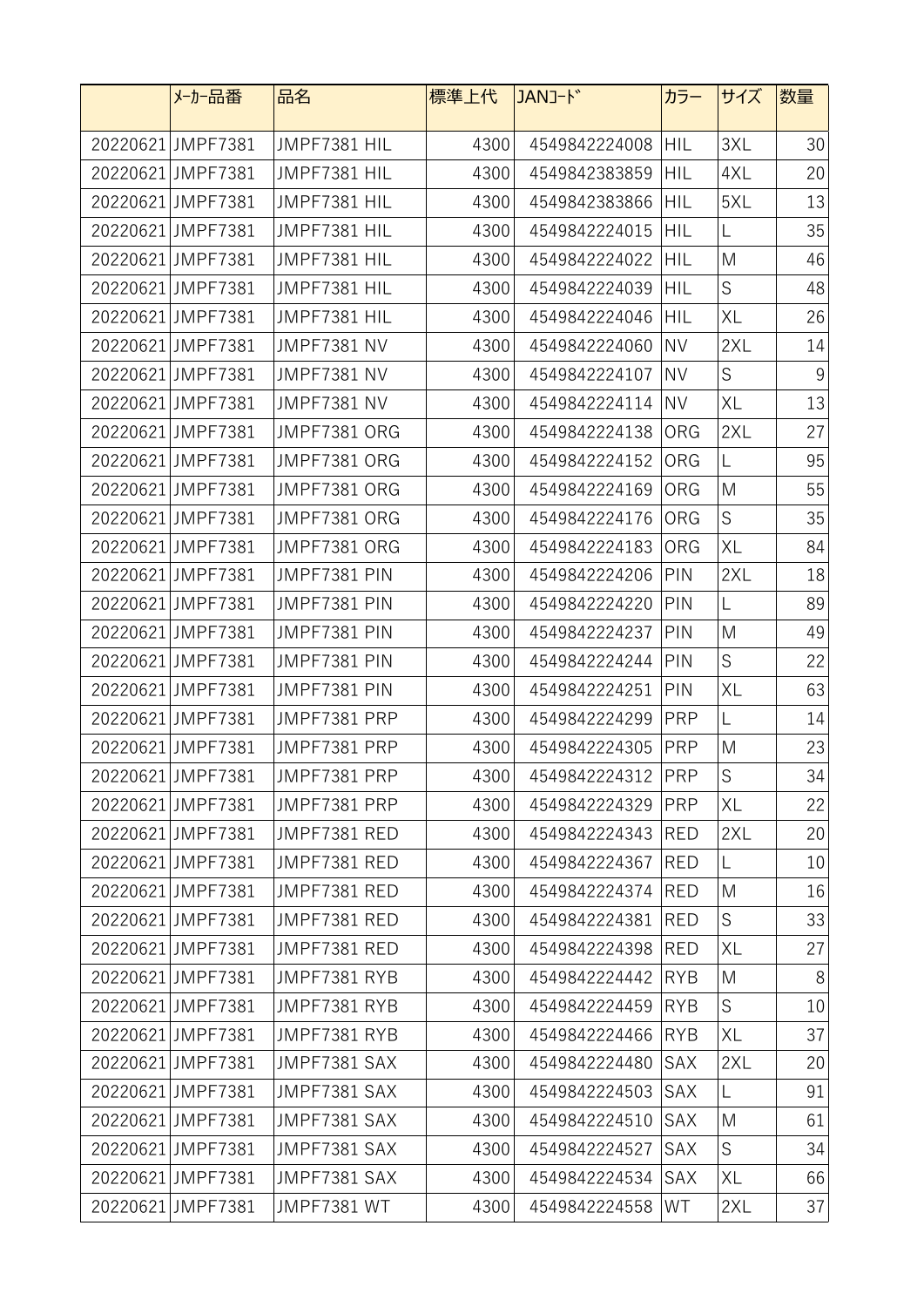| メーカー品番            | 品名                 | 標準上代 | JANJ-ド        | カラー        | サイズ         | 数量    |
|-------------------|--------------------|------|---------------|------------|-------------|-------|
| 20220621 JMPF7381 | <b>JMPF7381 WT</b> | 4300 | 4549842224589 | WT         | M           | 28    |
| 20220621 JMPF7381 | <b>JMPF7381 WT</b> | 4300 | 4549842224596 | WT         | $\mathsf S$ | 29    |
| 20220621 JMPF7381 | <b>JMPF7381 WT</b> | 4300 | 4549842224602 | WT         | XL          | 9     |
| 20220621 JMPF7381 | JMPF7381 YLW       | 4300 | 4549842224626 | <b>YLW</b> | 2XL         | 59    |
| 20220621 JMPF7381 | JMPF7381 YLW       | 4300 | 4549842224640 | <b>YLW</b> | L           | 41    |
| 20220621JMPF7381  | JMPF7381 YLW       | 4300 | 4549842224657 | <b>YLW</b> | M           | 28    |
| 20220621 JMPF7381 | JMPF7381 YLW       | 4300 | 4549842224664 | <b>YLW</b> | $\mathsf S$ | 65    |
| 20220621 JMPF7381 | JMPF7381 YLW       | 4300 | 4549842224671 | <b>YLW</b> | XL          | 30    |
| 20220621 JMPF7382 | <b>JMPF7382 AO</b> | 3300 | 4549842224695 | AO         | 2XL         | 18    |
| 20220621 JMPF7382 | <b>JMPF7382 AO</b> | 3300 | 4549842224718 | AO.        | L           | 45    |
| 20220621 JMPF7382 | <b>JMPF7382 AO</b> | 3300 | 4549842224725 | AO         | M           | 56    |
| 20220621 JMPF7382 | <b>JMPF7382 AO</b> | 3300 | 4549842224732 | AO         | $\mathsf S$ | 26    |
| 20220621 JMPF7382 | <b>JMPF7382 AO</b> | 3300 | 4549842224749 | AO         | XL          | 41    |
| 20220621 JMPF7382 | JMPF7382 BLU       | 3300 | 4549842224831 | <b>BLU</b> | 2XL         | 41    |
| 20220621 JMPF7382 | JMPF7382 BLU       | 3300 | 4549842224855 | <b>BLU</b> | L           | 188   |
| 20220621 JMPF7382 | JMPF7382 BLU       | 3300 | 4549842224862 | <b>BLU</b> | M           | 69    |
| 20220621 JMPF7382 | JMPF7382 BLU       | 3300 | 4549842224879 | <b>BLU</b> | S           | 111   |
| 20220621 JMPF7382 | JMPF7382 BLU       | 3300 | 4549842224886 | <b>BLU</b> | XL          | 65    |
| 20220621 JMPF7382 | JMPF7382 BRC       | 3300 | 4549842224909 | <b>BRC</b> | 2XL         | 15    |
| 20220621 JMPF7382 | JMPF7382 BRC       | 3300 | 4549842224923 | <b>BRC</b> | L           | 40    |
| 20220621 JMPF7382 | JMPF7382 BRC       | 3300 | 4549842224930 | <b>BRC</b> | M           | 43    |
| 20220621 JMPF7382 | JMPF7382 BRC       | 3300 | 4549842224947 | <b>BRC</b> | S           | 34    |
| 20220621 JMPF7382 | JMPF7382 BRC       | 3300 | 4549842224954 | <b>BRC</b> | XL          | 37    |
| 20220621 JMPF7382 | <b>JMPF7382 CR</b> | 3300 | 4549842224978 | <b>CR</b>  | 2XL         | $9\,$ |
| 20220621 JMPF7382 | <b>JMPF7382 CR</b> | 3300 | 4549842225012 | <b>CR</b>  | S           | 52    |
| 20220621 JMPF7382 | <b>JMPF7382 CR</b> | 3300 | 4549842225029 | <b>CR</b>  | XL          | 18    |
| 20220621 JMPF7382 | JMPF7382 DGN       | 3300 | 4549842225043 | <b>DGN</b> | 2XL         | 8     |
| 20220621 JMPF7382 | JMPF7382 DGN       | 3300 | 4549842225067 | <b>DGN</b> | $\mathsf L$ | 22    |
| 20220621 JMPF7382 | JMPF7382 DGN       | 3300 | 4549842225074 | <b>DGN</b> | M           | 27    |
| 20220621 JMPF7382 | JMPF7382 EGL       | 3300 | 4549842225111 | <b>EGL</b> | 2XL         | 17    |
| 20220621 JMPF7382 | JMPF7382 EGL       | 3300 | 4549842225135 | EGL        | L           | 39    |
| 20220621 JMPF7382 | JMPF7382 EGL       | 3300 | 4549842225142 | EGL        | M           | 41    |
| 20220621 JMPF7382 | JMPF7382 EGL       | 3300 | 4549842225159 | EGL        | S           | 77    |
| 20220621 JMPF7382 | JMPF7382 EGL       | 3300 | 4549842225166 | EGL        | XL          | 27    |
| 20220621 JMPF7382 | JMPF7382 GLD       | 3300 | 4549842225180 | GLD        | 2XL         | 12    |
| 20220621 JMPF7382 | JMPF7382 GLD       | 3300 | 4549842225203 | GLD        | L           | 40    |
| 20220621 JMPF7382 | JMPF7382 GLD       | 3300 | 4549842225210 | GLD        | M           | 23    |
| 20220621 JMPF7382 | JMPF7382 GLD       | 3300 | 4549842225227 | GLD        | $\mathsf S$ | 42    |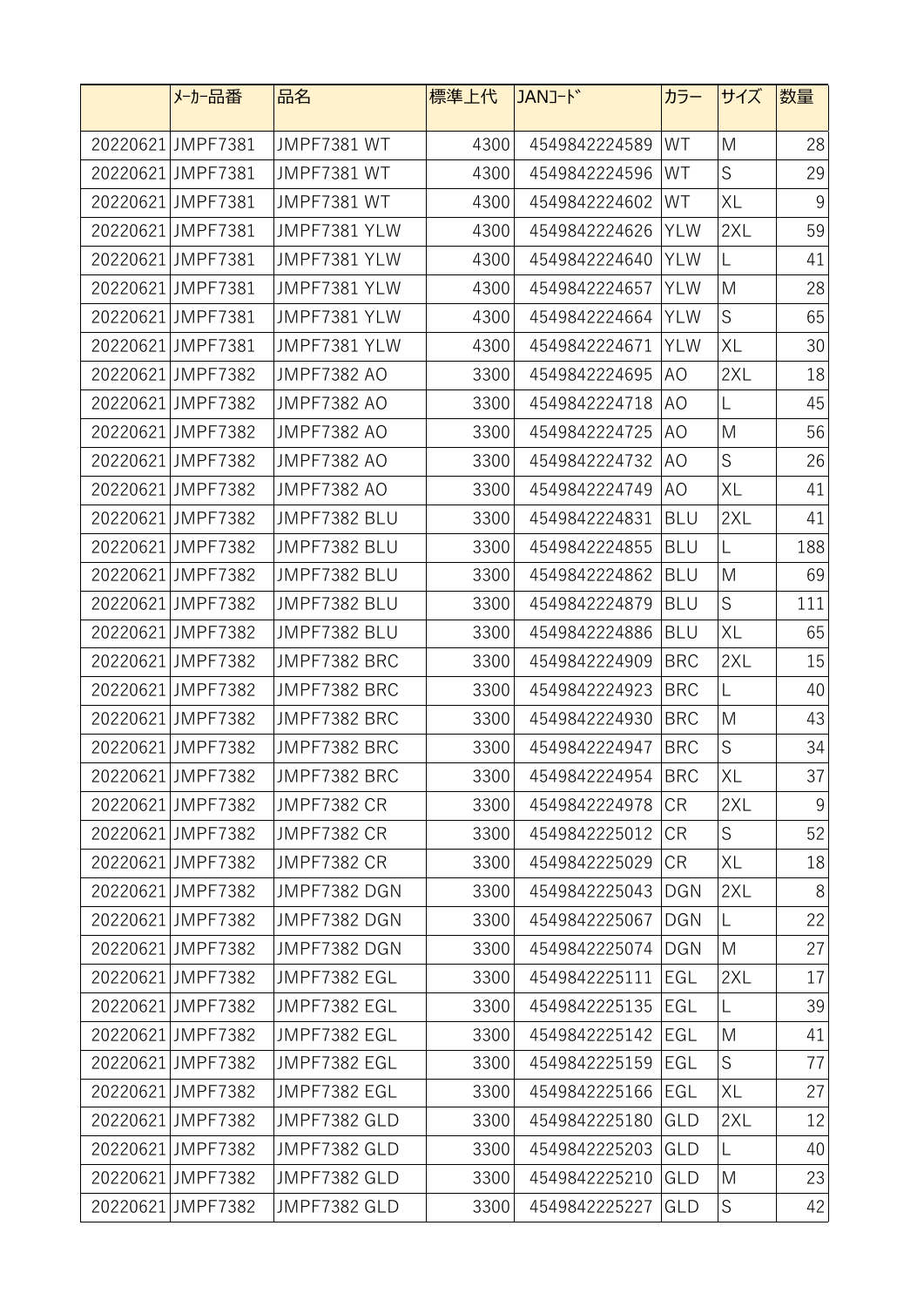| メーカー品番            | 品名                  | 標準上代 | JANJ-k <sup>*</sup> | カラー        | サイズ | 数量              |
|-------------------|---------------------|------|---------------------|------------|-----|-----------------|
| 20220621 JMPF7382 | JMPF7382 GLD        | 3300 | 4549842225234       | GLD        | XL  | 36              |
| 20220621 JMPF7382 | JMPF7382 GRN        | 3300 | 4549842225272       | GRN        | L   | 238             |
| 20220621 JMPF7382 | JMPF7382 GRN        | 3300 | 4549842225289       | GRN        | M   | 83              |
| 20220621 JMPF7382 | JMPF7382 GRN        | 3300 | 4549842225296       | GRN        | S   | 75              |
| 20220621 JMPF7382 | JMPF7382 GRN        | 3300 | 4549842225302       | GRN        | XL  | 19              |
| 20220621 JMPF7382 | JMPF7382 GRY        | 3300 | 4549842225326       | GRY        | 2XL | 13              |
| 20220621 JMPF7382 | JMPF7382 GRY        | 3300 | 4549842225371       | GRY        | XL  | $6\phantom{1}6$ |
| 20220621 JMPF7382 | JMPF7382 HIL        | 3300 | 4549842225395       | HIL        | 2XL | 14              |
| 20220621 JMPF7382 | JMPF7382 HIL        | 3300 | 4549842225418       | <b>HIL</b> | L   | 27              |
| 20220621 JMPF7382 | JMPF7382 HIL        | 3300 | 4549842225425       | HIL        | M   | 31              |
| 20220621 JMPF7382 | JMPF7382 HIL        | 3300 | 4549842225432       | HIL        | S   | 40              |
| 20220621 JMPF7382 | JMPF7382 HIL        | 3300 | 4549842225449       | HIL        | XL  | 38              |
| 20220621 JMPF7382 | <b>JMPF7382 ORG</b> | 3300 | 4549842225531       | ORG        | 2XL | 15              |
| 20220621 JMPF7382 | JMPF7382 ORG        | 3300 | 4549842225562       | ORG        | M   | $6\phantom{1}6$ |
| 20220621 JMPF7382 | JMPF7382 ORG        | 3300 | 4549842225579       | ORG        | S   | 47              |
| 20220621 JMPF7382 | <b>JMPF7382 ORG</b> | 3300 | 4549842225586       | ORG        | XL  | 40              |
| 20220621 JMPF7382 | JMPF7382 PIN        | 3300 | 4549842225609       | PIN        | 2XL | 32              |
| 20220621 JMPF7382 | JMPF7382 PIN        | 3300 | 4549842225623       | <b>PIN</b> | L   | 74              |
| 20220621 JMPF7382 | JMPF7382 PIN        | 3300 | 4549842225630       | PIN        | M   | 26              |
| 20220621 JMPF7382 | JMPF7382 PIN        | 3300 | 4549842225647       | PIN        | S   | 82              |
| 20220621 JMPF7382 | JMPF7382 PIN        | 3300 | 4549842225654       | PIN        | XL  | 38              |
| 20220621 JMPF7382 | JMPF7382 PRP        | 3300 | 4549842225715       | <b>PRP</b> | S   | 72              |
| 20220621 JMPF7382 | JMPF7382 RYB        | 3300 | 4549842225814       | RYB        | 2XL | 27              |
| 20220621 JMPF7382 | JMPF7382 RYB        | 3300 | 4549842225869       | RYB        | XL  | 22              |
| 20220621 JMPF7382 | JMPF7382 SAX        | 3300 | 4549842225883       | <b>SAX</b> | 2XL | 29              |
| 20220621 JMPF7382 | JMPF7382 SAX        | 3300 | 4549842225906       | SAX        | L   | 20              |
| 20220621 JMPF7382 | JMPF7382 SAX        | 3300 | 4549842225913       | <b>SAX</b> | M   | 35              |
| 20220621 JMPF7382 | JMPF7382 SAX        | 3300 | 4549842225920       | SAX        | S   | 70              |
| 20220621 JMPF7382 | JMPF7382 SAX        | 3300 | 4549842225937       | <b>SAX</b> | XL  | 33              |
| 20220621 JMPF7382 | JMPF7382 WT         | 3300 | 4549842225951       | WT         | 2XL | 49              |
| 20220621 JMPF7382 | <b>JMPF7382 WT</b>  | 3300 | 4549842225982       | WT         | M   | 15              |
| 20220621 JMPF7382 | JMPF7382 WT         | 3300 | 4549842225999       | WT         | S   | 39              |
| 20220621 JMPF7382 | JMPF7382 YLW        | 3300 | 4549842226026       | YLW        | 2XL | 8               |
| 20220621 JMPF7382 | JMPF7382 YLW        | 3300 | 4549842226040       | <b>YLW</b> | L   | 23              |
| 20220621 JMPF7382 | JMPF7382 YLW        | 3300 | 4549842226057       | <b>YLW</b> | M   | 27              |
| 20220621 JMPF7382 | JMPF7382 YLW        | 3300 | 4549842226064       | <b>YLW</b> | S   | 24              |
| 20220621 JMPF7382 | JMPF7382 YLW        | 3300 | 4549842226071       | <b>YLW</b> | XL  | 25              |
| 20220621 JMPF9422 | <b>JMPF9422 BK</b>  | 6900 | 4930541483146       | BK         | L   | 14              |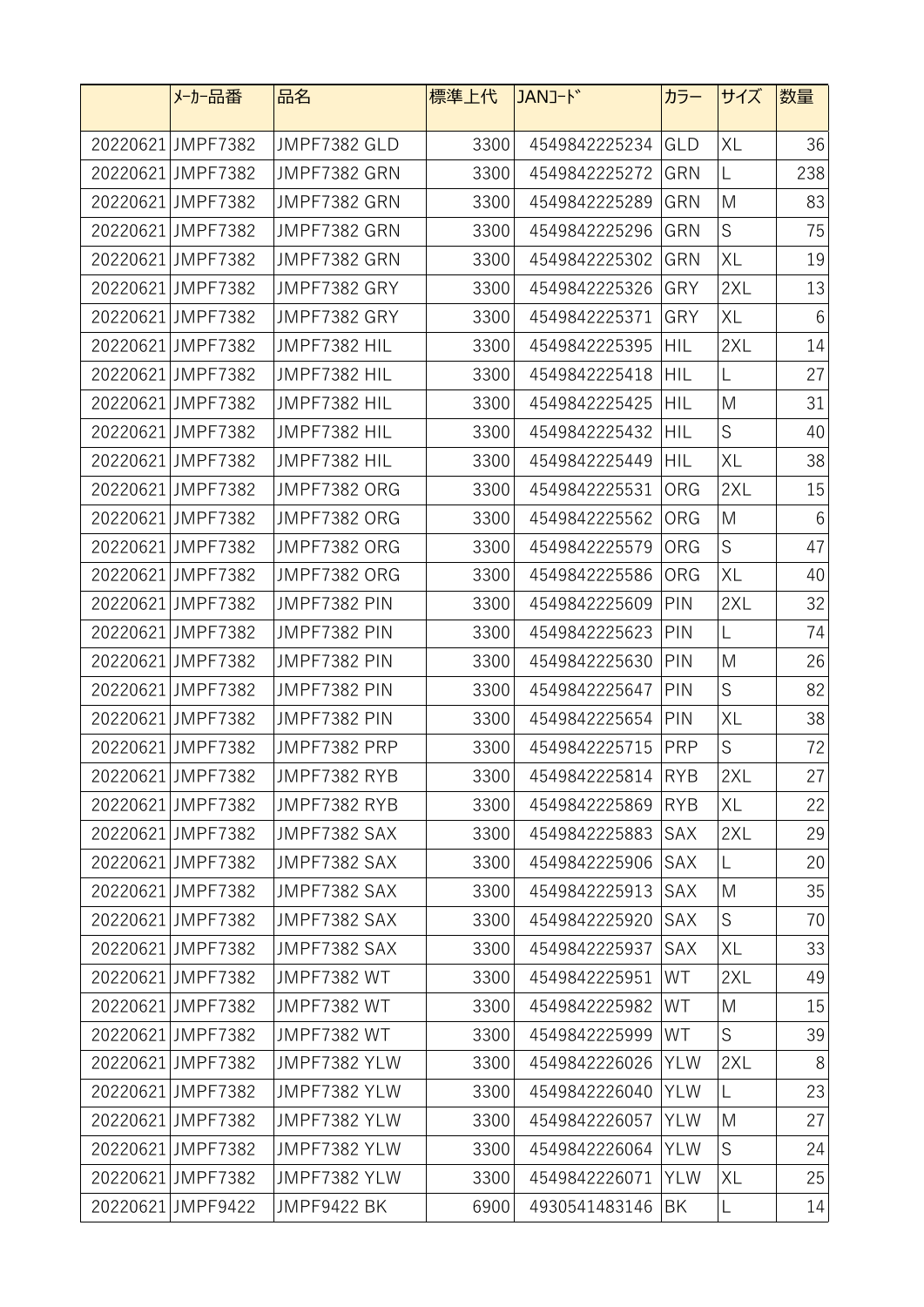|          | メーカー品番            | 品名                 | 標準上代 | JANJ-ド            | カラー        | サイズ         | 数量              |
|----------|-------------------|--------------------|------|-------------------|------------|-------------|-----------------|
|          | 20220621 JMPF9422 | <b>JMPF9422 NV</b> | 6900 | 4930541483207     | <b>NV</b>  | L           | 6               |
|          | 20220621 JMPF9422 | <b>JMPF9422 NV</b> | 6900 | 4930541483214     | <b>NV</b>  | M           | 13              |
|          | 20220621 JMPF9422 | <b>JMPF9422 NV</b> | 6900 | 4930541483221     | <b>NV</b>  | $\mathsf S$ | 45              |
|          | 20220621 JMSF0490 | JMSF0490 DGN       | 2900 | 4930541841168     | <b>DGN</b> | M           | 19              |
|          | 20220621 JMSF0490 | JMSF0490 DGN       | 2900 | 4930541841175     | <b>DGN</b> | $\mathsf S$ | 10              |
| 20220621 | <b>JMSR9053</b>   | <b>JMSR9053 BK</b> | 3600 | 4930541483399     | BK         | L           | 92              |
|          | 20220621 JMSR9053 | JMSR9053 BK        | 3600 | 4930541483405     | BK         | M           | 85              |
|          | 20220621 JMSR9053 | <b>JMSR9053 BK</b> | 3600 | 4930541483412     | ΒK         | $\mathsf S$ | 70              |
|          | 20220621 JMSR9053 | JMSR9053 BK        | 3600 | 4930541483429     | BK         | XL          | 39              |
|          | 20220621 JMSR9053 | <b>JMSR9053 NV</b> | 3600 | 4930541483436     | <b>NV</b>  | L           | 72              |
|          | 20220621 JMSR9053 | <b>JMSR9053 NV</b> | 3600 | 4930541483443     | <b>NV</b>  | M           | 101             |
|          | 20220621 JMSR9053 | <b>JMSR9053 NV</b> | 3600 | 4930541483450     | <b>NV</b>  | $\mathsf S$ | 50              |
|          | 20220621 JMSR9053 | <b>JMSR9053 NV</b> | 3600 | 4930541483467     | <b>NV</b>  | XL          | 19              |
|          | 20220621 JMSR9053 | <b>JMSR9053 WT</b> | 3600 | 4930541483474     | WT         | L           | 16              |
|          | 20220621 JMSR9053 | <b>JMSR9053 WT</b> | 3600 | 4930541483481     | WT         | M           | $6\,$           |
|          | 20220621 JMSR9053 | <b>JMSR9053 WT</b> | 3600 | 4930541483504     | WT         | XL          | $\overline{7}$  |
|          | 20220621 JMTF0488 | JMTF0488 NRD       | 3100 | 4930541842233     | <b>NRD</b> | M           | 82              |
|          | 20220621 JMTF0488 | JMTF0488 NRD       | 3100 | 4930541842240     | <b>NRD</b> | $\mathsf S$ | 33              |
|          | 20220621 JMTF0488 | JMTF0488 NVT       | 3100 | 4550362079528     | <b>NVT</b> | M           | 86              |
|          | 20220621 JMTF0488 | JMTF0488 NVT       | 3100 | 4550362079535     | <b>NVT</b> | S           | 14              |
|          | 20220621 JMTF0488 | JMTF0488 RBK       | 3100 | 4930541842349     | <b>RBK</b> | $\mathsf S$ | 20              |
|          | 20220621 JMTF0488 | JMTF0488 WBL       | 3100 | 4930541842417     | WBL        | 2XL         | $9\,$           |
|          | 20220621 JMTF0488 | JMTF0488 WNV       | 3100 | 4930541842486 WNV |            | M           | 19              |
|          | 20220621 JMTF2380 | <b>JMTF2380 BK</b> | 5900 | 4550362469510     | BK         | 2XL         | 20              |
|          | 20220621 JMTF2380 | <b>JMTF2380 BK</b> | 5900 | 4550362469558     | ΒK         | L           | 37              |
|          | 20220621 JMTF2380 | <b>JMTF2380 BK</b> | 5900 | 4550362469565     | BK         | M           | 15              |
|          | 20220621 JMTF2380 | <b>JMTF2380 BK</b> | 5900 | 4550362469589     | BK         | XL          | 15              |
|          | 20220621 JMTF7380 | <b>JMTF7380 AO</b> | 3600 | 4549842226774 AO  |            | 2XL         | 22              |
|          | 20220621 JMTF7380 | <b>JMTF7380 AO</b> | 3600 | 4549842226798     | AO.        | L           | 39              |
|          | 20220621 JMTF7380 | <b>JMTF7380 AO</b> | 3600 | 4549842226804     | AO.        | M           | 48              |
|          | 20220621 JMTF7380 | <b>JMTF7380 AO</b> | 3600 | 4549842226811     | AO         | S           | 28              |
|          | 20220621 JMTF7380 | <b>JMTF7380 AO</b> | 3600 | 4549842226828     | AO         | XL          | 21              |
|          | 20220621 JMTF7380 | JMTF7380 BLU       | 3600 | 4549842226910     | <b>BLU</b> | 2XL         | $6\phantom{.}6$ |
|          | 20220621 JMTF7380 | JMTF7380 BRC       | 3600 | 4549842226989     | <b>BRC</b> | 2XL         | 10              |
|          | 20220621 JMTF7380 | JMTF7380 BRC       | 3600 | 4549842227023     | <b>BRC</b> | S           | 15              |
|          | 20220621 JMTF7380 | JMTF7380 BRC       | 3600 | 4549842227030     | <b>BRC</b> | XL          | 6               |
|          | 20220621 JMTF7380 | <b>JMTF7380 CR</b> | 3600 | 4549842227054     | <b>CR</b>  | 2XL         | 42              |
|          | 20220621 JMTF7380 | <b>JMTF7380 CR</b> | 3600 | 4549842227085     | <b>CR</b>  | M           | 12              |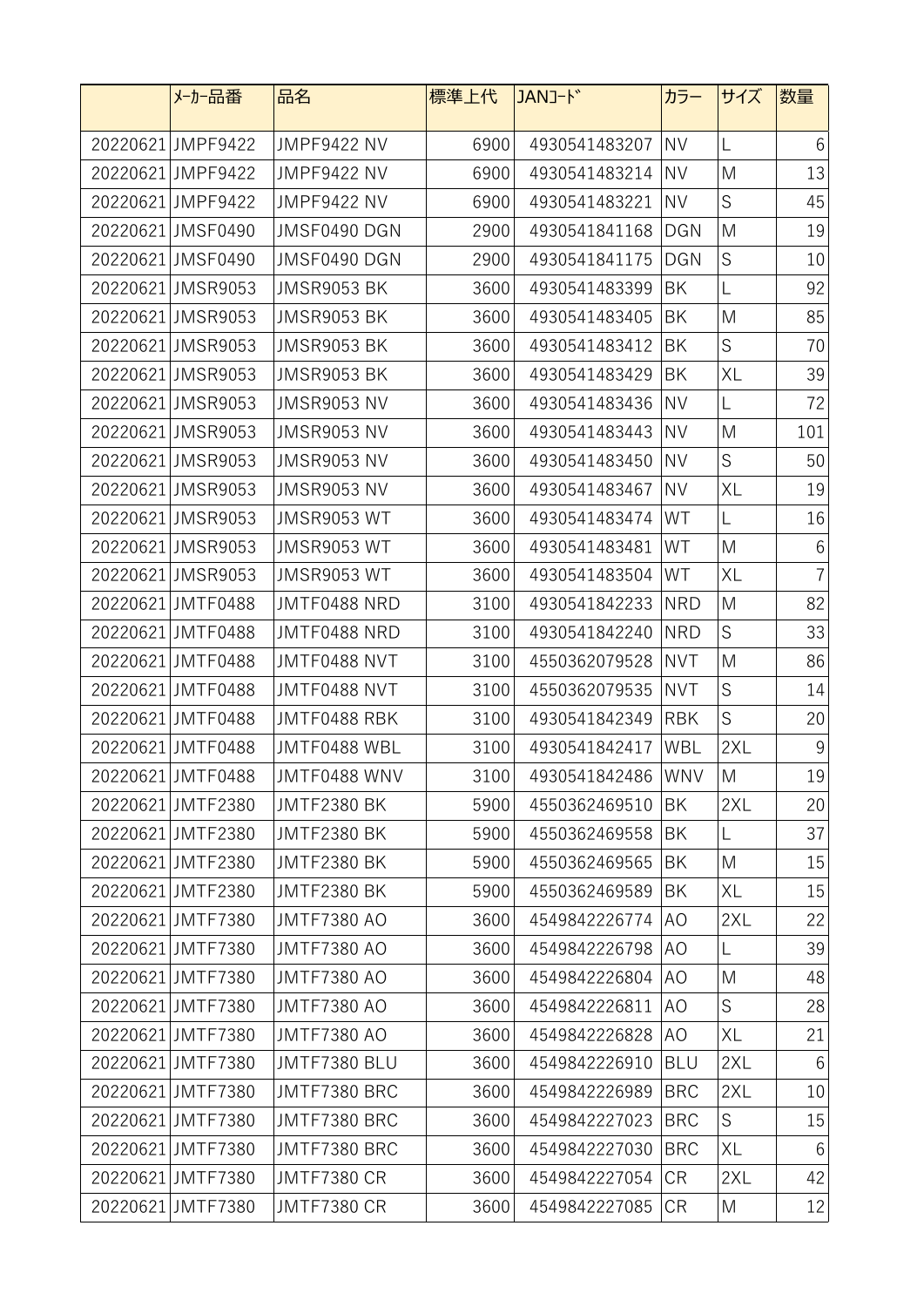|                | メーカー品番            | 品名                 | 標準上代 | JANコード           | カラー             | サイズ         | 数量              |
|----------------|-------------------|--------------------|------|------------------|-----------------|-------------|-----------------|
|                | 20220621 JMTF7380 | JMTF7380 DGN       | 3600 | 4549842227160    | <b>DGN</b>      | S           | 12              |
|                | 20220621 JMTF7380 | JMTF7380 EGL       | 3600 | 4549842227191    | EGL             | 2XL         | 14              |
|                | 20220621 JMTF7380 | JMTF7380 EGL       | 3600 | 4549842227214    | EGL             | L           | 69              |
|                | 20220621 JMTF7380 | JMTF7380 EGL       | 3600 | 4549842227245    | EGL             | XL          | 21              |
|                | 20220621 JMTF7380 | JMTF7380 GLD       | 3600 | 4549842227269    | GLD             | 2XL         | 31              |
|                | 20220621 JMTF7380 | JMTF7380 GLD       | 3600 | 4549842227306    | GLD             | S           | $\overline{7}$  |
|                | 20220621 JMTF7380 | JMTF7380 GLD       | 3600 | 4549842227313    | GLD             | XL          | 10              |
|                | 20220621 JMTF7380 | JMTF7380 GRN       | 3600 | 4549842227337    | GRN             | 2XL         | 17              |
|                | 20220621 JMTF7380 | JMTF7380 GRN       | 3600 | 4549842227375    | GRN             | S           | 21              |
|                | 20220621 JMTF7380 | JMTF7380 HIL       | 3600 | 4549842227474    | HIL             | 2XL         | 16              |
|                | 20220621 JMTF7380 | JMTF7380 HIL       | 3600 | 4549842227528    | <b>HIL</b>      | XL          | $6\phantom{.}6$ |
|                | 20220621 JMTF7380 | JMTF7380 ORG       | 3600 | 4549842227610    | ORG             | 2XL         | 32              |
|                | 20220621 JMTF7380 | JMTF7380 ORG       | 3600 | 4549842227658    | ORG             | S           | 23              |
|                | 20220621 JMTF7380 | JMTF7380 PIN       | 3600 | 4549842227689    | PIN             | 2XL         | 35              |
|                | 20220621 JMTF7380 | JMTF7380 PRP       | 3600 | 4549842227795    | <b>PRP</b>      | $\mathsf S$ | 11              |
|                | 20220621 JMTF7380 | JMTF7380 RED       | 3600 | 4549842227825    | <b>RED</b>      | 2XL         | 12              |
|                | 20220621 JMTF7380 | JMTF7380 RYB       | 3600 | 4549842227894    | <b>RYB</b>      | 2XL         | 10              |
|                | 20220621 JMTR9052 | JMTR9052 BK        | 3300 | 4930541484013    | BK              | L           | 96              |
|                | 20220621 JMTR9052 | <b>JMTR9052 BK</b> | 3300 | 4930541484020    | BK              | M           | 92              |
|                | 20220621 JMTR9052 | JMTR9052 BK        | 3300 | 4930541484037    | ΒK              | $\mathsf S$ | 50              |
|                | 20220621 JMTR9052 | <b>JMTR9052 NV</b> | 3300 | 4930541484051    | <b>NV</b>       | L           | 50              |
|                | 20220621 JMTR9052 | <b>JMTR9052 NV</b> | 3300 | 4930541484068    | <b>NV</b>       | M           | 54              |
|                | 20220621 JMTR9052 | JMTR9052 NV        | 3300 | 4930541484075 NV |                 | $\mathsf S$ | 24              |
|                | 20220621 JMTR9052 | <b>JMTR9052 NV</b> | 3300 | 4930541484082    | <b>NV</b>       | XL          | 8               |
|                | 20220621 JMTR9052 | JMTR9052 RED       | 3300 | 4930541484099    | RED             | L           | 17              |
|                | 20220621 JMTR9052 | JMTR9052 RED       | 3300 | 4930541484105    | RED             | M           | 14              |
| 20220621 JS4VT |                   | JS4VTBK2 M         | 6000 | 4550362455568    | BK <sub>2</sub> | 18          | 8               |
| 20220621 JS4VT |                   | JS4VTBK2 M         | 6000 | 4550362455643    | BK <sub>2</sub> | 22          | 10              |
| 20220621 JS4VT |                   | JS4VTWT2 M         | 6000 | 4550362455711    | WT <sub>2</sub> | 19.5        | $\overline{7}$  |
| 20220621 JS4VT |                   | JS4VTWT2 M         | 6000 | 4550362455728    | WT <sub>2</sub> | 20          | $10\,$          |
| 20220621 JS4VT |                   | JS4VTWT2 M         | 6000 | 4550362455759    | WT <sub>2</sub> | 21.5        | 10              |
| 20220621 JSF3H |                   | JSF3HA65 M         | 7500 | 4550362452055    | A65             | 22.5        | 10              |
| 20220621 JSF3T |                   | JSF3TA65 M         | 6500 | 4550362452109    | A65             | 20          | $\overline{7}$  |
| 20220621 JSF3T |                   | JSF3TA65 M         | 6500 | 4550362452116    | A65             | 20.5        | $6\,$           |
| 20220621 JSF3T |                   | JSF3TA65 M         | 6500 | 4550362452130    | A65             | 21.5        | $9\,$           |
| 20220621 JSF3T |                   | JSF3TA65 M         | 6500 | 4550362452178    | A65             | 23.5        | $\overline{7}$  |
| 20220621 JSFVT |                   | JSFVTA65 M         | 6000 | 4550362452208    | A65             | 18          | 10              |
| 20220621 JSFVT |                   | JSFVTA65 M         | 6000 | 4550362452246    | A65             | 20          | $10\,$          |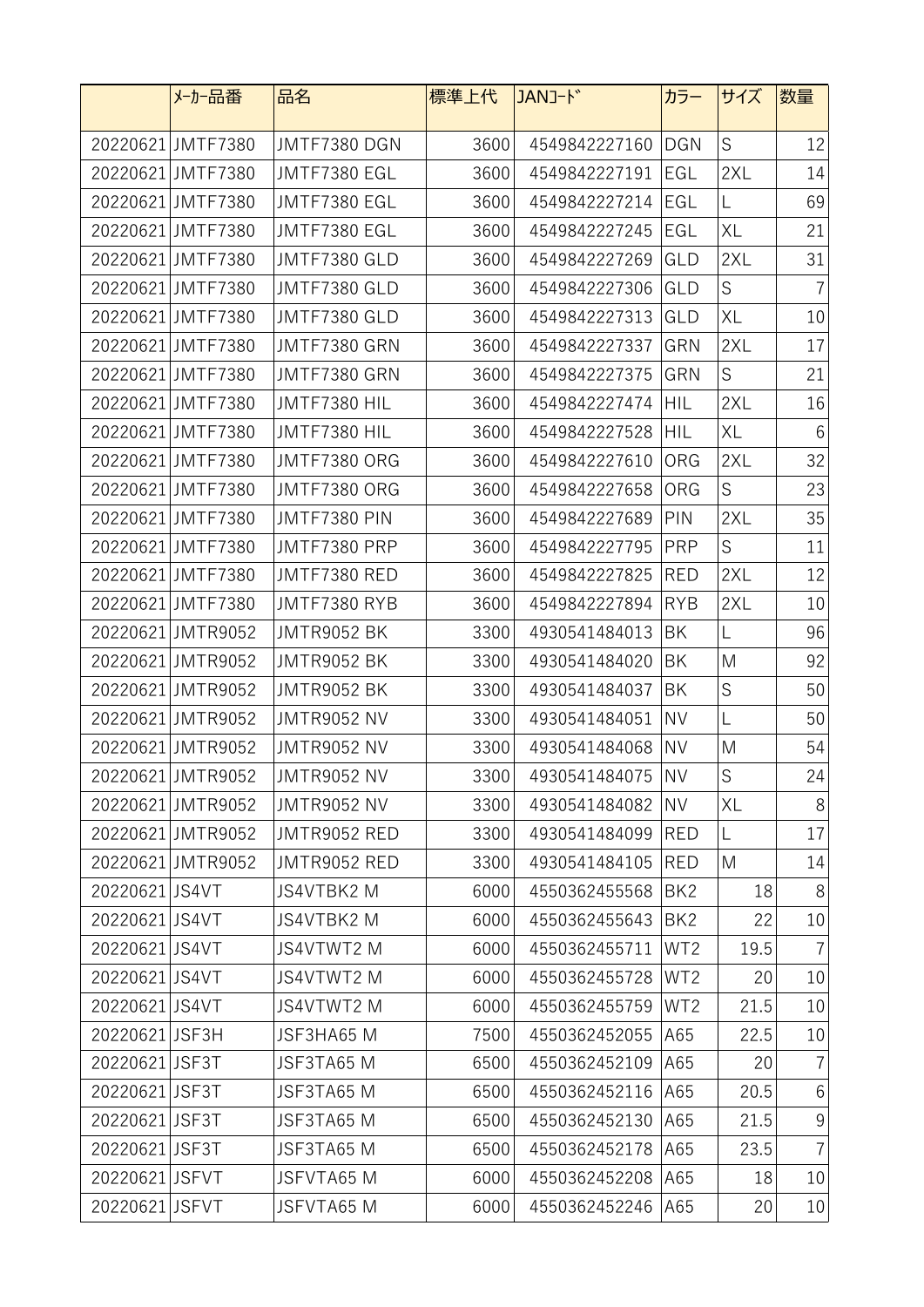|                | メーカー品番            | 品名                  | 標準上代  | JANJ-ド            | カラー        | サイズ        | 数量              |
|----------------|-------------------|---------------------|-------|-------------------|------------|------------|-----------------|
|                | 20220621 JWSR9055 | <b>JWSR9055 BK</b>  | 3600  | 4930541484365     | BK         | XS         | 8               |
|                | 20220621 JWTR9054 | <b>JWTR9054 BK</b>  | 3300  | 4930541484488     | BK         | XS         | $\mathsf 9$     |
|                | 20220621 JWTR9054 | <b>JWTR9054 NV</b>  | 3300  | 4930541484525     | <b>NV</b>  | XS         | $6\phantom{.}6$ |
|                | 20220621 JWTR9054 | <b>JWTR9054 RED</b> | 3300  | 4930541484556     | <b>RED</b> | S          | 16              |
|                | 20220621 JWTR9054 | JWTR9054 RED        | 3300  | 4930541484563     | <b>RED</b> | XS         | 14              |
|                | 20220621 JWTR9054 | <b>JWTR9054 WT</b>  | 3300  | 4930541484570     | WT         | L          | 11              |
|                | 20220621 JWTR9054 | <b>JWTR9054 WT</b>  | 3300  | 4930541484587     | WT         | M          | 10              |
|                | 20220621 JWTR9054 | <b>JWTR9054 WT</b>  | 3300  | 4930541484594     | WT         | S          | 14              |
|                | 20220621 JWTR9054 | <b>JWTR9054 WT</b>  | 3300  | 4930541484600     | WT         | XS         | 11              |
|                | 20220621 LAB13139 | LAB13139 SBU        | 3300  | 4550362461118     | SBU        | <b>OSZ</b> | 9               |
|                | 20220621 LAB13139 | LAB13139 VPK        | 3300  | 4550362461125     | <b>VPK</b> | <b>OSZ</b> | $\overline{7}$  |
|                | 20220621 LAB13156 | LAB13156 BM         | 3900  | 4550362461132     | BM         | <b>OSZ</b> | $6\,$           |
|                | 20220621 LAB13156 | LAB13156 SST        | 3900  | 4550362461149     | <b>SST</b> | <b>OSZ</b> | 10              |
|                | 20220621 LAB13157 | LAB13157 BM         | 3600  | 4550362461156     | BM         | <b>OSZ</b> | 70              |
|                | 20220621 LAB13157 | <b>LAB13157 SST</b> | 3600  | 4550362461163     | <b>SST</b> | <b>OSZ</b> | $9\,$           |
|                | 20220621 LAB13401 | LAB13401 BBG        | 3300  | 4550362461170     | <b>BBG</b> | <b>OSZ</b> | 10              |
|                | 20220621 LAB13401 | LAB13401 VSK        | 3300  | 4550362519543     | <b>VSK</b> | <b>OSZ</b> | 6               |
|                | 20220621 LAB21004 | LAB21004 BM         | 2600  | 4550362461200     | BM         | <b>OSZ</b> | 51              |
|                | 20220621 LAB21004 | <b>LAB21004 SBU</b> | 2600  | 4550362461217     | <b>SBU</b> | <b>OSZ</b> | 67              |
|                | 20220621 LAB21004 | LAB21004 VIB        | 2600  | 4550362461224     | VIB        | <b>OSZ</b> | 6               |
|                | 20220621 LAH11003 | LAH11003 BK         | 2900  | 4550362082665     | ΒK         | <b>OSZ</b> | $6\,$           |
|                | 20220621 LAH11003 | LAH11003 WT         | 2900  | 4550362461323     | WT         | <b>OSZ</b> | 14              |
|                | 20220621 LAH13012 | LAH13012 BKW        | 1500  | 4550362338922 BKW |            | M/L        | 219             |
|                | 20220621 LAH13012 | LAH13012 BKW        | 1500  | 4550362338939     | <b>BKW</b> | <b>XSS</b> | 80              |
|                | 20220621 LAH13012 | LAH13012 ROY        | 1500  | 4550362338960     | ROY        | M/L        | 227             |
|                | 20220621 LAH13012 | LAH13012 ROY        | 1500  | 4550362338977     | <b>ROY</b> | <b>XSS</b> | 54              |
|                | 20220621 LAO13098 | LA013098 BK         | 3000  | 4550362328138     | ΒK         | <b>LXL</b> | 360             |
|                | 20220621 LAO13098 | LA013098 BK         | 3000  | 4550362328145     | BK         | S/M        | 500             |
|                | 20220621LAO13099  | LA013099 BK         | 3500  | 4550362328169     | BK         | M/L        | 500             |
|                | 20220621 LAO13099 | LA013099 BK         | 3500  | 4550362328176     | BK         | S/M        | 500             |
|                | 20220621 LAO13099 | LA013099 BK         | 3500  | 4550362328183     | BK         | <b>XSS</b> | 500             |
| 20220621 M1080 |                   | M1080M12 D          | 16000 | 4550362395024     | M12        | 28.5       | 8               |
| 20220621 M1080 |                   | M1080S12 2E         | 16000 | 4550362395222     | S12        | 28.5       | 10              |
| 20220621 M1080 |                   | M1080S12 2E         | 16000 | 4550362395239     | S12        | 29         | 10              |
| 20220621 M1080 |                   | M1080S12 D          | 16000 | 4550362395314     | S12        | 28.5       | $6\phantom{.}6$ |
| 20220621 M1080 |                   | M1080S12 D          | 16000 | 4550362395321     | S12        | 29         | $\overline{7}$  |
| 20220621 M1080 |                   | M1080X12 D          | 16000 | 4550362606243     | X12        | 26         | 11              |
| 20220621 M1080 |                   | M1080X12 D          | 16000 | 4550362606250     | X12        | 26.5       | 8               |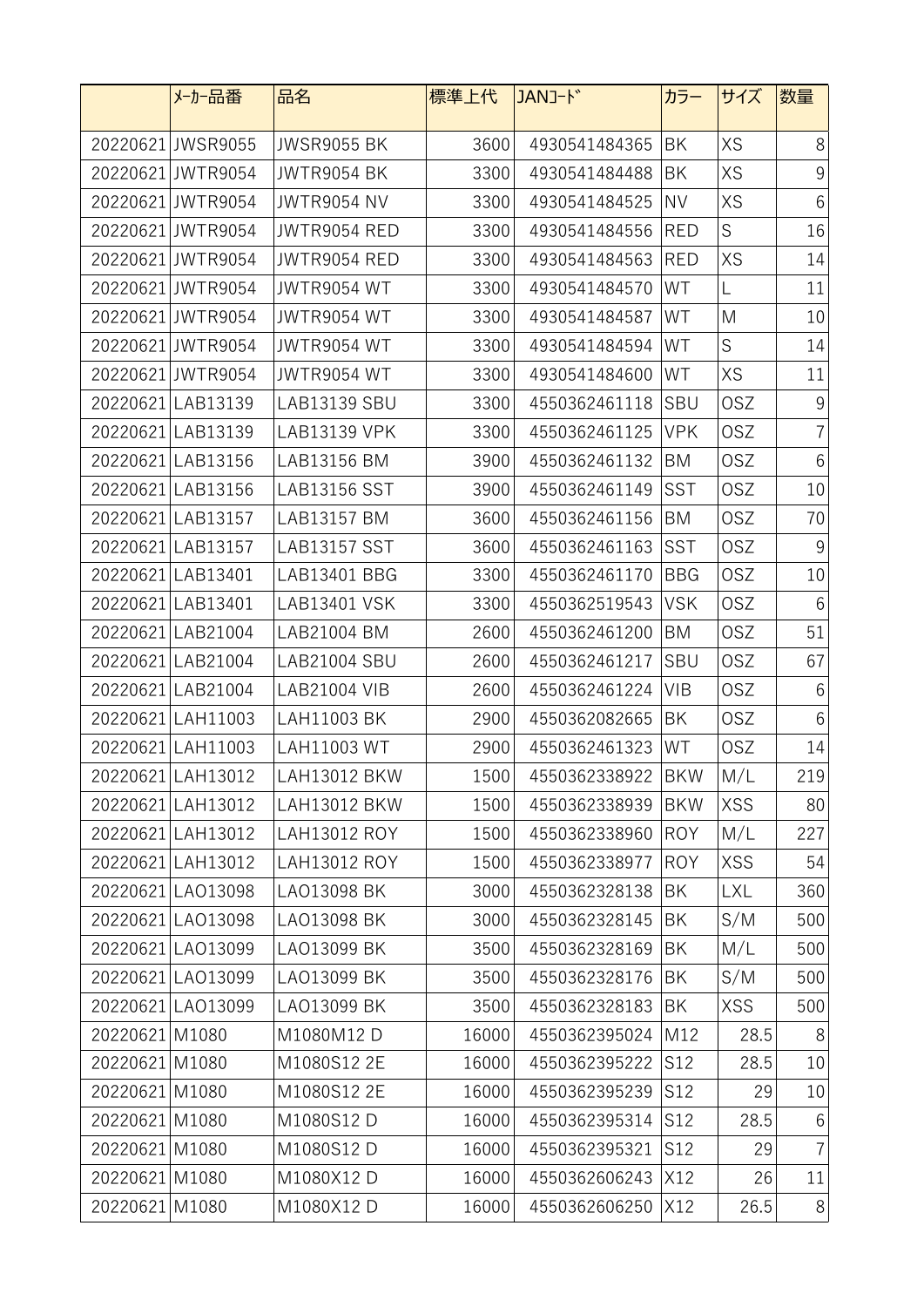|                 | メーカー品番 | 品名          | 標準上代  | JANJ-ド            | カラー             | サイズ  | 数量             |
|-----------------|--------|-------------|-------|-------------------|-----------------|------|----------------|
| 20220621 M1080  |        | M1080X12 D  | 16000 | 4550362606274     | X12             | 27.5 | 10             |
| 20220621 M1080  |        | M1080X12 D  | 16000 | 4550362606281     | X12             | 28   | 11             |
| 20220621 M1080  |        | M1080X12 D  | 16000 | 4550362606298     | X12             | 28.5 | $9\,$          |
| 20220621 M1080  |        | M1080Z12 2E | 16000 | 4550362606335     | Z12             | 25   | $\overline{7}$ |
| 20220621 M1080  |        | M1080Z12 2E | 16000 | 4550362606373     | Z12             | 27   | 10             |
| 20220621 M1080  |        | M1080Z12 2E | 16000 | 4550362606403     | Z12             | 28.5 | $8\,$          |
| 20220621 M1080  |        | M1080Z12 2E | 16000 | 4550362606410     | Z12             | 29   | 8              |
| 20220621 M1080  |        | M1080Z12 D  | 16000 | 4550362606434     | Z12             | 25   | $6\,$          |
| 20220621 M1080  |        | M1080Z12 D  | 16000 | 4550362606441     | Z12             | 25.5 | $\overline{7}$ |
| 20220621 M1080  |        | M1080Z12 D  | 16000 | 4550362606465     | Z12             | 26.5 | 10             |
| 20220621 M1080  |        | M1080Z12 D  | 16000 | 4550362606489     | Z12             | 27.5 | 10             |
| 20220621 M1080  |        | M1080Z12 D  | 16000 | 4550362606496     | Z12             | 28   | $9\,$          |
| 20220621 M411   |        | M411LB2 D   | 4900  | 4930541910369     | LB <sub>2</sub> | 29   | $6\,$          |
| 20220621 M411   |        | M411LT2 D   | 4900  | 4930541911564     | LT <sub>2</sub> | 28   | 27             |
| 20220621 M411   |        | M411LT2 D   | 4900  | 4930541911908     | LT <sub>2</sub> | 28.5 | 8              |
| 20220621 M411   |        | M411RN2 D   | 4900  | 4550362378454     | RN2             | 27.5 | 9              |
| 20220621 M411   |        | M411RN2 D   | 4900  | 4550362378478     | RN <sub>2</sub> | 28.5 | $\overline{7}$ |
| 20220621 M411   |        | M411RW2 D   | 4900  | 4550362378515     | RW <sub>2</sub> | 25.5 | $6\,$          |
| 20220621 M411   |        | M411RW2 D   | 4900  | 4550362378553     | RW <sub>2</sub> | 27.5 | $\overline{7}$ |
| 20220621 M411   |        | M411RW2 D   | 4900  | 4550362378560     | RW <sub>2</sub> | 28   | 14             |
| 20220621 M880   |        | M880A12 D   | 13000 | 4550362395741     | A12             | 25.5 | $\overline{7}$ |
| 20220621 M880   |        | M880A12 D   | 13000 | 4550362395789     | A12             | 27.5 | 9              |
| 20220621 M880   |        | M880A12 D   | 13000 | 4550362395802 A12 |                 | 28.5 | 10             |
| 20220621 M880   |        | M880B12 2E  | 13000 | 4550362395840     | B12             | 25.5 | $\overline{7}$ |
| 20220621 M880   |        | M880B12 2E  | 13000 | 4550362395895     | <b>B12</b>      | 28   | $\overline{7}$ |
| 20220621 M880   |        | M880B12 D   | 13000 | 4550362396076     | <b>B12</b>      | 28   | $\overline{7}$ |
| 20220621 M880   |        | M880B12 D   | 13000 | 4550362396083     | <b>B12</b>      | 28.5 | $8\,$          |
| 20220621 M880   |        | M880S12 2E  | 13000 | 4550362396403     | S12             | 25   | 11             |
| 20220621 M880   |        | M880S12 2E  | 13000 | 4550362396410     | S12             | 25.5 | $9\,$          |
| 20220621 M880   |        | M880S12 2E  | 13000 | 4550362396427     | S12             | 26   | 6              |
| 20220621 M880   |        | M880S12 2E  | 13000 | 4550362396465     | S12             | 28   | $8\,$          |
| 20220621 M880   |        | M880S12 D   | 13000 | 4550362396519     | S12             | 26   | 9              |
| 20220621 M880   |        | M880S12 D   | 13000 | 4550362396526     | S12             | 26.5 | 11             |
| 20220621 M880   |        | M880S12 D   | 13000 | 4550362396557     | S12             | 28   | $\overline{7}$ |
| 20220621 M880   |        | M880S12 D   | 13000 | 4550362396564     | S <sub>12</sub> | 28.5 | $6\,$          |
| 20220621 MCH996 |        | MCH996J4 2E | 13500 | 4550362437342     | J4              | 25   | $8\,$          |
| 20220621 MCH996 |        | MCH996J4 2E | 13500 | 4550362437366     | J4              | 26   | $10\,$         |
| 20220621 MCH996 |        | MCH996J4 2E | 13500 | 4550362437397     | IJ4             | 27.5 | $\mathsf 9$    |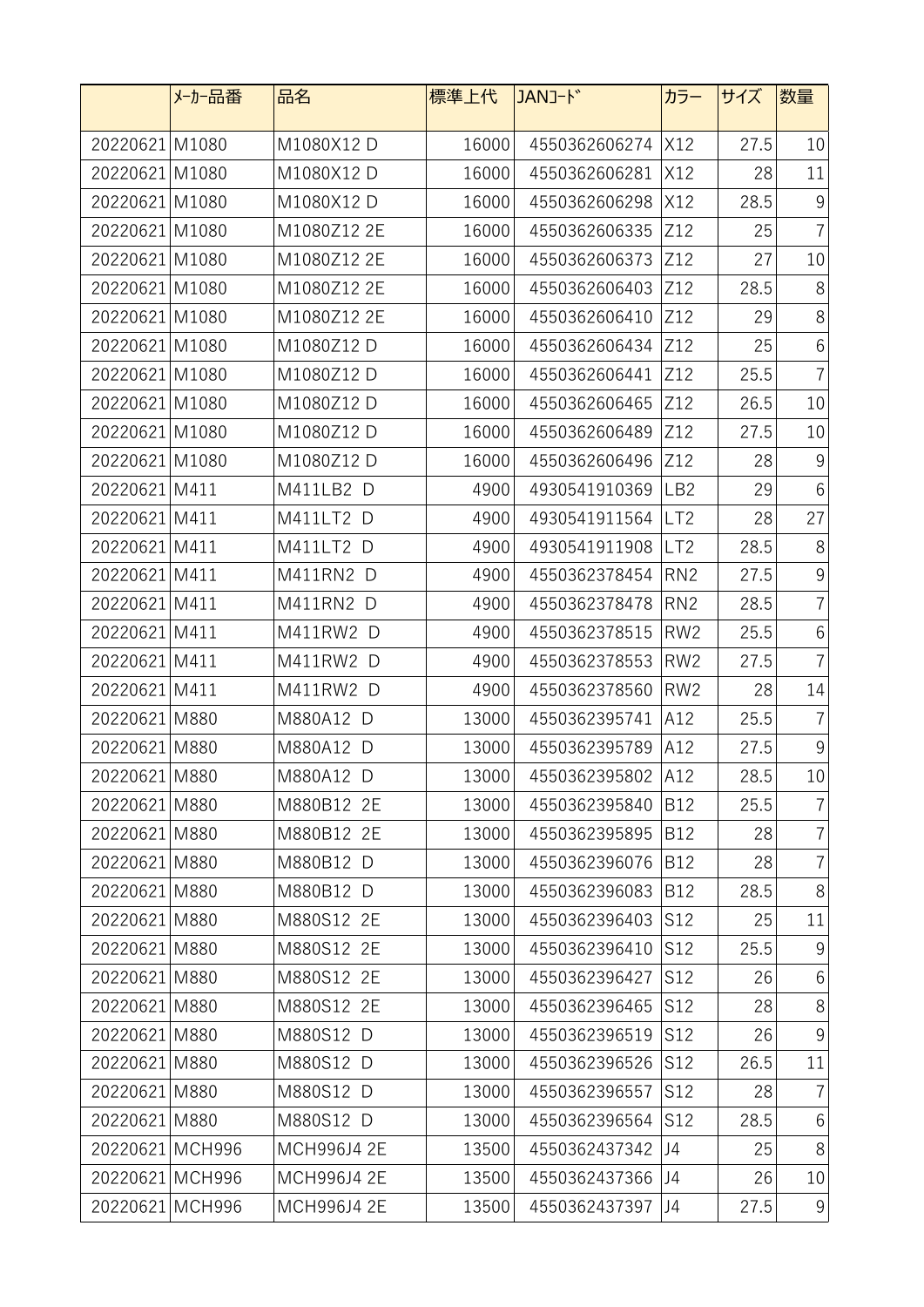|                  | メーカー品番           | 品名          | 標準上代  | JANJ-ド            | カラー            | サイズ           | 数量             |
|------------------|------------------|-------------|-------|-------------------|----------------|---------------|----------------|
| 20220621 MCH996  |                  | MCH996J4 4E | 13500 | 4550362437441     | J4             | 25            | 10             |
| 20220621 MCH996  |                  | MCH996J4 4E | 13500 | 4550362437489     | J <sub>4</sub> | 27            | $9\,$          |
| 20220621 MCH996  |                  | MCH996J4 4E | 13500 | 4550362437519     | J4             | 28.5          | $\overline{9}$ |
| 20220621 MCHLAV  |                  | MCHLAVJ2 2E | 15000 | 4550362437557     | J2             | 25            | 9              |
| 20220621 MCHLAV  |                  | MCHLAVJ2 2E | 15000 | 4550362437571     | J2             | 26            | $\overline{9}$ |
| 20220621 MCHLAV  |                  | MCHLAVJ2 2E | 15000 | 4550362437588     | J2             | 26.5          | $\overline{7}$ |
| 20220621 MCHLAV  |                  | MCHLAVJ2 2E | 15000 | 4550362437601     | J2             | 27.5          | 9              |
| 20220621 MCHLAV  |                  | MCHLAVJ2 D  | 15000 | 4550362437649     | J2             | 25            | $\overline{7}$ |
| 20220621 MCHLAV  |                  | MCHLAVJ2 D  | 15000 | 4550362437663     | J2             | 26            | 10             |
| 20220621 MCHLAV  |                  | MCHLAVJ2 D  | 15000 | 4550362437670     | J2             | 26.5          | 10             |
| 20220621 MCHLAV  |                  | MCHLAVJ2 D  | 15000 | 4550362437700     | J2             | 28            | $\overline{7}$ |
| 20220621 MCHLAV  |                  | MCHLAVJ2 D  | 15000 | 4550362437717     | J2             | 28.5          | $9\,$          |
| 20220621 MCHLAV  |                  | MCHLAVJ2 D  | 15000 | 4550362437724     | J2             | 29            | 8              |
| 20220621 MCO996  |                  | MCO996S4 2E | 13500 | 4550362446955     | S4             | 25            | 6              |
| 20220621 MCO996  |                  | MCO996S4 2E | 13500 | 4550362446986     | S4             | 26.5          | $9\,$          |
| 20220621 MCO996  |                  | MCO996S4 2E | 13500 | 4550362447013     | S4             | 28            | 10             |
| 20220621 MCO996  |                  | MCO996S4 2E | 13500 | 4550362447020     | S4             | 28.5          | 6              |
| 20220621 MCO996  |                  | MCO996S4 2E | 13500 | 4550362447044     | S4             | 30            | 6              |
| 20220621 MCO996  |                  | MCO996S4 4E | 13500 | 4550362447075     | S4             | 26            | $\overline{7}$ |
| 20220621 MCO996  |                  | MCO996S4 4E | 13500 | 4550362447099     | S4             | 27            | 6              |
|                  | 20220621 MGS1001 | MGS1001B 2E | 20000 | 4550362062209     | B              | 28.5          | 11             |
| 20220621 MJ21178 |                  | MJ21178 LED | 9000  | 4550362475405     | <b>LED</b>     | L             | 6              |
|                  | 20220621 MP13501 | MP13501 COG | 8500  | 4550362484568 COG |                | 2XL           | 123            |
|                  | 20220621 MP13501 | MP13501 COG | 8500  | 4550362484575     | COG            | L             | 345            |
|                  | 20220621 MP13501 | MP13501 COG | 8500  | 4550362484582 COG |                | M             | 345            |
|                  | 20220621 MP13501 | MP13501 COG | 8500  | 4550362484599     | COG            | S             | 38             |
|                  | 20220621 MP13501 | MP13501 COG | 8500  | 4550362484605     | COG            | XL            | 146            |
|                  | 20220621 MP13501 | MP13501 INC | 8500  | 4550362484612     | <b>INC</b>     | 2XL           | 42             |
|                  | 20220621 MP13501 | MP13501 INC | 8500  | 4550362484629     | <b>INC</b>     | L             | 139            |
|                  | 20220621 MP13501 | MP13501 INC | 8500  | 4550362484636     | <b>INC</b>     | M             | 172            |
|                  | 20220621 MP13501 | MP13501 INC | 8500  | 4550362484643     | <b>INC</b>     | $\mathsf S$   | 68             |
|                  | 20220621 MP13501 | MP13501 INC | 8500  | 4550362484650     | <b>INC</b>     | $\mathsf{XL}$ | 141            |
|                  | 20220621 MS11281 | MS11281 BK  | 5000  | 4550362120763     | BK             | M             | 9              |
|                  | 20220621 MS11281 | MS11281 BK  | 5000  | 4550362120770     | BK             | $\mathsf S$   | $9\,$          |
|                  | 20220621 MT01575 | MT01575 AG  | 2900  | 4930541495477     | AG             | L             | 80             |
|                  | 20220621 MT01575 | MT01575 AG  | 2900  | 4930541495484     | AG             | M             | 84             |
|                  | 20220621 MT01575 | MT01575 AG  | 2900  | 4930541495507     | AG             | XL            | 66             |
|                  | 20220621 MT01575 | MT01575 BK  | 2900  | 4930541495521     | BK             | L             | 60             |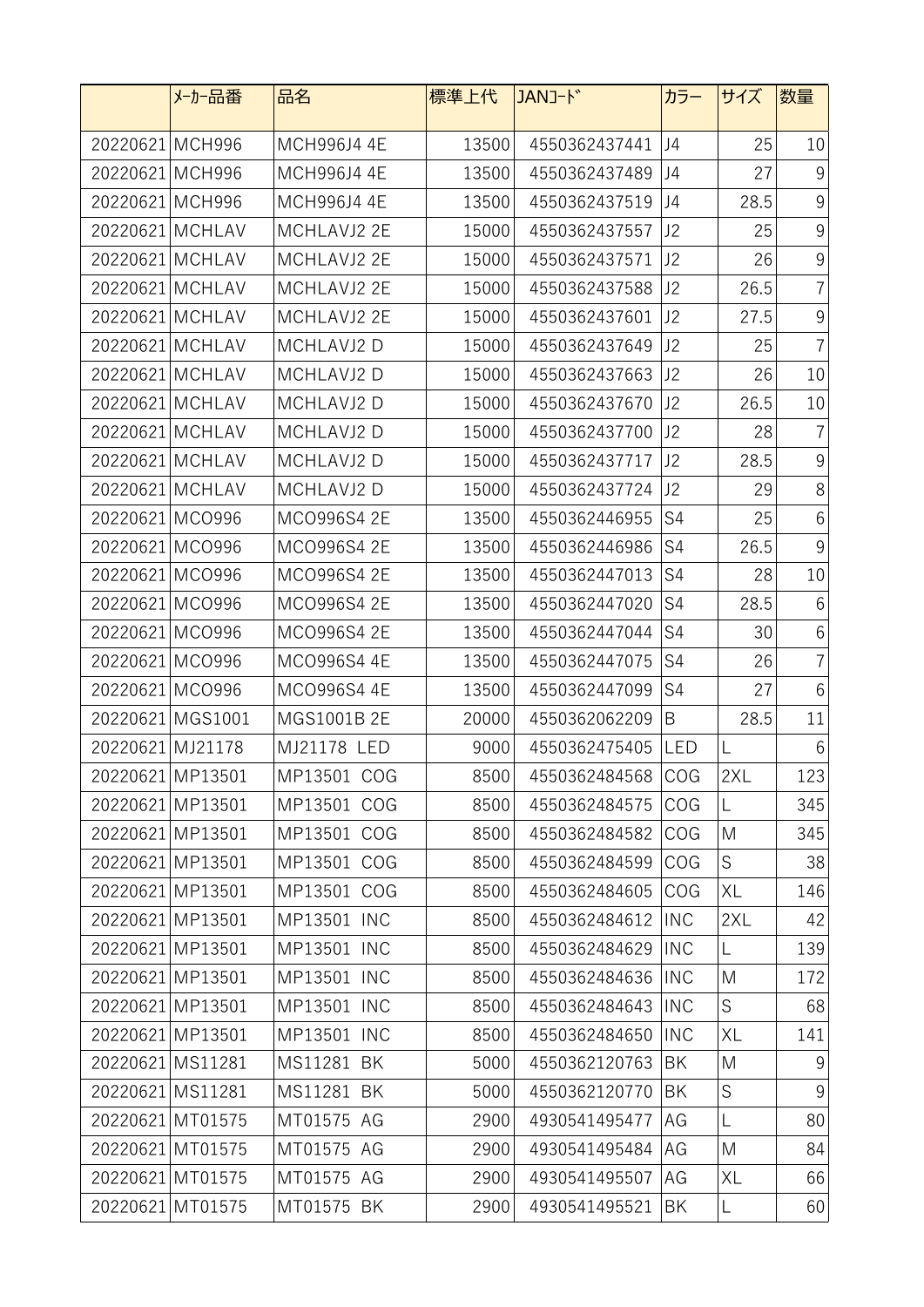|                  | メーカー品番           | 品名                | 標準上代  | JANJ-ド        | カラー             | サイズ  | 数量             |
|------------------|------------------|-------------------|-------|---------------|-----------------|------|----------------|
|                  | 20220621 MT01575 | MT01575 BK        | 2900  | 4930541495538 | BK              | M    | 133            |
|                  | 20220621 MT01575 | MT01575<br>BK     | 2900  | 4930541495545 | BK              | S    | 24             |
|                  | 20220621 MT01575 | MT01575 BK        | 2900  | 4930541495552 | BK              | XL   | 10             |
|                  | 20220621 MT03558 | MT03558 AG        | 6900  | 4550362101380 | AG              | XL   | 11             |
| 20220621 MT13276 |                  | MT13276 BK        | 4000  | 4550362301490 | BK              | M    | 6              |
| 20220621 MW880   |                  | MW880GR5 4E       | 11000 | 4550362205361 | GR <sub>5</sub> | 25.5 | 117            |
| 20220621 MW880   |                  | MW880GR5 4E       | 11000 | 4550362205378 | GR <sub>5</sub> | 26   | 119            |
| 20220621 MW880   |                  | <b>MW880GR54E</b> | 11000 | 4550362205385 | GR <sub>5</sub> | 26.5 | 54             |
| 20220621 MW880   |                  | MW880GR5 4E       | 11000 | 4550362205392 | GR <sub>5</sub> | 27   | 137            |
| 20220621 MW880   |                  | MW880GR5 4E       | 11000 | 4550362205408 | GR <sub>5</sub> | 27.5 | 269            |
| 20220621 MW880   |                  | MW880GR5 4E       | 11000 | 4550362205415 | GR <sub>5</sub> | 28   | 267            |
| 20220621 MW880   |                  | MW880NV5 4E       | 11000 | 4550362205606 | NV <sub>5</sub> | 25   | 48             |
| 20220621 MW880   |                  | MW880NV5 4E       | 11000 | 4550362205613 | NV <sub>5</sub> | 25.5 | 93             |
| 20220621 MW880   |                  | MW880NV5 4E       | 11000 | 4550362205620 | NV <sub>5</sub> | 26   | 101            |
| 20220621 MW880   |                  | MW880NV5 4E       | 11000 | 4550362205637 | NV <sub>5</sub> | 26.5 | 89             |
| 20220621 MW880   |                  | MW880NV5 4E       | 11000 | 4550362205644 | NV <sub>5</sub> | 27   | 10             |
| 20220621 MW880   |                  | MW880NV5 4E       | 11000 | 4550362205651 | NV <sub>5</sub> | 27.5 | 30             |
| 20220621 MW880   |                  | MW880NV5 4E       | 11000 | 4550362205668 | NV <sub>5</sub> | 28   | 51             |
| 20220621 PO313   |                  | PO313JBE W        | 5900  | 4550362438097 | <b>JBE</b>      | 18.5 | 6              |
| 20220621 PO313   |                  | PO313JBE W        | 5900  | 4550362438127 | JBE             | 20   | 6              |
| 20220621 PO313   |                  | PO313PN W         | 5900  | 4550362244070 | PN              | 20   | 98             |
| 20220621 PO313   |                  | PO313PN W         | 5900  | 4550362244094 | PN              | 21   | 19             |
| 20220621 PO313   |                  | PO313UP W         | 5900  | 4550362058318 | UP              | 20.5 | 20             |
| 20220621 PO313   |                  | PO313UP W         | 5900  | 4550362058325 | UP              | 21   | 39             |
| 20220621 PO313   |                  | PO313UP W         | 5900  | 4550362058332 | UP              | 21.5 | 16             |
| 20220621 PV57F   |                  | PV57FLA W         | 5500  | 4550362224256 | LA              | 19   | 27             |
| 20220621 PV57F   |                  | PV57FLA W         | 5500  | 4550362224270 | LA              | 20   | 18             |
| 20220621 PV57F   |                  | PV57FLA W         | 5500  | 4550362224294 | LA              | 21   | 94             |
| 20220621 PV57F   |                  | PV57FLA W         | 5500  | 4550362224300 | LA              | 21.5 | 38             |
| 20220621 PV57F   |                  | PV57FSB W         | 5500  | 4550362426568 | <b>SB</b>       | 17.5 | $6\,$          |
| 20220621 PV57F   |                  | PV57FSB W         | 5500  | 4550362426575 | <b>SB</b>       | 18   | 11             |
| 20220621 PV57F   |                  | PV57FSB W         | 5500  | 4550362426599 | <b>SB</b>       | 19   | $\overline{7}$ |
| 20220621 PV57F   |                  | PV57FSE W         | 5500  | 4550362426773 | <b>SE</b>       | 17   | 10             |
| 20220621 PV57F   |                  | PV57FSE W         | 5500  | 4550362426780 | <b>SE</b>       | 17.5 | $\overline{7}$ |
| 20220621 PV57F   |                  | PV57FSE W         | 5500  | 4550362426797 | <b>SE</b>       | 18   | 12             |
| 20220621 PV57F   |                  | PV57FSE W         | 5500  | 4550362426803 | <b>SE</b>       | 18.5 | 12             |
| 20220621 PV57F   |                  | PV57FSE W         | 5500  | 4550362426810 | <b>SE</b>       | 19   | $9$            |
| 20220621 PV57F   |                  | PV57FSE W         | 5500  | 4550362426834 | <b>SE</b>       | 20   | 12             |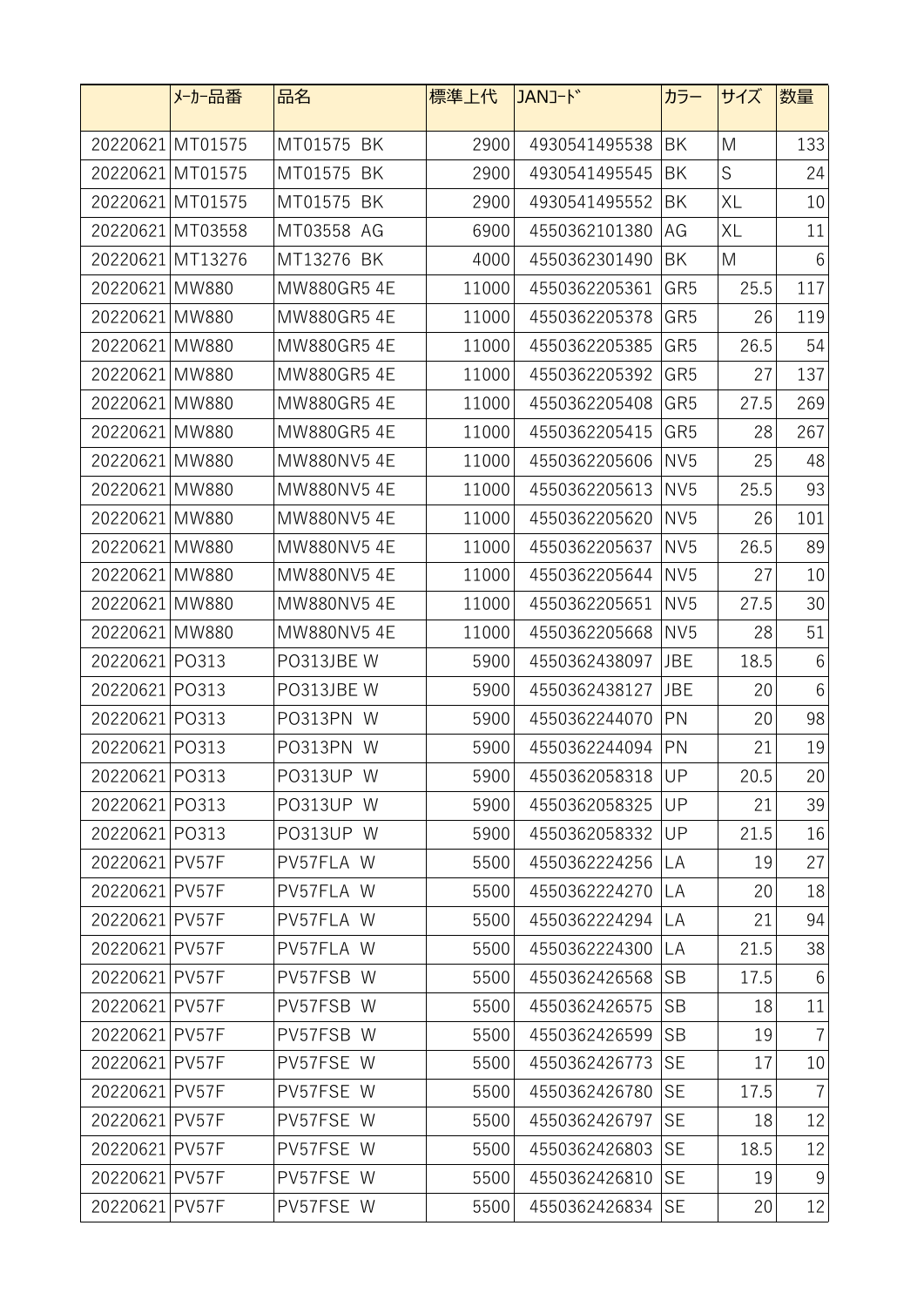|                  | メーカー品番           | 品名                  | 標準上代 | JANJ-ド        | カラー            | サイズ          | 数量             |
|------------------|------------------|---------------------|------|---------------|----------------|--------------|----------------|
| 20220621 PV57F   |                  | PV57FSE W           | 5500 | 4550362426865 | <b>SE</b>      | 21.5         | 9              |
| 20220621 RCP900  |                  | <b>RCP900</b><br>GR | 2000 | 4549842820743 | GR             | M            | 500            |
| 20220621 RCP900  |                  | <b>RCP900</b><br>GR | 2000 | 4549842820767 | GR             | S            | 500            |
| 20220621 RCVRY   |                  | RCVRYDB1D           | 7900 | 4550362206405 | DB1            | 23.5         | 6              |
| 20220621 RCVRY   |                  | RCVRYDB1D           | 7900 | 4550362206412 | DB1            | 24           | 6              |
| 20220621         | <b>SDL750</b>    | <b>SDL750B2D</b>    | 8500 | 4550362427473 | B <sub>2</sub> | 22           | $8\,$          |
| 20220621         | SDL750           | <b>SDL750B2D</b>    | 8500 | 4550362427503 | B <sub>2</sub> | 25           | 8              |
| 20220621         | <b>SDL750</b>    | <b>SDL750B2D</b>    | 8500 | 4550362427534 | B <sub>2</sub> | 28           | 8              |
| 20220621 SDL750  |                  | <b>SDL750N2D</b>    | 8500 | 4550362427640 | N <sub>2</sub> | 22           | 11             |
| 20220621 SDL750  |                  | <b>SDL750N2D</b>    | 8500 | 4550362427664 | N <sub>2</sub> | 24           | 8              |
| 20220621 SDL750  |                  | <b>SDL750N2D</b>    | 8500 | 4550362427671 | N <sub>2</sub> | 25           | $\overline{7}$ |
| 20220621         | <b>SDL750</b>    | <b>SDL750N2D</b>    | 8500 | 4550362427688 | N <sub>2</sub> | 26           | 11             |
| 20220621 SDL750  |                  | <b>SDL750N2D</b>    | 8500 | 4550362427701 | N <sub>2</sub> | 28           | 6              |
| 20220621 SDL750  |                  | <b>SDL750N2 D</b>   | 8500 | 4550362427718 | N <sub>2</sub> | 29           | 11             |
| 20220621 SMF200  |                  | SMF20057 D          | 4000 | 4550362438554 | 57             | 23           | 10             |
| 20220621 SMF200  |                  | SMF20057 D          | 4000 | 4550362438592 | 57             | 27           | 6              |
| 20220621         | <b>SMF200</b>    | SMF20062 D          | 4000 | 4550362438646 | 62             | 25           | $8\,$          |
| 20220621         | <b>SMF200</b>    | SMF20099 D          | 4000 | 4550362438721 | 99             | 26           | 6              |
| 20220621         | <b>SUFMMOC</b>   | <b>SUFMMOCB D</b>   | 8900 | 4930541659275 | B              | 23           | 10             |
| 20220621         | SUFMMOC          | <b>SUFMMOCBD</b>    | 8900 | 4930541659299 | B              | 25           | $\overline{7}$ |
|                  | 20220621 SUFMMOC | <b>SUFMMOCBD</b>    | 8900 | 4930541659305 | B              | 26           | $6\,$          |
|                  | 20220621 SUFMOC  | SUFMOCK2D           | 6500 | 4550362224973 | K <sub>2</sub> | 23           | 106            |
|                  | 20220621 SUFMOC  | SUFMOCK2D           | 6500 | 4550362224980 | K <sub>2</sub> | 24           | 74             |
|                  | 20220621 SUFMOC  | SUFMOCK2D           | 6500 | 4550362224997 | K <sub>2</sub> | 25           | 32             |
|                  | 20220621 SUFMOC  | SUFMOCK2D           | 6500 | 4550362225000 | K <sub>2</sub> | 26           | 400            |
|                  | 20220621 SUFMOC  | <b>SUFMOCK2D</b>    | 6500 | 4550362225017 | K <sub>2</sub> | 27           | 216            |
|                  | 20220621 SUFMOC  | SUFMOCK2D           | 6500 | 4550362225024 | K <sub>2</sub> | 28           | 207            |
|                  | 20220621 SUFMOC  | SUFMOCK2D           | 6500 | 4550362225031 | K <sub>2</sub> | 29           | 23             |
|                  | 20220621 SUFMOC  | SUFMOCM2D           | 6500 | 4550362252013 | M <sub>2</sub> | 23           | 42             |
|                  | 20220621 SUFMOC  | SUFMOCM2 D          | 6500 | 4550362252020 | M <sub>2</sub> | 24           | 33             |
|                  | 20220621 SUFMOC  | SUFMOCM2D           | 6500 | 4550362252037 | M <sub>2</sub> | 25           | 46             |
|                  | 20220621 SUFMOC  | SUFMOCM2D           | 6500 | 4550362252044 | M <sub>2</sub> | 26           | 92             |
|                  | 20220621 SUFMOC  | SUFMOCM2D           | 6500 | 4550362225093 | M <sub>2</sub> | 27           | 101            |
|                  | 20220621 SUFMOC  | SUFMOCM2D           | 6500 | 4550362225109 | M <sub>2</sub> | 28           | 57             |
|                  | 20220621 SUFMOC  | SUFMOCM2D           | 6500 | 4550362225116 | M <sub>2</sub> | 29           | 37             |
| 20220621 SWF202  |                  | <b>SWF202P2 B</b>   | 4500 | 4550362439193 | P <sub>2</sub> | 25           | 8              |
| 20220621 UT21500 |                  | UT21500 BK          | 7000 | 4550362504341 | BK             | $\mathbf 1$  | 271            |
| 20220621 UT21500 |                  | UT21500 BK          | 7000 | 4550362504358 | BK             | $\mathbf{2}$ | 126            |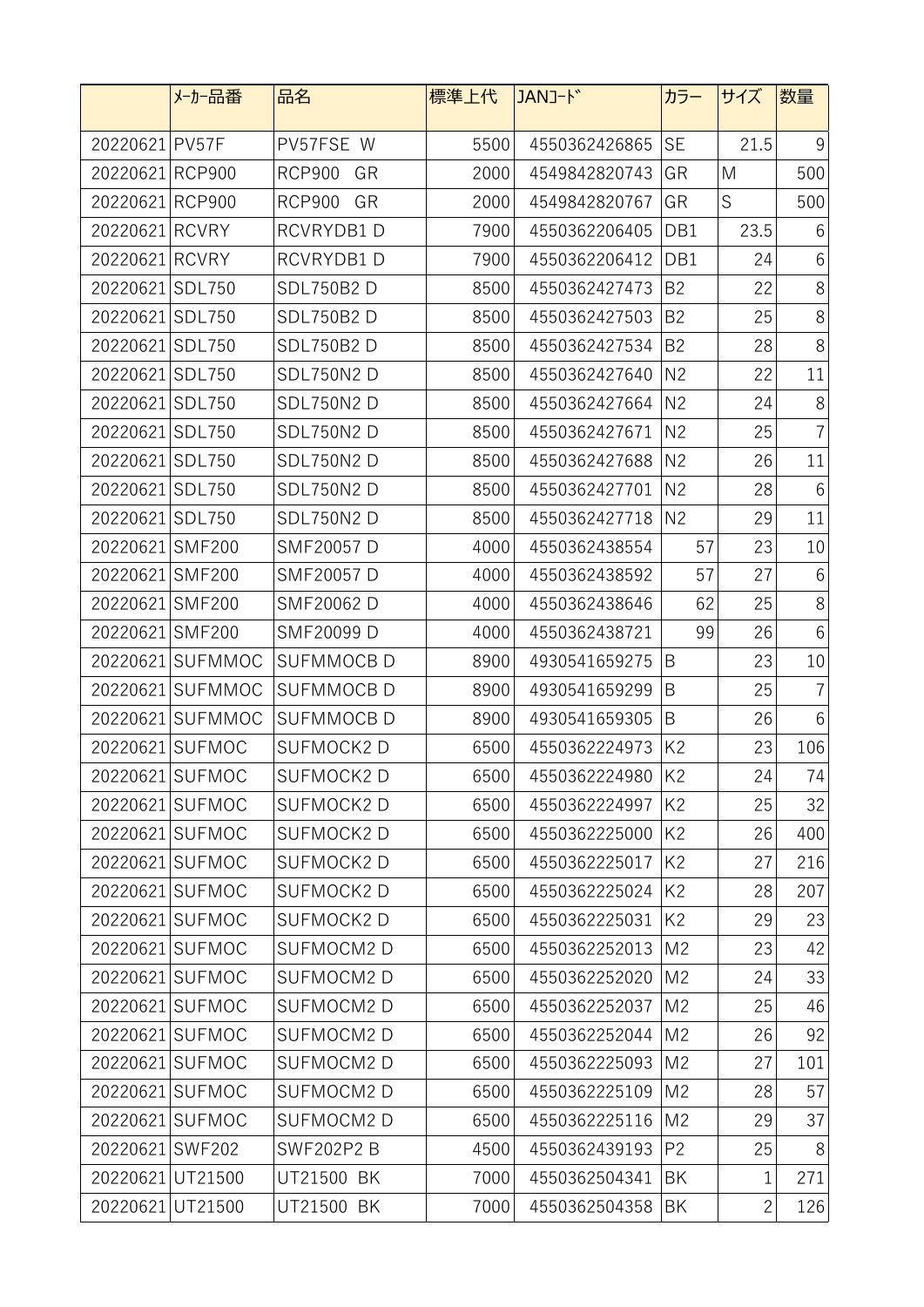|                  | メーカー品番          | 品名                 | 標準上代  | JANJ-k <sup>*</sup> | カラー             | サイズ            | 数量              |
|------------------|-----------------|--------------------|-------|---------------------|-----------------|----------------|-----------------|
| 20220621 UT21503 |                 | UT21503 BK         | 3500  | 4550362505096       | BK              | 1              | 178             |
| 20220621 UT21503 |                 | UT21503 BK         | 3500  | 4550362505102       | BK              | $\overline{c}$ | 257             |
| 20220621 UT21503 |                 | UT21503 BK         | 3500  | 4550362505126       | BK              | 4              | 340             |
| 20220621 UT21503 |                 | UT21503 SAH        | 3500  | 4550362505324       | SAH             | 4              | 230             |
| 20220621W1080    |                 | W1080B12 2E        | 16000 | 4550362428654       | <b>B12</b>      | 23             | 8               |
| 20220621         | W1080           | W1080G12 B         | 16000 | 4550362428906       | G12             | 23             | $\overline{7}$  |
| 20220621W1080    |                 | W1080M12 D         | 16000 | 4550362429132       | M12             | 22             | 6               |
| 20220621 W1080   |                 | W1080P12 B         | 16000 | 4550362429248       | P12             | 23             | 9               |
| 20220621W1080    |                 | W1080P12 B         | 16000 | 4550362429262       | P12             | 24             | $8\,$           |
| 20220621W1080    |                 | W1080P12 B         | 16000 | 4550362429293       | P12             | 25.5           | $\overline{7}$  |
| 20220621W1080    |                 | W1080P12 D         | 16000 | 4550362429309       | P12             | 22             | $6\,$           |
| 20220621W1080    |                 | W1080P12 D         | 16000 | 4550362429316       | P12             | 22.5           | 10              |
| 20220621W1080    |                 | W1080P12 D         | 16000 | 4550362429378       | P <sub>12</sub> | 25.5           | $\overline{7}$  |
| 20220621W411     |                 | W411CN2 B          | 4900  | 4550362196720       | CN <sub>2</sub> | 25             | 10              |
| 20220621W411     |                 | W411CN2 B          | 4900  | 4550362196737       | CN <sub>2</sub> | 25.5           | 6               |
| 20220621W411     |                 | W411LN2 B          | 4900  | 4930541941431       | LN <sub>2</sub> | 22.5           | 29              |
| 20220621         | W411            | W411LN2 B          | 4900  | 4930541941486       | LN <sub>2</sub> | 25             | 11              |
| 20220621W411     |                 | W411LW2 B          | 4900  | 4930541941769       | LW <sub>2</sub> | 25             | 46              |
| 20220621W411     |                 | W411RK2 B          | 4900  | 4550362387234       | RK <sub>2</sub> | 25.5           | $6\,$           |
| 20220621W880     |                 | W880B12 2E         | 13000 | 4550362429408       | <b>B12</b>      | 22.5           | $\,8\,$         |
| 20220621W880     |                 | W880B12 2E         | 13000 | 4550362429415       | <b>B12</b>      | 23             | $\overline{7}$  |
| 20220621W880     |                 | W880G12 B          | 13000 | 4550362429651       | G12             | 22.5           | $8\,$           |
| 20220621 WCH996  |                 | <b>WCH996J4 2E</b> | 13500 | 4550362439919 J4    |                 | 22             | $8\,$           |
| 20220621 WCH996  |                 | <b>WCH996J4 2E</b> | 13500 | 4550362439933       | J4              | 23             | 11              |
| 20220621 WCH996  |                 | <b>WCH996J4 2E</b> | 13500 | 4550362439940       | J4              | 23.5           | $\overline{7}$  |
| 20220621 WCH996  |                 | <b>WCH996J4 2E</b> | 13500 | 4550362439957       | J4              | 24             | 10              |
| 20220621 WCH996  |                 | <b>WCH996J4 2E</b> | 13500 | 4550362439995       | J <sub>4</sub>  | 26             | $9\,$           |
| 20220621 WCH996  |                 | <b>WCH996J4D</b>   | 13500 | 4550362440007       | IJ4             | 22             | $\overline{7}$  |
| 20220621 WCH996  |                 | <b>WCH996J4D</b>   | 13500 | 4550362440014       | J4              | 22.5           | $\overline{7}$  |
| 20220621 WCH996  |                 | <b>WCH996J4D</b>   | 13500 | 4550362440021       | J4              | 23             | 9               |
| 20220621 WCH996  |                 | <b>WCH996J4D</b>   | 13500 | 4550362440038       | J4              | 23.5           | $8\,$           |
| 20220621 WCH996  |                 | <b>WCH996J4D</b>   | 13500 | 4550362440045       | J4              | 24             | $8\,$           |
| 20220621 WCH996  |                 | <b>WCH996J4D</b>   | 13500 | 4550362440052       | J4              | 24.5           | 9               |
| 20220621 WCH996  |                 | <b>WCH996J4D</b>   | 13500 | 4550362440083       | J4              | 26             | 8               |
| 20220621 WCHLAV  |                 | WCHLAVJ2 D         | 15000 | 4550362449505       | J2              | 22.5           | $6\phantom{1}6$ |
| 20220621 WCHLAV  |                 | <b>WCHLAVJ2D</b>   | 15000 | 4550362440113       | J2              | 23             | 11              |
|                  | 20220621 WCHLAV | <b>WCHLAVJ2D</b>   | 15000 | 4550362440137       | J2              | 24             | 10              |
| 20220621 WCHLAV  |                 | WCHLAVJ2 D         | 15000 | 4550362440168       | J2              | 25.5           | $\overline{7}$  |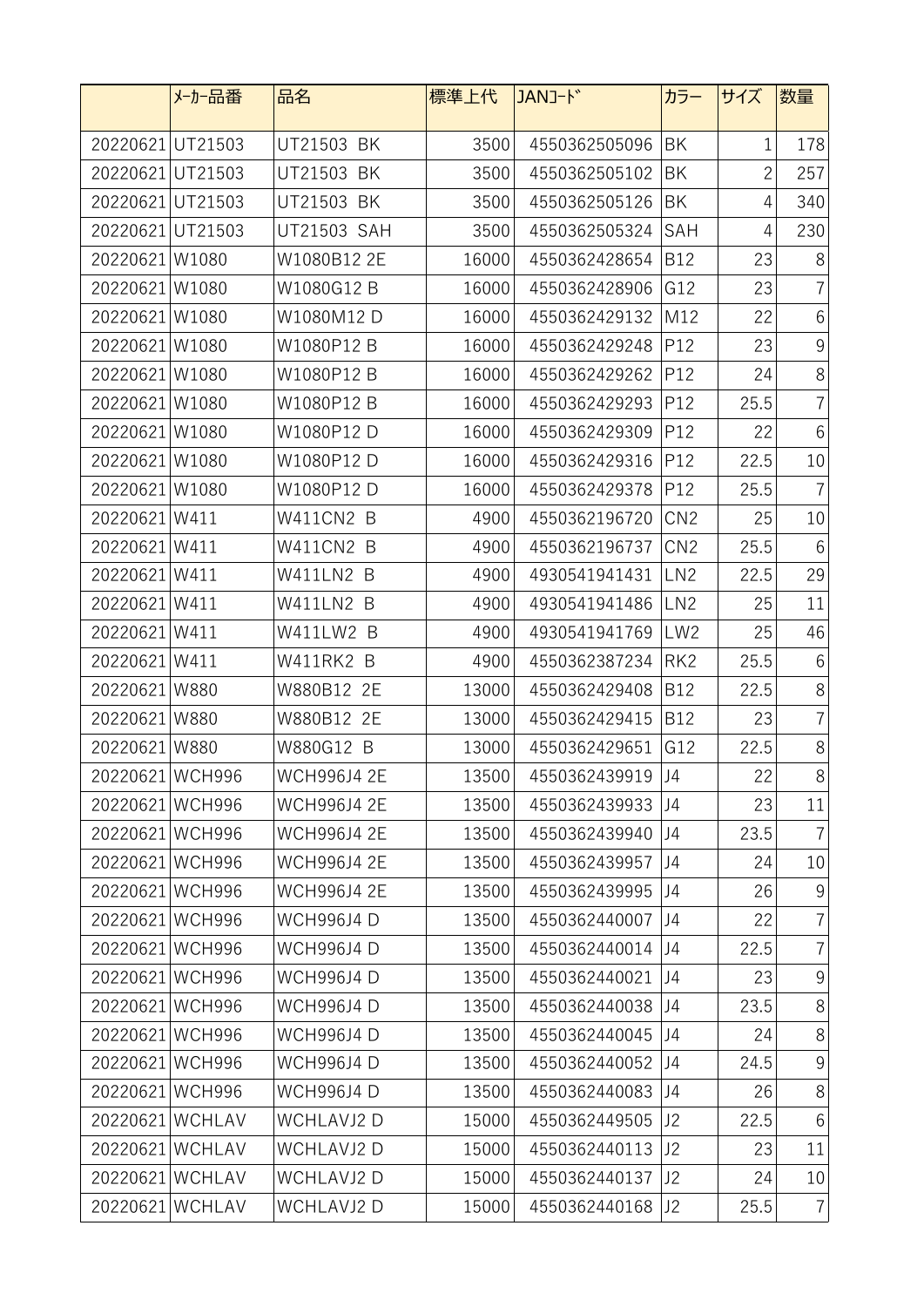|                  | メーカー品番           | 品名               | 標準上代  | JANコード        | カラー             | サイズ         | 数量              |
|------------------|------------------|------------------|-------|---------------|-----------------|-------------|-----------------|
| 20220621 WJ13118 |                  | WJ13118 BK       | 14000 | 4550362306204 | BK              | L           | 25              |
| 20220621 WJ13118 |                  | WJ13118 BK       | 14000 | 4550362306211 | BK              | M           | 27              |
| 20220621 WJ13118 |                  | WJ13118 BK       | 14000 | 4550362306228 | BK              | $\mathsf S$ | 20              |
| 20220621 WJ13118 |                  | WJ13118 BK       | 14000 | 4550362306235 | BK              | XL          | $\overline{7}$  |
| 20220621 WJ13118 |                  | WJ13118 SST      | 14000 | 4550362306280 | <b>SST</b>      | L           | $\overline{7}$  |
| 20220621 WJ13118 |                  | WJ13118 SST      | 14000 | 4550362306297 | <b>SST</b>      | M           | 12              |
| 20220621 WJ13118 |                  | WJ13118 SST      | 14000 | 4550362306303 | <b>SST</b>      | $\mathsf S$ | $6\,$           |
| 20220621 WJ13118 |                  | WJ13118 SST      | 14000 | 4550362306310 | <b>SST</b>      | XL          | $6\,$           |
| 20220621 WJ13174 |                  | WJ13174 BK       | 7300  | 4550362306402 | BK              | L           | 15              |
| 20220621 WJ13174 |                  | WJ13174 BK       | 7300  | 4550362306419 | BK              | M           | 20              |
| 20220621 WJ13174 |                  | WJ13174 BK       | 7300  | 4550362306426 | BK              | S           | 11              |
| 20220621 WJ13174 |                  | WJ13174 BK       | 7300  | 4550362306433 | BK              | XL          | $6\,$           |
| 20220621 WJ13174 |                  | WJ13174 SST      | 7300  | 4550362306440 | <b>SST</b>      | L           | 37              |
| 20220621 WJ13174 |                  | WJ13174 SST      | 7300  | 4550362306457 | <b>SST</b>      | M           | 26              |
| 20220621 WJ13174 |                  | WJ13174 SST      | 7300  | 4550362306464 | <b>SST</b>      | $\mathsf S$ | 22              |
| 20220621 WJ13174 |                  | WJ13174 SST      | 7300  | 4550362306471 | SST             | XL          | 27              |
| 20220621 WJ21264 |                  | WJ21264 BK       | 10500 | 4550362485817 | BK              | L           | 21              |
| 20220621 WJ21264 |                  | WJ21264 BK       | 10500 | 4550362485824 | BK              | M           | 27              |
| 20220621 WJ21264 |                  | WJ21264 BK       | 10500 | 4550362485831 | BK              | $\mathsf S$ | 17              |
|                  | 20220621 WT03547 | WT03547 BK       | 6900  | 4930541838243 | BK              | L           | 500             |
|                  | 20220621 WT03547 | WT03547 BK       | 6900  | 4930541838250 | BK              | M           | 500             |
|                  | 20220621 WT03547 | WT03547 BK       | 6900  | 4930541838267 | BK              | S           | 251             |
|                  | 20220621 WT03547 | WT03547 BK       | 6900  | 4930541838274 | BK              | XL          | 259             |
| 20220621WT21171  |                  | WT21171 VVR      | 3300  | 4550362479038 | <b>VVR</b>      | L           | 196             |
|                  | 20220621 WT21171 | WT21171 VVR      | 3300  | 4550362479045 | <b>VVR</b>      | M           | 136             |
|                  | 20220621 WT21171 | WT21171 VVR      | 3300  | 4550362479052 | <b>VVR</b>      | S           | 73              |
| 20220621 WTMPO   |                  | <b>WTMPOLK2B</b> | 11500 | 4550362433283 | LK <sub>2</sub> | 22          | 10              |
| 20220621WTMPO    |                  | <b>WTMPOLK2B</b> | 11500 | 4550362433290 | LK <sub>2</sub> | 22.5        | 28              |
| 20220621 WTMPO   |                  | <b>WTMPOLK2B</b> | 11500 | 4550362433351 | LK <sub>2</sub> | 25.5        | 11              |
| 20220621 WTMPO   |                  | WTMPOLM2 B       | 11500 | 4550362433511 | LM <sub>2</sub> | 24.5        | 8               |
| 20220621 WTMPO   |                  | WTMPOLN2 B       | 11500 | 4550362433627 | LN <sub>2</sub> | 25.5        | $6\,$           |
| 20220621WTMPO    |                  | WTMPOWY2 B       | 11500 | 4550362433641 | WY2             | 22          | 10              |
| 20220621 WTMPO   |                  | WTMPOWY2 B       | 11500 | 4550362433658 | WY <sub>2</sub> | 22.5        | 11              |
| 20220621 WTMPO   |                  | WTMPOWY2 B       | 11500 | 4550362433665 | WY <sub>2</sub> | 23          | $6\phantom{.}6$ |
| 20220621 WTMPO   |                  | WTMPOWY2 B       | 11500 | 4550362433689 | WY <sub>2</sub> | 24          | $\overline{7}$  |
| 20220621 WTMPO   |                  | WTMPOWY2 B       | 11500 | 4550362433702 | WY2             | 25          | $9\,$           |
| 20220621 WTMPO   |                  | WTMPOWY2 B       | 11500 | 4550362433719 | WY2             | 25.5        | $8\,$           |
| 20220621 WW880   |                  | <b>WW880LG5D</b> | 11000 | 4550362209680 | LG5             | 26.5        | $8\,$           |